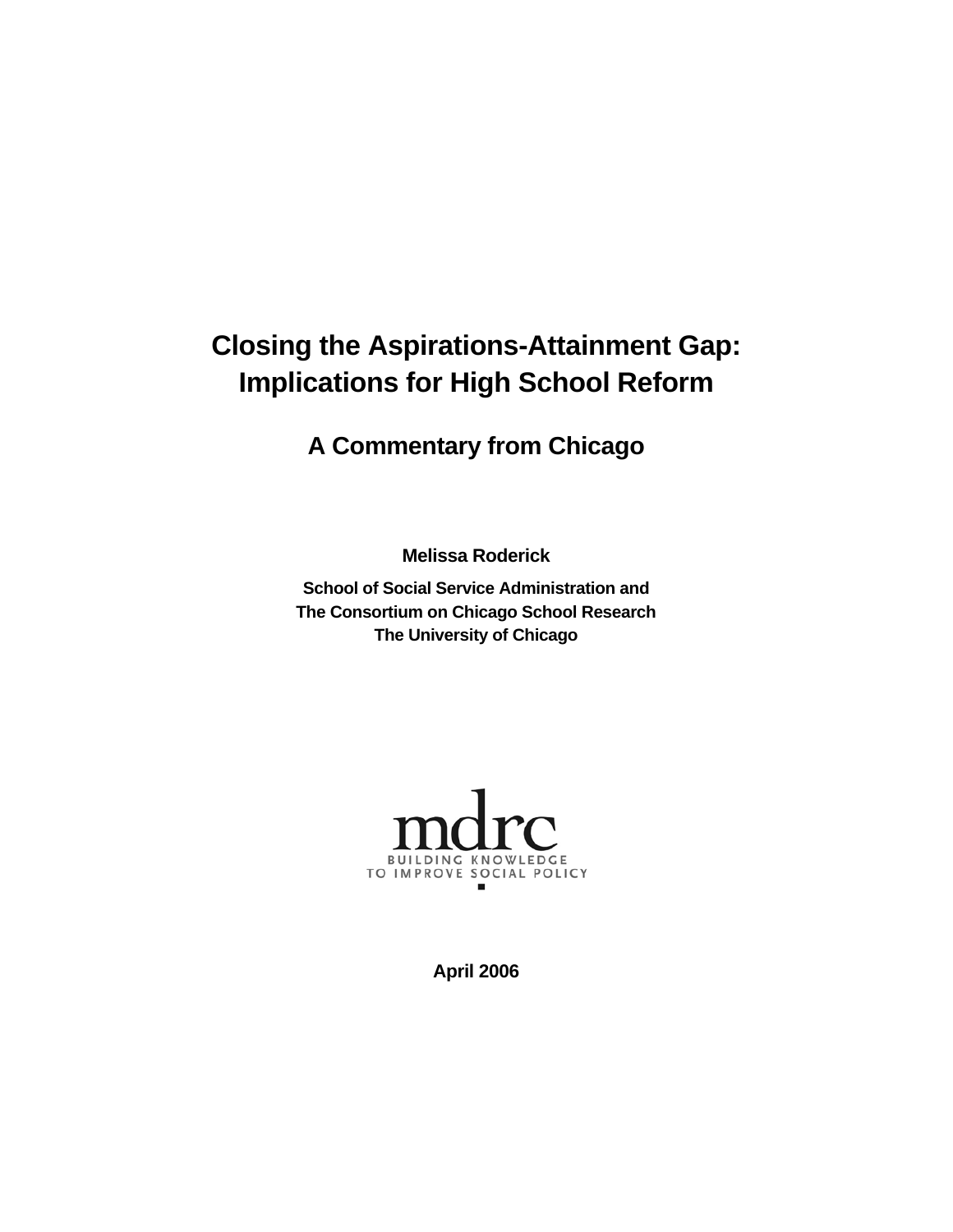This paper was prepared for the MDRC High School Reform Conference, "Improving High Schools: Putting Knowledge to Work," in San Diego, CA, November 16-18, 2005. The conference and the publication of this paper were supported by the Bill & Melinda Gates Foundation and the James Irvine Foundation. The analysis presented in this paper was supported independently of MDRC by grants from the Bill & Melinda Gates Foundation, the Carnegie Corporation, the Spencer Foundation, and the William T. Grant Foundation.

Dissemination of MDRC publications is supported by the following funders that help finance MDRC's public policy outreach and expanding efforts to communicate the results and implications of our work to policymakers, practitioners, and others: Alcoa Foundation, The Ambrose Monell Foundation, The Atlantic Philanthropies, Bristol-Myers Squibb Foundation, Open Society Institute, and The Starr Foundation. In addition, earnings from the MDRC Endowment help sustain our dissemination efforts. Contributors to the MDRC Endowment include Alcoa Foundation, The Ambrose Monell Foundation, Anheuser-Busch Foundation, Bristol-Myers Squibb Foundation, Charles Stewart Mott Foundation, Ford Foundation, The George Gund Foundation, The Grable Foundation, The Lizabeth and Frank Newman Charitable Foundation, The New York Times Company Foundation, Jan Nicholson, Paul H. O'Neill Charitable Foundation, John S. Reed, The Sandler Family Supporting Foundation, and The Stupski Family Fund, as well as other individual contributors.

The findings and conclusions in this report do not necessarily represent the official positions or policies of the funders.

For information about MDRC and copies of our publications, see our Web site: www.mdrc.org.

Copyright © 2006 by MDRC. All rights reserved.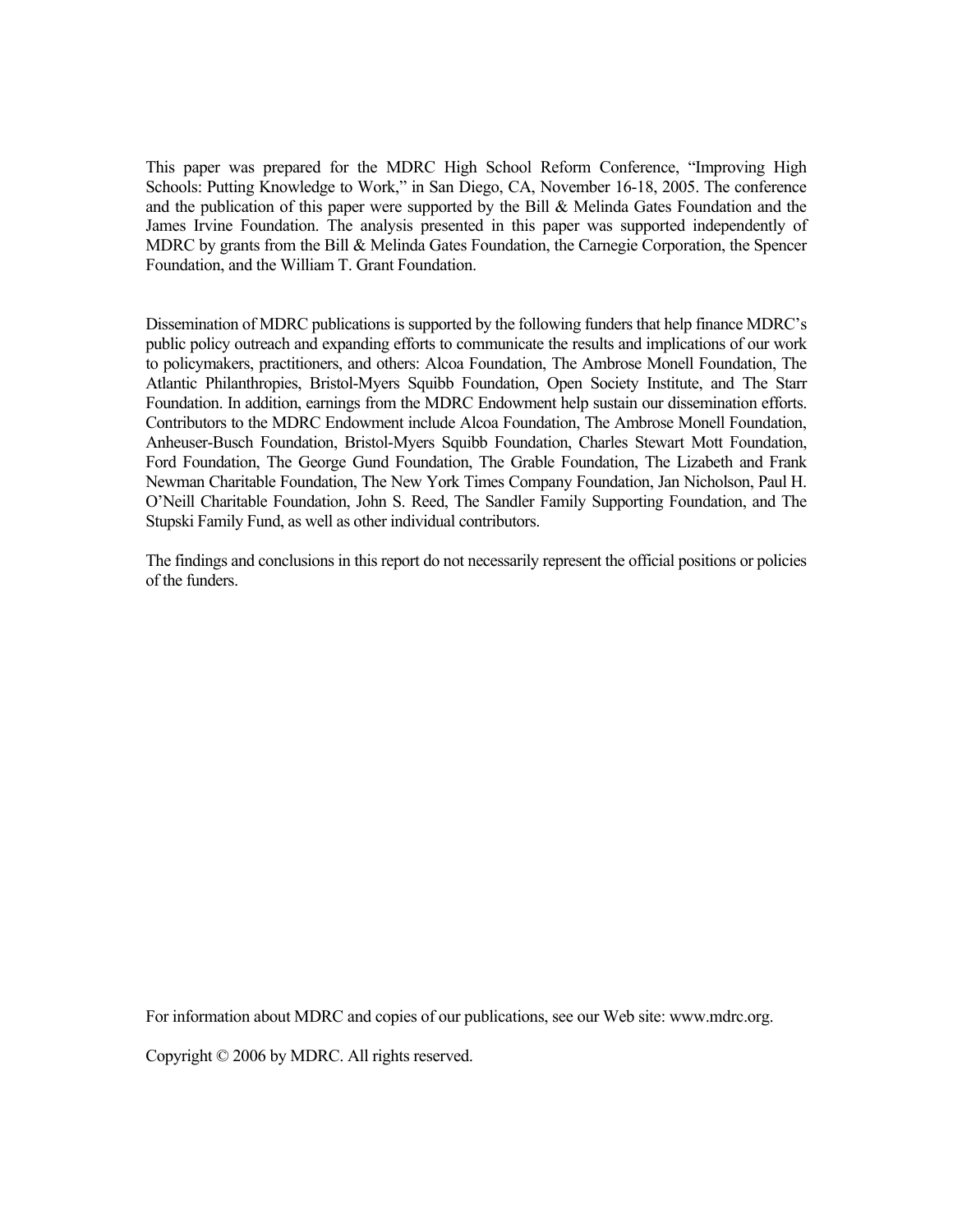## **Preface**

High school reform is the next wave in America's increasingly urgent effort to overhaul education policy and practice. Over the past two years, MDRC has convened, with the National High School Alliance and the Council of the Great City Schools, a series of conferences focused on applying lessons from rigorous research to the challenges faced by low-performing high schools. With support from the Bill & Melinda Gates Foundation and the James Irvine Foundation, MDRC brought together policymakers, practitioners, researchers, funders, and other education leaders in November 2005 for three days of stimulating discussion at the second of these conferences, "Improving High Schools: Putting Knowledge to Work."

In this provocative commentary prepared for the conference, Melissa Roderick, Co-Director of the Consortium on Chicago School Research, zeroes in on a central question: What can policymakers and administrators do about the gap between the high aspirations of minority and low-income public high school students — most of whom want to go to college — and the low numbers who graduate with the skills they need to succeed there?

Using local data to drive home her point, Roderick estimates that fewer than 7 percent of 13-year-olds in the Chicago Public School system ultimately will graduate from high school by age 19, enter a four-year college, and obtain a degree within six years after high school graduation. Roderick contends that the primary goal of high school reform should be to tackle this problem head on: Preparation for college, rather than just high school graduation, should become the measure of high schools' performance. Roderick challenges urban high schools first to reduce dropout rates by focusing on students' transition to high school and their success in the ninth grade; and second, to make sure they are college-ready and receive the support and guidance they need to get into college and graduate.

To help high schools meet this challenge, MDRC has built a reliable body of evidence about effective, comprehensive high school reforms. Lessons from this experience are contained in a second paper from the conference to be published in late spring 2006, *Meeting Five Critical Challenges of High School Reform: Lessons from Research on Three Reform Models* by MDRC's Janet Quint. Additional work that focuses on district reform, adolescent literacy, and taking reform to scale is underway.

> Gordon L. Berlin President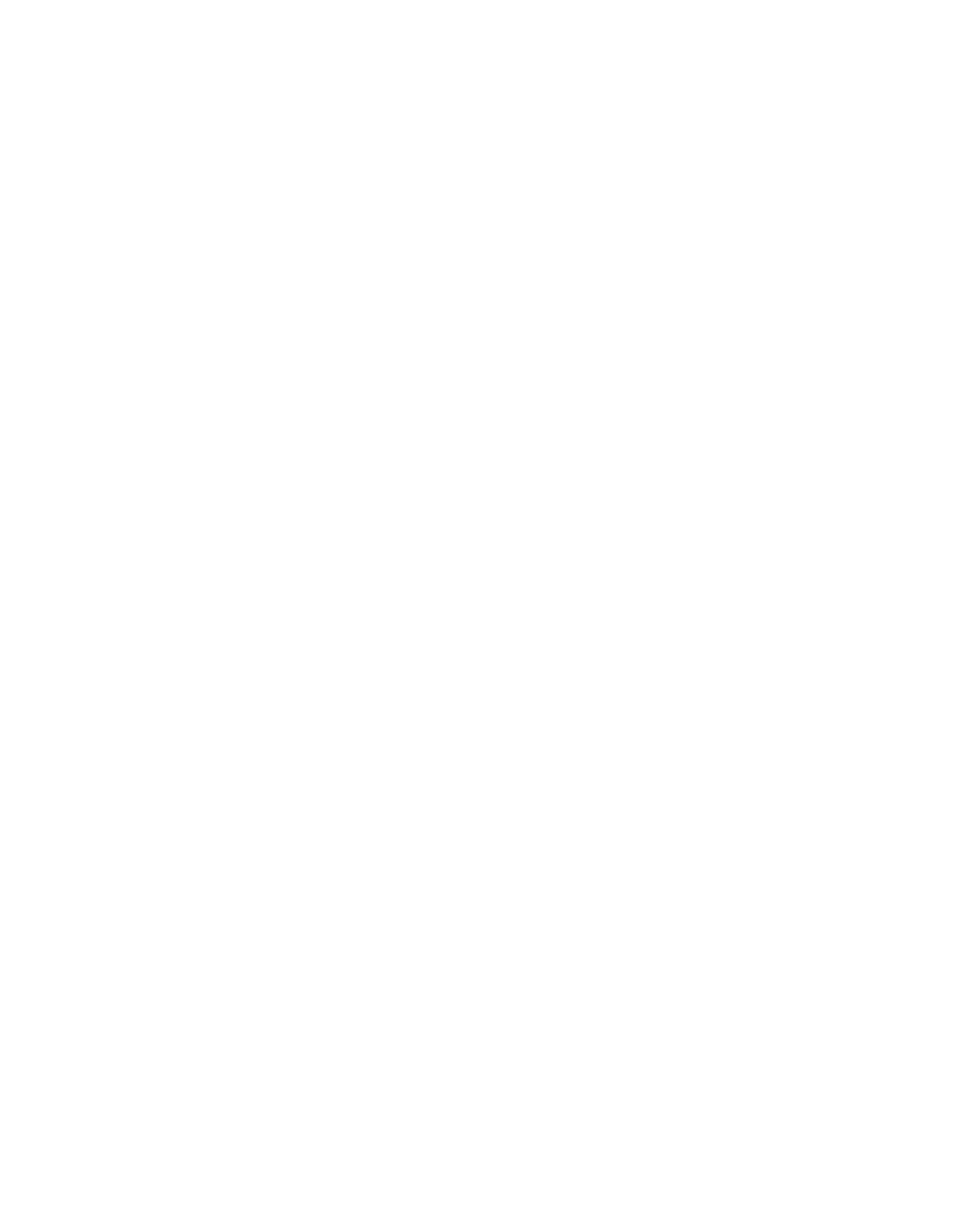## **Overview**

The national consensus is that many public high schools, especially in urban areas, are the weakest link in the American education system, plagued by high rates of school dropout, persistently low performance, and disengaged students. The hope on the horizon is that the urban high school has become a central focus of reform. In this commentary, Melissa Roderick, Co-Director of the Consortium on Chicago School Research at the University of Chicago, asks: What should educators and policymakers be trying to accomplish as they reform high schools?

Ask any high school student in Chicago today what he wants out of high school, Roderick says, and the answer is almost without fail, "to graduate and go to college." This is a good starting place for high school reform. Closing the gap between students' rising aspirations and their educational attainment requires that high schools reduce dropout rates and begin to view college preparation and attendance as primary goals and important measures of their performance.

Dropout rates in urban school systems are driven largely by early academic difficulty in high school. Research from Chicago and recent results from MDRC's evaluation of the Talent Development High School model indicate that schools can make substantial progress by targeting their efforts on students' successful transition to high school ― improving their skills before and initially upon entering high school ― and reducing high rates of ninth-grade course failure.

Getting students to graduate from high school, however, will not make them college-ready if high schools do not help them to acquire the skills and credentials they need. Data from a new study of the transition to college among students in Chicago show that low levels of college readiness are seriously constraining their access to and performance in college. Roderick argues that strategies to change this must begin by linking together efforts to improve instruction, increase students' engagement and performance, and provide better guidance for students in college search, planning, and application. Instructional programs should develop not only students' content knowledge and basic skills, but also their precollegiate academic skills (writing and problem solving) and their noncognitive skills (performance norms, study skills, and learning strategies) — areas that have seldom been the domain of high school teachers.

Will the move to test-based accountability lead educators to focus on the set of outcomes, skills, and supports needed for high schools to increase students' on-track rates, grade point averages, and critical college-readiness skills? Roderick concludes that a singular focus on test-based accountability will most likely devalue a focus on grades, precollegiate academic skills, and noncognitive skills, in favor of an emphasis on the basic skills and content knowledge that are measured on tests. It will most certainly take resources away from college guidance and preparation and preventing ninth-grade failure. Test scores might improve, but at the high school level, this will lead to illusory progress.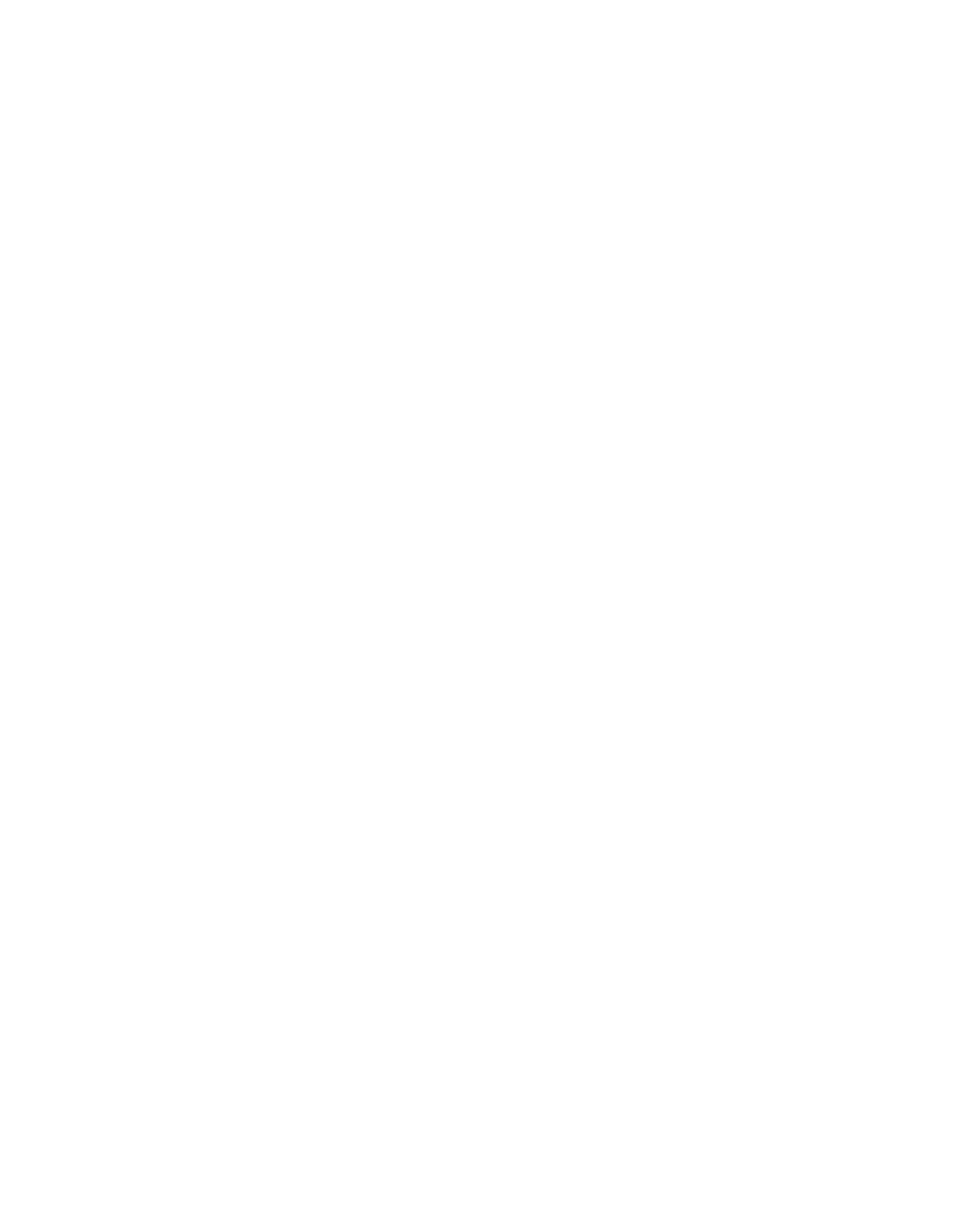## **Author's Biography**

Melissa Roderick is a Professor at the School of Social Service Administration at the University of Chicago and Co-Director of the Consortium on Chicago School Research. She is an expert on urban school reform, high school reform, high-stakes testing, minority adolescent development, and school transitions. From 2001 to 2003, Roderick joined the administration of the Chicago Public Schools to establish a new Department of Planning and Development. At the School of Social Service Administration, she is the faculty director of a new program in community schools and youth development. She is a founding board member and currently serves as the chair of the board of North Lawndale College Preparatory Charter High School. Roderick has a Ph.D. from the Committee on Public Policy of Harvard University and a master's degree in public policy from the John F. Kennedy School of Government at Harvard University.

## **Author's Acknowledgments**

The views presented in this paper are my own and I take full responsibility for the flaws in the argument. In this paper I draw heavily on my colleagues' work on high schools at the Consortium on Chicago School Research, specifically Elaine Allensworth's work on school dropout and her new work with John Easton on the importance of being "on track" freshman year. I also present data from my new study of the postsecondary transition of Chicago Public Schools students, which is being conducted with Jenny Nagaoka and Elaine Allensworth. Many of the ideas presented in this paper have been generated through hours of conversation with my colleagues and reflect our joint analysis of problems. Specifically I want to thank John Easton, Elaine Allensworth, Jenny Nagaoka, Eliza Moeller, Ginger Stoker, Greg Darnieder, Gudelia Lopez, and John Horan, who have contributed more than research findings and data analytic support to this paper. Thank you also to the staff of MDRC who offered helpful guidance in their reviews of the paper: Glee Holton, John Hutchins, Robert Ivry, James Kemple, Jason Snipes, and Janet Quint; to Margaret Bald, who edited the paper; and to Stephanie Cowell and Vivian Mateo, who prepared it for publication.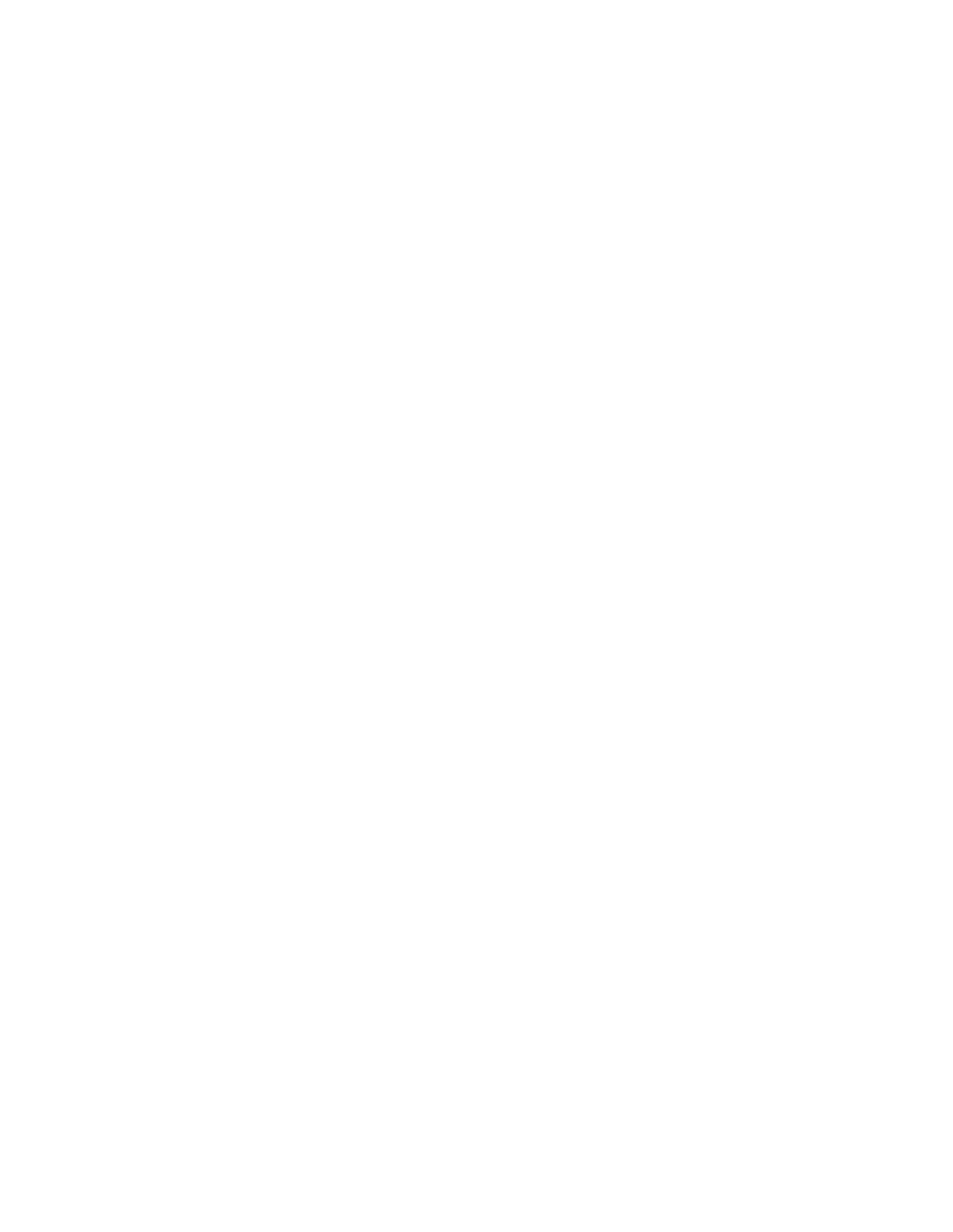## **Contents**

| Preface                                                                    | 111            |
|----------------------------------------------------------------------------|----------------|
| Overview                                                                   | V              |
| Author's Biography                                                         | <b>V11</b>     |
| Author's Acknowledgments                                                   | <b>V11</b>     |
| Contents                                                                   | 1X             |
| Lists of Tables and Figures                                                | xi             |
| Introduction                                                               | $\mathbf{1}$   |
| Organization of the Paper                                                  | $\overline{2}$ |
| The Ambitious Generation                                                   | 3              |
| The Aspirations-Attainment Gap                                             | 5              |
| What will it take to reduce dropout rates?                                 | 7              |
| What will it take to improve college access and performance?               | 21             |
| The Current Crisis in Historical Perspective                               | 22             |
| Translating Aspirations into Qualifications and Access                     | 24             |
| How Do We Measure Up? A Look at Chicago Public School Graduates            | 26             |
| Moving Students from Survival in High School to a Focus on Achievement and |                |
| College Preparation                                                        | 40             |
| The Challenge for Research and Reform                                      | 45             |
| The Challenge for Policy: Creating Incentives and Supports for Change      | 46             |
| Endnotes                                                                   | 49             |
| References                                                                 | 55             |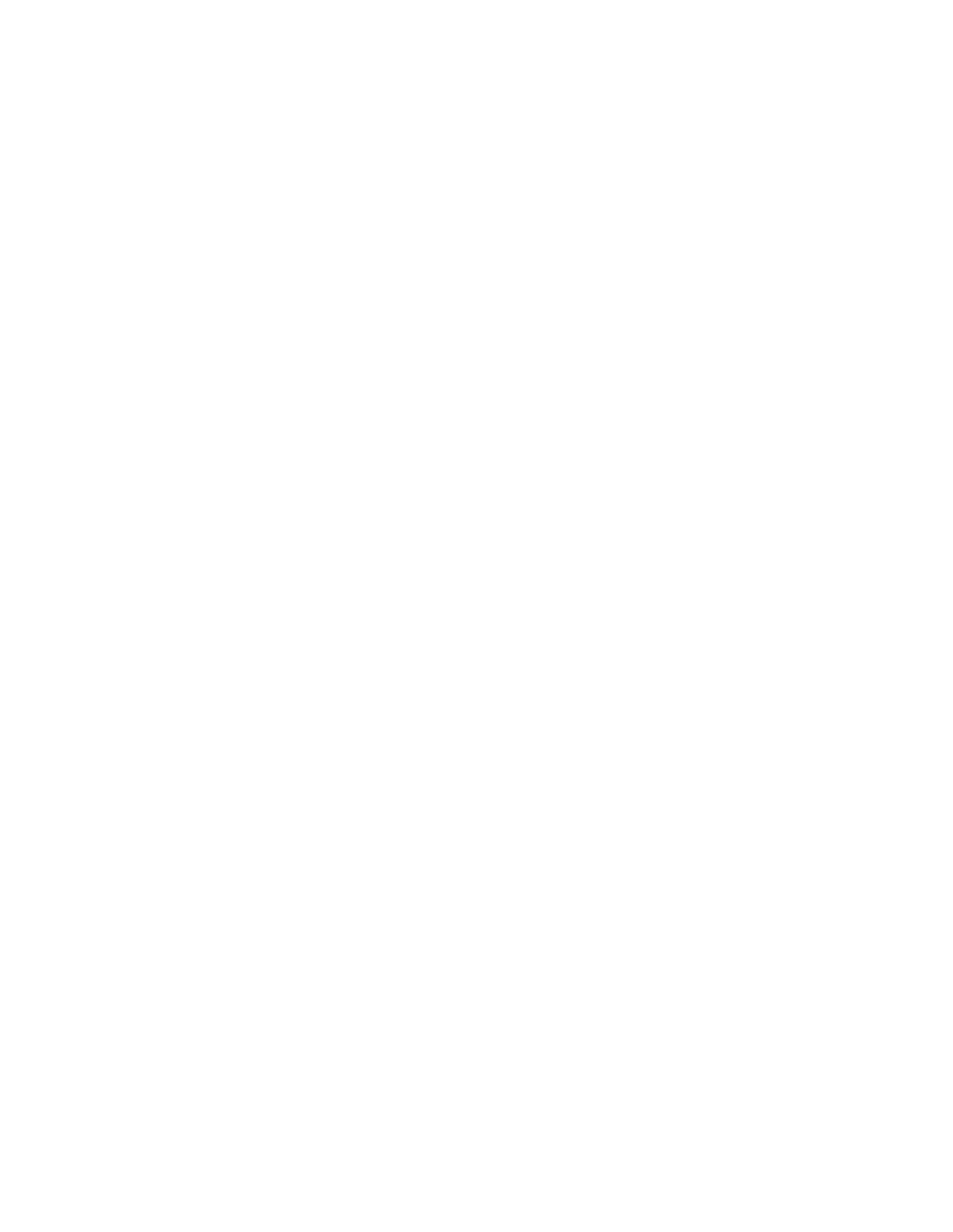# **List of Tables and Figures**

## **Table**

| $\mathbf{1}$   | The Percentage of Chicago Public High School Graduates from the Classes of<br>2002 and 2003 Who Attended a College That Participated in the National Stu-<br>dent Clearinghouse by the Spring after High School Graduation, by College<br>Type and Selectivity and Race/Ethnicity and Gender | 28             |
|----------------|----------------------------------------------------------------------------------------------------------------------------------------------------------------------------------------------------------------------------------------------------------------------------------------------|----------------|
| $\overline{2}$ | The Effects of Unweighted ACT Scores and GPA on College Participation for<br>Chicago Public School Students in the Graduating Classes of 2002 and 2003                                                                                                                                       | 33             |
| 3              | The Percentage of Chicago Public Schools 2002 and 2003 Graduating Classes<br>Who Have GPAs, ACT Scores, and Coursework That Would Give Them Ac-<br>cess to College, by College Type and Selectivity                                                                                          | 36             |
| <b>Figure</b>  |                                                                                                                                                                                                                                                                                              |                |
| $\mathbf{1}$   | Percentage of U.S. 10th-Graders Who Expect to Attain a Bachelor's Degree or<br>Higher, 1980, 1990, 2002, by Race/Ethnicity and Socioeconomic Status                                                                                                                                          | $\overline{4}$ |
| $\overline{2}$ | Estimated Progress Toward a Four-Year College Degree among a Cohort of<br>13-Year-Olds in the Chicago Public Schools                                                                                                                                                                         | 8              |
| 3              | Performance of Chicago 8th-Graders on the Iowa Test of Basic Skills in Read-<br>ing, 1993-2004: Percentage Reading At or Above Grade Level on National<br>Norms and Percentage of 8th-Graders with Reading Score in the Bottom Quar-<br>tile on National Norms                               | 10             |
| 4              | Graduation Rates by Age 19 and Dropout Rates by Age 16 for Cohorts of 13-<br>Year-Old Females in the Chicago Public Schools, by Race/Ethnicity: 1991-<br>1992 to 2001-2002 School Years                                                                                                      | 12             |
| 5              | Graduation Rates by Age 19 and Dropout Rates by Age 16 for Cohorts of 13-<br>Year-Old Males in the Chicago Public Schools, by Race/Ethnicity: 1991-1992<br>to 2001-2002 School Years                                                                                                         | 13             |
| 6              | Four-Year High School Graduation Rates by Freshman On-Track Status and<br>by Incoming Reading and Mathematics Achievement: Students Entering High<br>School in September 2000                                                                                                                | 16             |
| $\tau$         | Graduation Rates by Number of Semester F's in Core Courses in Freshman<br>Year and Distribution of Freshmen, by Number of F's: Students Entering High<br>School in September 2000                                                                                                            | 18             |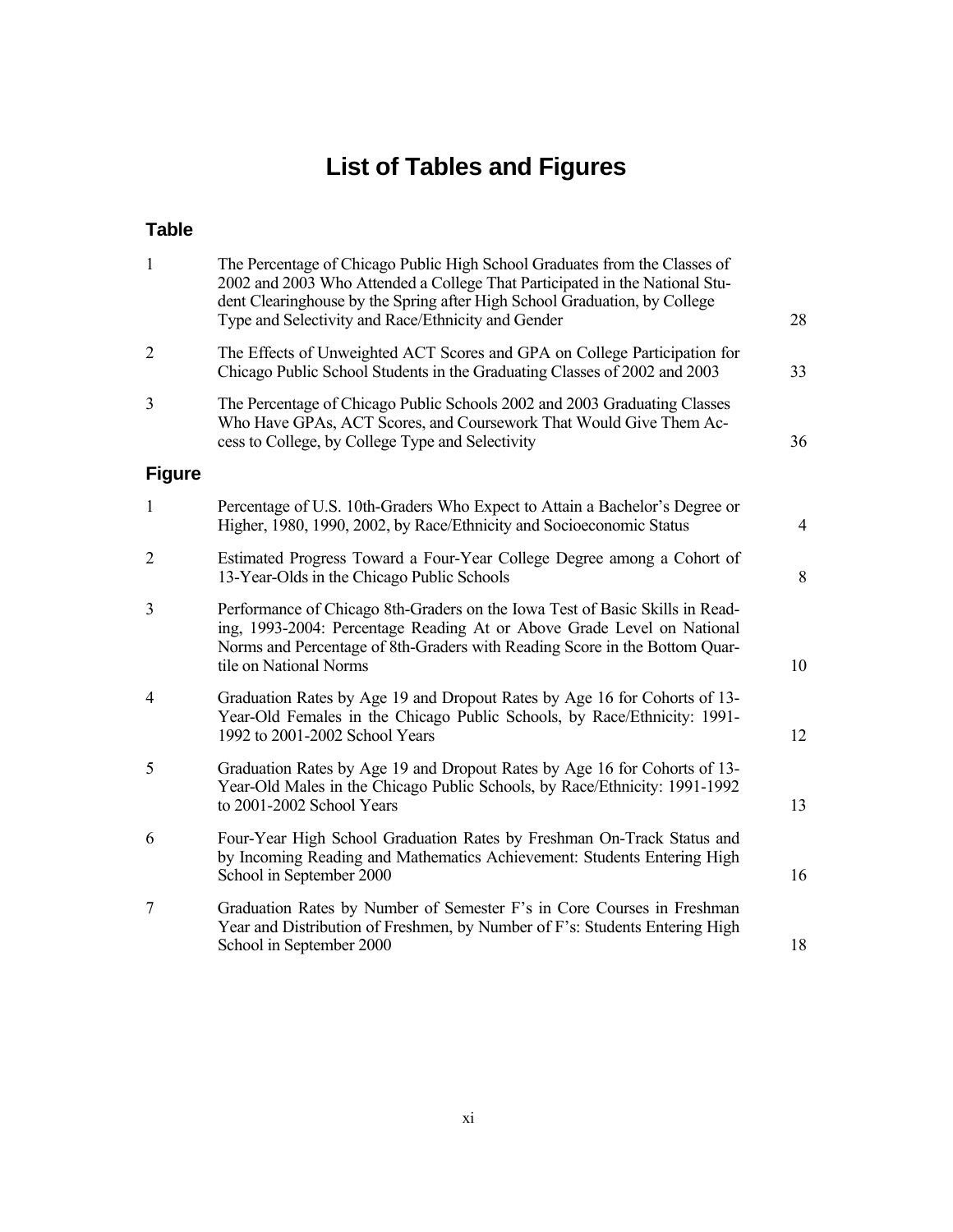| 9<br>Distribution of Unweighted GPAs in Major Subjects and Average Unweighted<br>GPAs of Chicago Public School Graduates of 2002 and 2003, by Race/Ethnicity<br>and Gender: Percentage of CPS Graduates with Low Unweighted GPAs in Major<br>Subjects (Below 2.5)<br>10<br>Six-Year Graduation Rates from Four-Year Colleges for Chicago Public School<br>Graduates from the Classes of 1998 and 1999 Who Entered a Four-Year College<br><b>Immediately after Graduation</b><br>11<br>Predicted Effect of Unweighted GPA, High School Test Scores, and Weighted<br>GPA on the Chances of Graduating from a Four-Year College Within Six Years<br>for Chicago Graduates from the Classes of 1998 and 1999<br>12<br>Six-Year College Graduation Rates among Chicago's 1998 and 1999 Graduates<br>Who Attended Four-Year Colleges, by High School GPA for Colleges Often | 8 | Distribution of ACT Scores and Average ACT Performance of Chicago Public<br>Schools for 2002 and 2003, by Race/Ethnicity and Gender: Percentage of CPS<br>Graduates with Low ACT Scores (Below 17) | 30 |
|-----------------------------------------------------------------------------------------------------------------------------------------------------------------------------------------------------------------------------------------------------------------------------------------------------------------------------------------------------------------------------------------------------------------------------------------------------------------------------------------------------------------------------------------------------------------------------------------------------------------------------------------------------------------------------------------------------------------------------------------------------------------------------------------------------------------------------------------------------------------------|---|----------------------------------------------------------------------------------------------------------------------------------------------------------------------------------------------------|----|
|                                                                                                                                                                                                                                                                                                                                                                                                                                                                                                                                                                                                                                                                                                                                                                                                                                                                       |   |                                                                                                                                                                                                    | 31 |
|                                                                                                                                                                                                                                                                                                                                                                                                                                                                                                                                                                                                                                                                                                                                                                                                                                                                       |   |                                                                                                                                                                                                    | 38 |
|                                                                                                                                                                                                                                                                                                                                                                                                                                                                                                                                                                                                                                                                                                                                                                                                                                                                       |   |                                                                                                                                                                                                    | 39 |
|                                                                                                                                                                                                                                                                                                                                                                                                                                                                                                                                                                                                                                                                                                                                                                                                                                                                       |   | <b>Attended by CPS Graduates</b>                                                                                                                                                                   | 41 |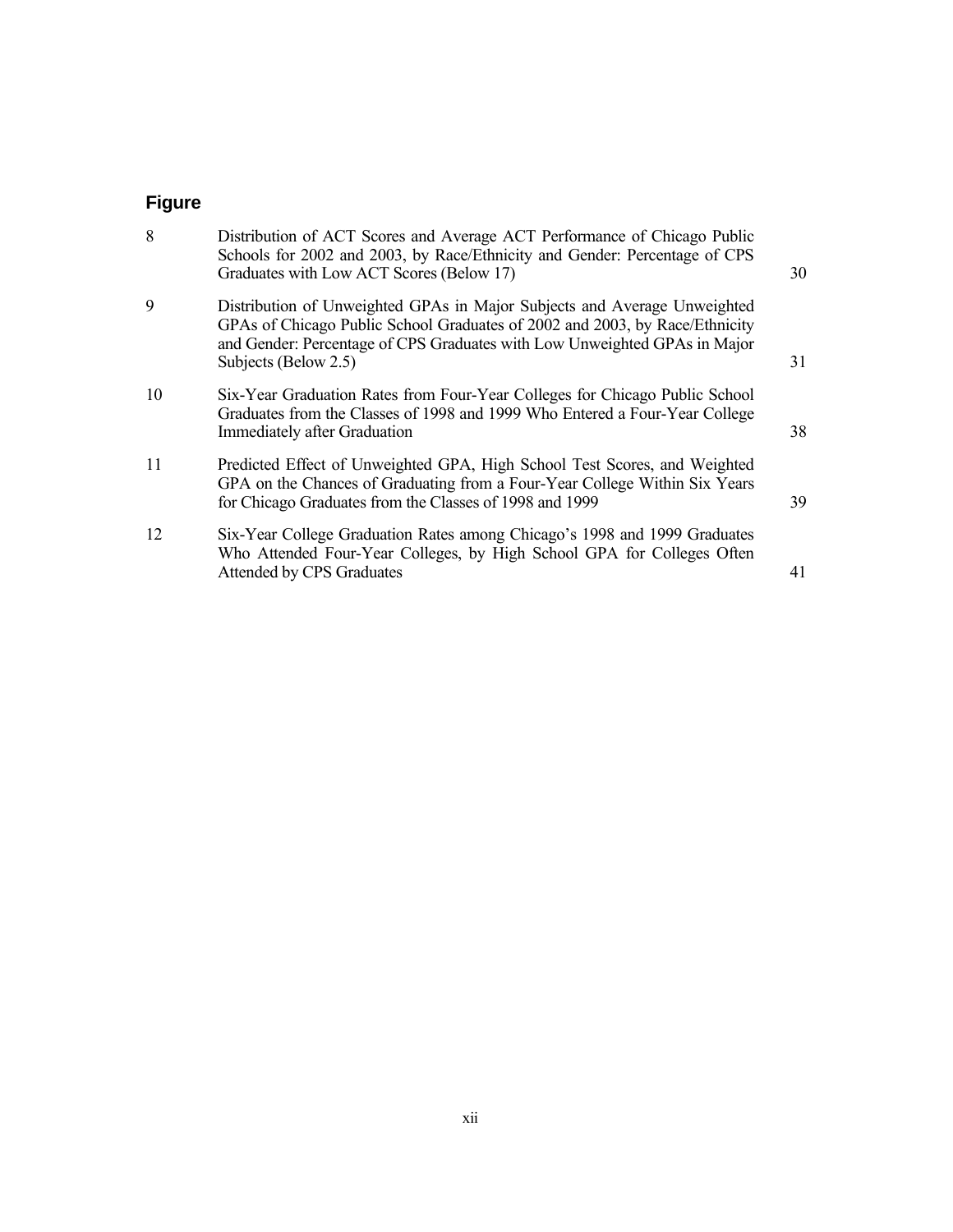### **Introduction**

This first decade of the twenty-first century will most certainly be written into the history of American education as the era of high school reform. The national consensus is that public high schools, especially in urban areas, are broken institutions plagued by high rates of dropout, persistently low performance, and disengaged students who are seldom challenged or held to high standards. High schools are increasingly identified as the weakest link in our education system, a rudderless ship, impervious to reform. The most recent results of the National Assessment of Educational Progress, in which high school students' test scores showed little progress while those of younger students improved, have only added fuel to the fire.<sup>1</sup>

The hope on the horizon is that the American urban high school has become a central focus of reform. Initially spurred by the leadership of the foundation community, in particular the Bill & Melinda Gates Foundation and the Carnegie Corporation of New York, policymakers have turned their attention to high schools. New York, Chicago, Boston, and many other cities have begun major high school reform initiatives, initially focused on starting new schools and creating small schools. The president pledged his commitment to passing the No Child Left Behind Act for high schools and the National Governors Association directed attention to high schools in its 2005 Education Summit.

The flurry of activity around high schools has created a market for new ideas at the school, district, state, and federal levels. The move to test-based accountability will create an even greater demand for solutions. As high schools around the country begin to struggle with demands to raise test scores, administrators will be looking to the research and reform community for direction. School administrators and policymakers searching for solutions face what appears to be a dizzying array of improvement models. The question most often posed by reformers, district-level administrators, and high school principals as they survey their options is: What works in high schools? In this paper, I take a step back from that question and ask instead: Where are we trying to go? What should educators and policymakers be trying to accomplish as they reform high schools and what does research identify as the critical paths to those outcomes?

In the education research community, proposals for improving high schools have coalesced around the topics of instruction and "personalism," or student support. But these are largely inputs into the education process rather than outcomes and tell us little about what changes in those inputs are supposed to accomplish. Another approach is to ask: What do students and parents want? I have spent the last several decades conducting research and talking to students in Chicago's public high schools. In the course of three longitudinal studies — one conducted in the early 1980s, one in the mid-1990s, and one begun in 2005 — I have witnessed first hand the rise in educational aspirations of students at virtually all achievement levels. Ask any student in Chicago today what he wants out of high school and the answer is almost without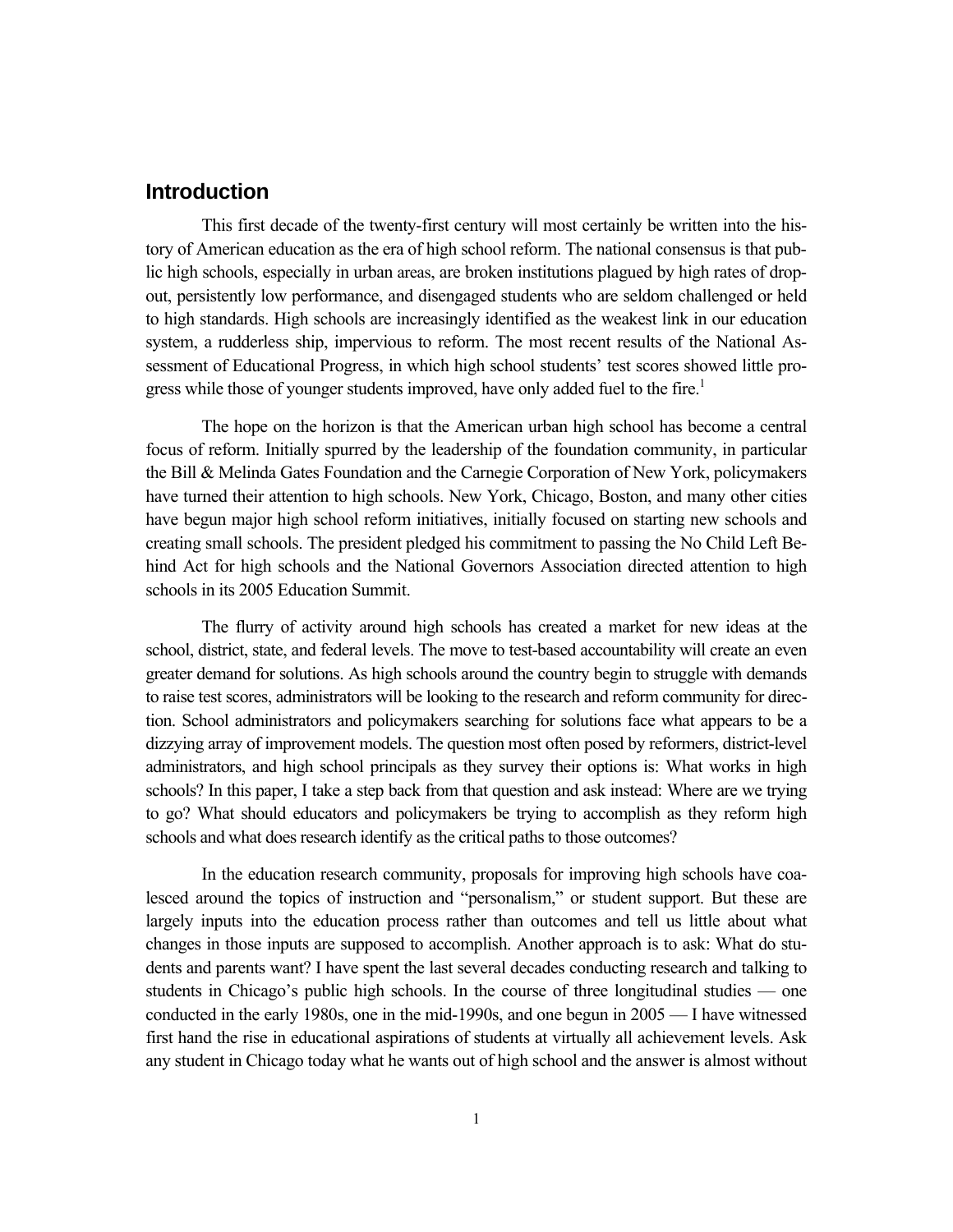fail, "to graduate and go to college." Adolescents and their parents are keen economists. They know the facts. The rising economic payoff of any college education and declines in the earnings of workers who have not attended college mean that high school graduation and college attendance are seen as essential for effective participation in the economy. While we can debate whether college is right for everyone, the consensus among students and among parents is that college is important. This is a good starting place for high school reform. The value added of high school, then, should be to take that desire (aspirations) and translate it into reality (achievement, high school graduation, and preparation for and access to college).

#### **Organization of the Paper**

This paper is organized around three central questions. First, what should be the primary goals of high school reform and what is the critical set of outcomes that matter for students? Second, what do we know about the strategies schools could use to pursue those goals? And third, what are the implications of these strategies for the development of high school reform models and approaches and to what extent does test-based accountability impede or promote reform in these areas? I begin by introducing the central policy problem — the gap between students' rising aspirations and their educational attainment. This paper then uses data from Chicago as a case study for focusing a discussion on what it will take to reduce dropout rates and increase postsecondary preparation and access for urban students.

I first draw on research from Chicago and recent results from MDRC's evaluation of the Talent Development High School model to argue that urban school systems can make substantial progress in reducing dropout rates by targeting their efforts on students' successful transition to high school and, in particular, on reducing high rates of course failure in freshman year. I argue that dropout rates in urban school systems are driven largely by early academic difficulty in high school and the lack of response to that difficulty. I present a set of strategies for taking on the dropout problem directed to improving students' capacity to do high school-level work and ensuring that students have the structures and supports necessary to manage the academic, social, and developmental demands of high school environments.

Getting students to graduate from high school, however, will not make students collegeready if high schools do not help them to acquire the skills and credentials they need. A critical step in closing the aspirations-achievement gap is getting high schools to begin to view college preparation and attendance as primary goals and important measures of their performance. This poses a unique challenge for high school reform, for while a focus on high school graduation is quite consistent with the historical development of the American high school over the last century, the general high school has never been expected to prepare students for postsecondary education. The third section of this paper begins by placing this new expectation in historical context and then turns to the question: What would it mean to focus on preparation?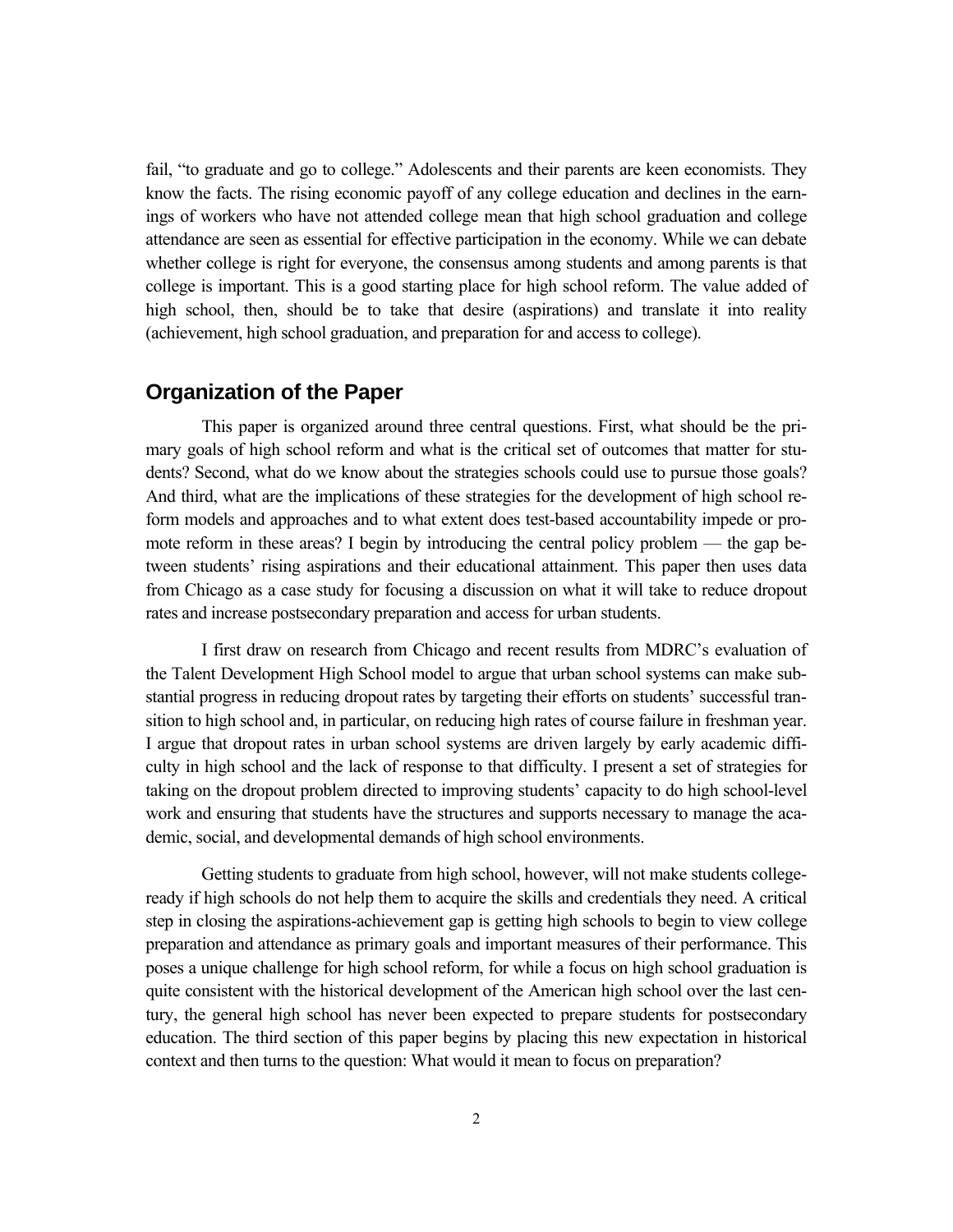I present data from a new study of the transition to college among students in Chicago to argue that low levels of college readiness are seriously constraining urban students' college access and performance. Strategies to change this must begin by explicitly linking together efforts to improve instruction, increase students' engagement and performance, and develop strong guidance and information structures. This requires building strong instructional programs that develop students' content and precollegiate academic skills (for example, writing and problem solving) and their noncognitive skills (performance norms, study skills, and learning strategies) — areas that have seldom been the domain of high school teachers. It means creating the normative environments and the guidance and information structures that students need to aspire to high performance and translate readiness into college access.

The final section turns briefly to the implications of this paper for the design and evaluation of high school reform initiatives and for policy, particularly in the area of accountability. I argue that attention to school dropout and college preparation requires a different level of focus on efforts to improve instruction and increase personalism in high school, currently the stated goals of most reform approaches. It may equally require a different focus and reevaluation of the use of accountability, particularly test-based accountability, at the high school level, currently the most important policy lever at the district and federal levels.

Some of the findings presented are preliminary and raise questions that will be pursued in further research. The goal of this paper is to use data to provide a broad picture of the current state of one school system within the larger research and policy context and to provoke discussion and debate about what it will take to change these outcomes for students. I hope this paper can provide a larger framework for evidence about specific reform efforts and add to the discussion of the challenges and goals of high school reform over the next decade.

### **The Ambitious Generation**<sup>2</sup>

In the last two decades of the twentieth century, a dramatic transformation occurred in high schools. Students' aspirations changed, reflecting a new economic reality. Nationally, the percentage of tenth-graders who stated that they hoped to obtain a bachelor's degree or higher doubled, from 40 percent in 1980 to 80 percent in 2002 (see Figure 1). These rising aspirations were shared across racial and ethnic groups, with the largest increases occurring among lowincome students. These trends are also reflected in urban school systems. In the Consortium on Chicago School Research's 2005 survey of high school students, 80 percent of seniors stated that they hoped to earn a bachelor's degree or higher, similar to national data, and an additional 14 percent aspired to attain a two-year or vocational degree.<sup>3</sup>

Educators often dismiss adolescents' stated aspirations, arguing that students are just saying they want to go to college because they think it's the right thing to say. Last year, I began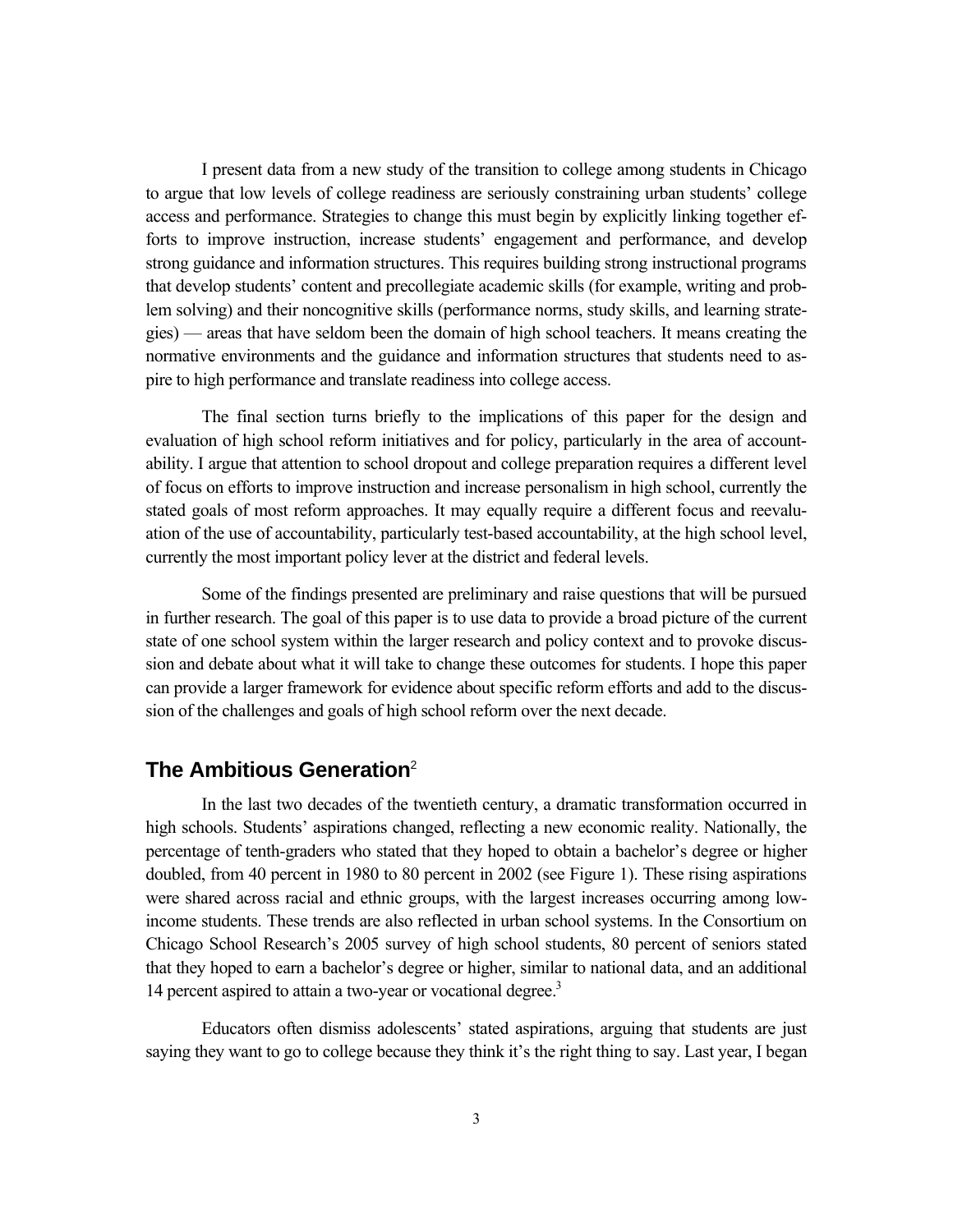

**Percentage of U.S. 10th-Graders Who Expect to Attain a Bachelor's Degree or Higher, 1980, 1990, 2002, by Race/Ethnicity and Socioeconomic Status**



NOTE: A student's socioeconomic status (SES) was determined using parents' and students' reports of parents' educational attainment, occupation, and family income.

4

SOURCE: U.S. Department of Education (2004).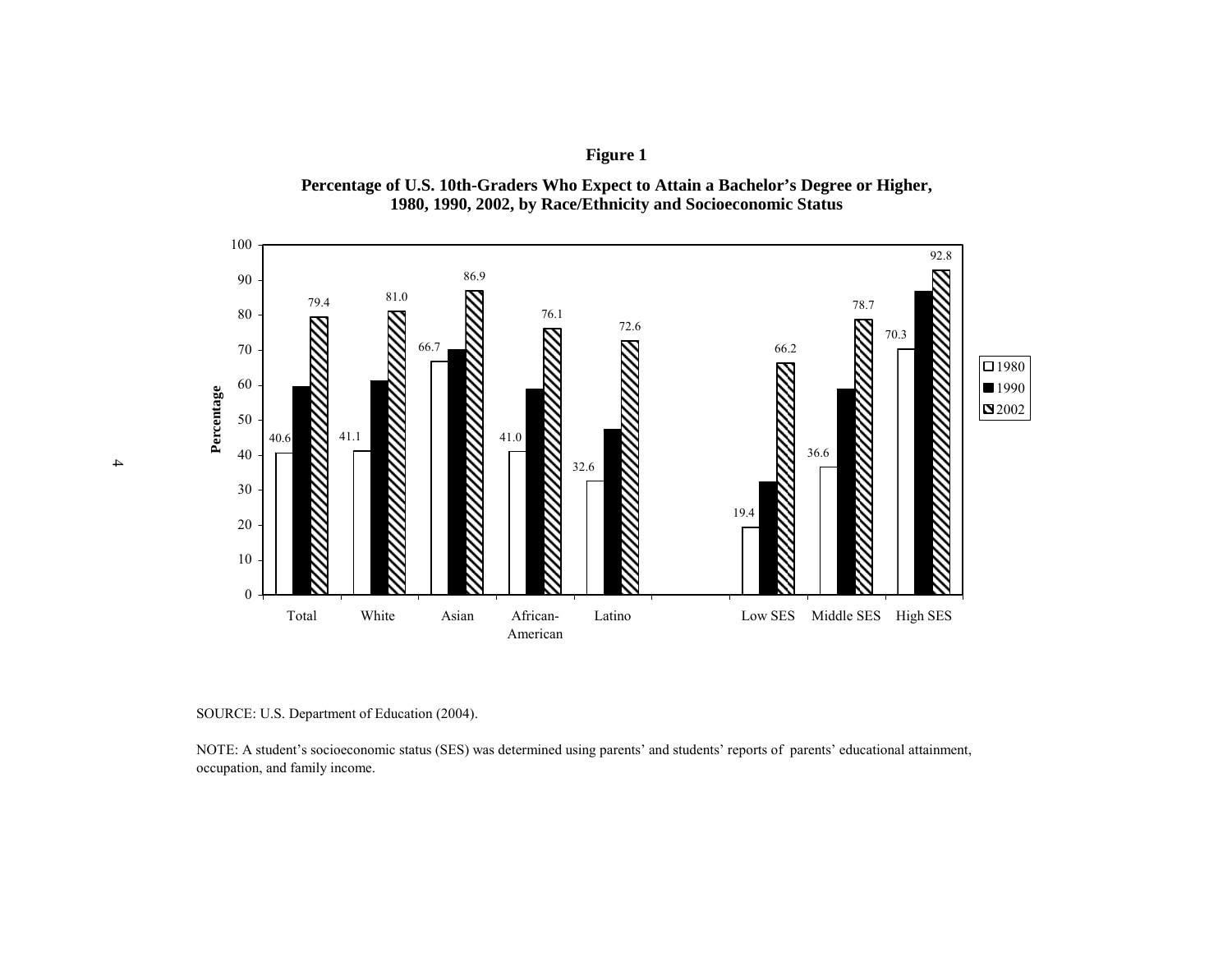a longitudinal study of 105 juniors in three predominantly African-American and Latino Chicago high schools.<sup>4</sup> In the first interview, we asked students about their goals and plans after graduation. Over 90 percent of juniors stated that they hoped to attend a four-year college. The reasons students gave for wanting to go to college suggested that they saw it as an essential pathway to their future. Students emphasized the perceived economic utility of a college degree. They talked about the realities of the labor market, the more immediate experience of their parents and family, and the need for a college education to repay their parents' sacrifices. Typical explanations that students gave for wanting to go to college included:

> "For my personal gain, because I want to live a good live and seeing the life that my parents are living because they didn't go to college, just went to high school. I see the kind of careers they have, so it doesn't seem like a very happy life."

> " 'Cause you can't even work at McDonald's without a high school diploma. To get a job, gotta go to school."

> "Like my dad says, he's working in the company, a metal company, and he's always complaining about his back and everything like, 'I don't want to be suffering like this.' And so he's the one that's motivating me."

> "A good life and I also want a good life for my parents, 'cause they work for me and they work hard. They both work in factories, been working there like 20 years, so I want to get a good job so they don't have to work anymore.…If I don't get good grades, can't get into a good college. If I don't get into college then I can't get a career; no career, no good paying job, no white picket fence."

#### **The Aspirations-Attainment Gap**

The central policy problem is that these aspirations are not translating into high school graduation, college attendance, and, ultimately, college graduation. The statistics are well known but worth repeating. Increasing numbers of minority and low-income high school graduates are making the transition to college, though their participation rates continue to lag behind those of middle- and higher-income students.<sup>5</sup> Minority and low-income students, however, are often going to college with low levels of qualifications. Berkner, Chavez, and Carroll analyzed the high school performance of seniors who participated in the National Educational Longitudinal Study of 1988 (NELS88) and graduated in 1992.<sup>6</sup> These researchers estimated that less than half of African-American and Latino seniors in NELS88, compared with 68 percent of white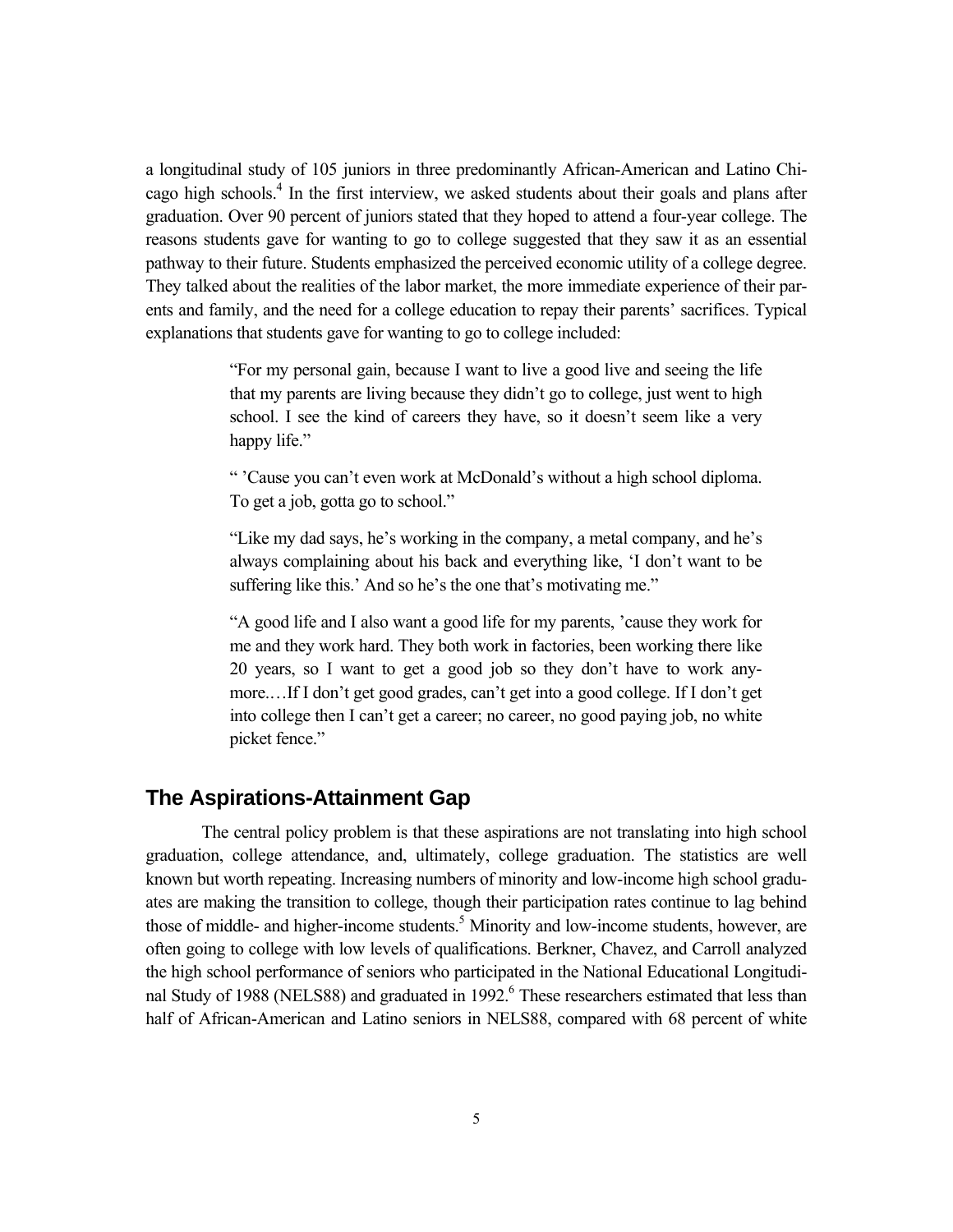seniors, graduated with test scores, grade point averages (GPAs), and coursework that would even minimally qualify them for admission to a four-year college.<sup>7</sup>

Many factors in addition to qualifications affect which colleges students attend and their chances of persisting to graduation. But a central determinant of college performance is what happens in high school — the rigor of students' coursework and the skills they develop.<sup>8</sup> Low levels of qualifications limit minority and low-income students' access to four-year colleges and place them at risk of struggling academically. Even among students who plan to attend a fouryear college, minority students are much more likely to end up going to a two-year college or not at all.<sup>9</sup> Once in college, minority and first-generation college students are much more likely to be placed in remedial courses that do not count for college credit.<sup>10</sup>

The bottom line is that rising college enrollment is not translating into concomitant increases in degree attainment. From 1990 to 2004, the percentage of African-American young adults aged 25-29 who had graduated from high school and attended some college increased by 16 percentage points, so that by 2004 over half of African-American young adults had attended some college. But only 17 percent of them had graduated, an increase of just 4 percentage points since 1990. The lack of progress in college completion is particularly dire for Latinos, who lag both in college attendance and completion. In 2004, less than one-third of Latino young adults had attended some college and only 11 percent had obtained a bachelor's degree or higher, a rate only slightly higher than it was about 15 years earlier.

These statistics are far worse in urban areas and even more problematic, considering the high numbers of urban students who do not make it to graduation. For a broad overview of the problem, let us begin with a basic simulation. Consider a cohort of 13-year-olds in the Chicago Public Schools (CPS). Of 13-year-olds in 1998-1999, most of whom entered high school the next year, only 46 percent graduated from high school on time four years later.<sup>11</sup> Taking transfers into account and allowing students more time to graduate, only 54 percent of Chicago 13 year-olds graduated by age 19 (by 2002-2004).<sup>12</sup> Among that graduating class, 59 percent enrolled in a college within the year after graduation, based on data from the National Student Clearinghouse.13 Only 34 percent of these CPS graduates, however, enrolled in a four-year college. We estimate that the proportion of CPS graduates who might actually enroll in college may be approximately 5 percent higher, though most of the difference would be made up by enrollment in two-year proprietary schools.<sup>14</sup>

Students who entered four-year colleges in 2002, 2003 and 2004 have not yet had time to graduate. Our analysis of college completion of previous CPS cohorts (the 1998 and 1999 graduating cohorts) found that only 35 percent of CPS graduates who attended a four-year college in the year after high school graduation graduated from a four-year college within six years.15 Unless the completion rates of more recent cohorts are dramatically better than those of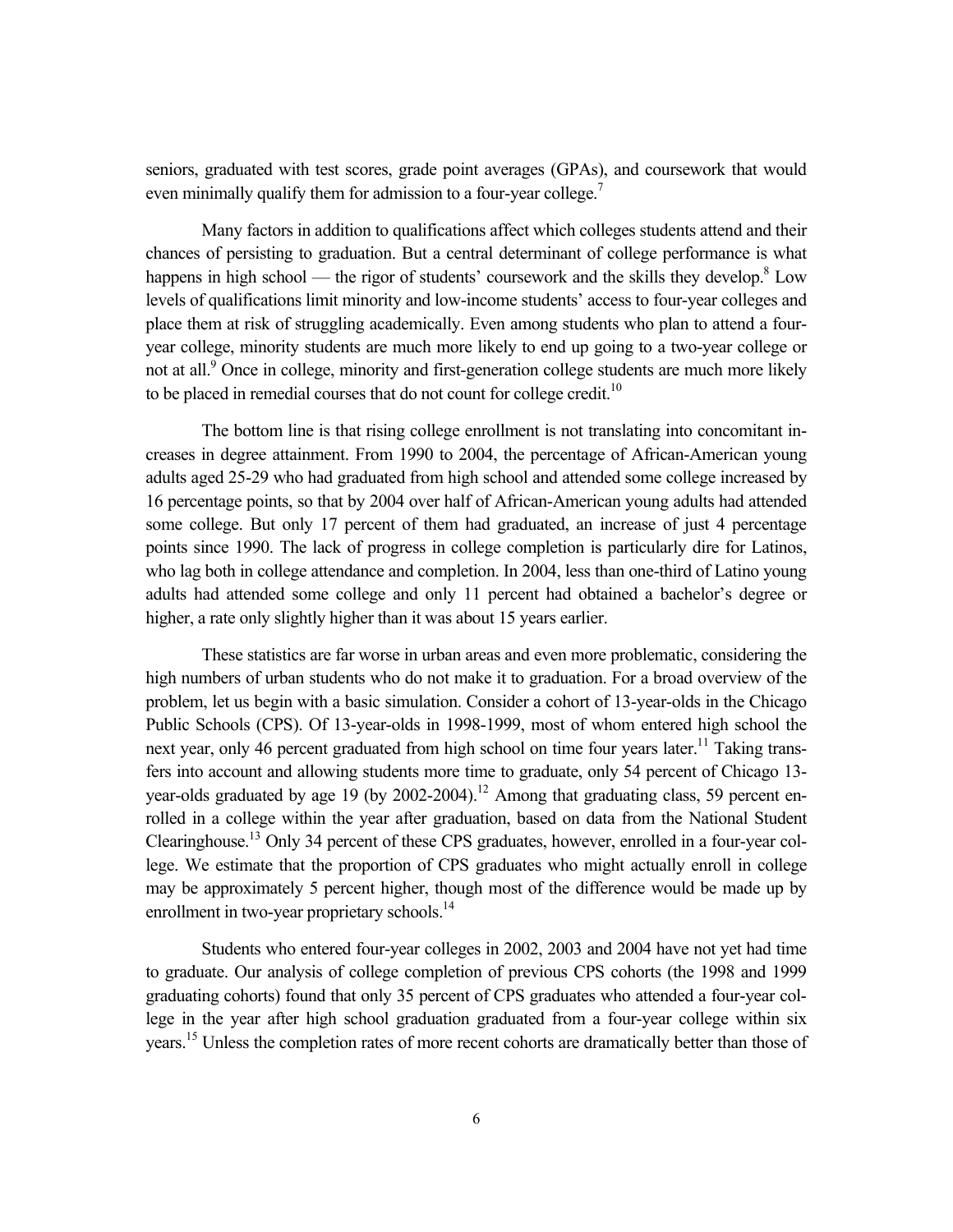prior cohorts, which national trends suggest will not be the case, we would expect that, at the low end, approximately 6.5 of every 100 13-year-olds in the CPS ultimately will graduate from high school by age 19, enter a four-year college, and obtain a four-year college degree within six years after high school graduation (see Figure 2).<sup>16</sup>

As seen in Figure 2, these rates are significantly lower for African-American and Latino students. The prospects are particularly dire for minority males, among whom the comparable numbers would be 2.5-3.0 percent. This is an underestimation of the proportion of CPS students who might eventually graduate from a four-year college, because some students will delay enrollment, some who enter two-year colleges will eventually earn four-year degrees, and some in four-year colleges will take more than six years to graduate. But this low-end estimate suggests that only 6.5 percent of 13-year-olds in CPS can be expected to graduate from a four-year college by the time they enter their mid-20s.

The recipe for high school reform seems clear. First, get students to graduate from high school. Second, get them to attend college, particularly four-year colleges. And third, ensure that they get the preparation in high school that will allow them to be successful in college. The remainder of this paper argues that reaching these three goals will require a set of focused strategies that closely link instructional improvements with efforts to give better support to students and change the prevailing academic norms of high schools. I first turn to the question of school dropout and second to the thornier question of college preparation and access.

#### **What will it take to reduce dropout rates?**

Why would students who have high aspirations and are aware of the costs of dropping out leave high school before graduation?<sup>17</sup> I would argue that seldom do students today decide to drop out. Too often, students are "dropped" from high school rolls because of nonattendance or are counseled out by school staff. Whether students are counseled out, leave to try another angle, or just drift out, dropping out is most often a process centered around academic failure, with students having the aspirations but not the academic or developmental skills or supports to manage high school. They begin to have difficulty, fall further and further behind, and eventually realize that they simply cannot make it to graduation. Most of these difficulties happen in the transition to high school, as students begin to struggle with the academic, social, and developmental demands of their high school environments. Reducing dropout rates, then, begins by building students' capacity to do high school-level work, ensuring that they have the structures and academic supports to transition successfully and that they continue to pass their classes and move through high school without falling behind.

This is a simple idea and an important first step. There is a tendency among educators when talking about dropouts to immediately move to the extremes of the problem — situations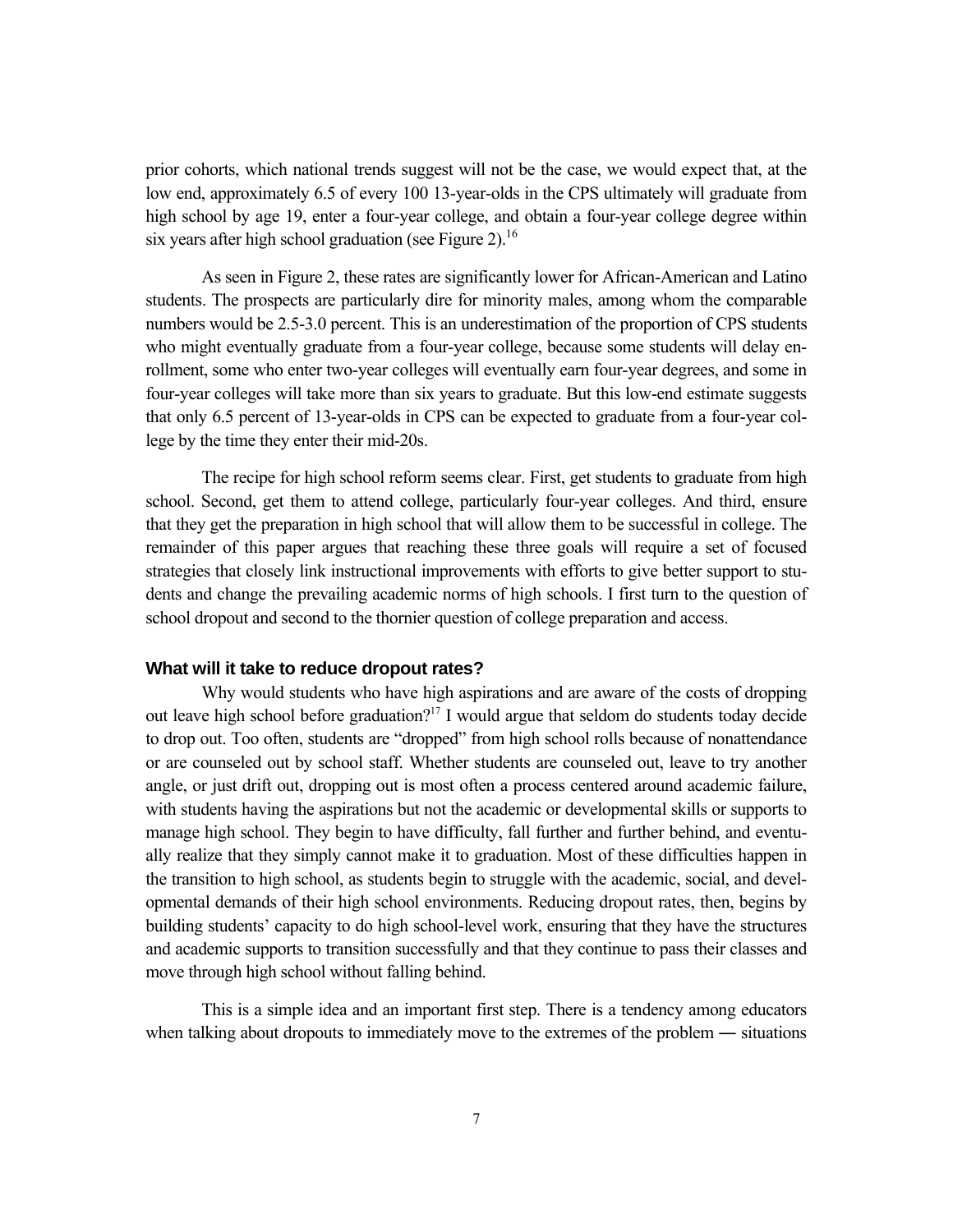**Estimated Progress Toward a Four-Year College Degree among a Cohort of 13-Year-Olds in the Chicago Public Schools** 



**Out of 100 13-year-olds, how many can be expected to graduate from high school by age 19, enter a four-year college, and graduate from a four-year college within six years (by age 24 or 25)?**

SOURCE: Estimates are derived from the proportion of 13-year-olds in 1998-1999 who graduated (see Figures 4 and 5), the proportion of graduates in 2002-2003 who entered a four-year-college (see Table 1), and the proportion of CPS graduates from two previous cohorts (1988 and 1989) who graduated from college within six years (see Figure 10). The estimates vary by only 1 percentage point if the proportion of students enrolling in four-year colleges ultimately increases by up to 5 percent or if graduation rates from four-year colleges ultimately rise by the same amount.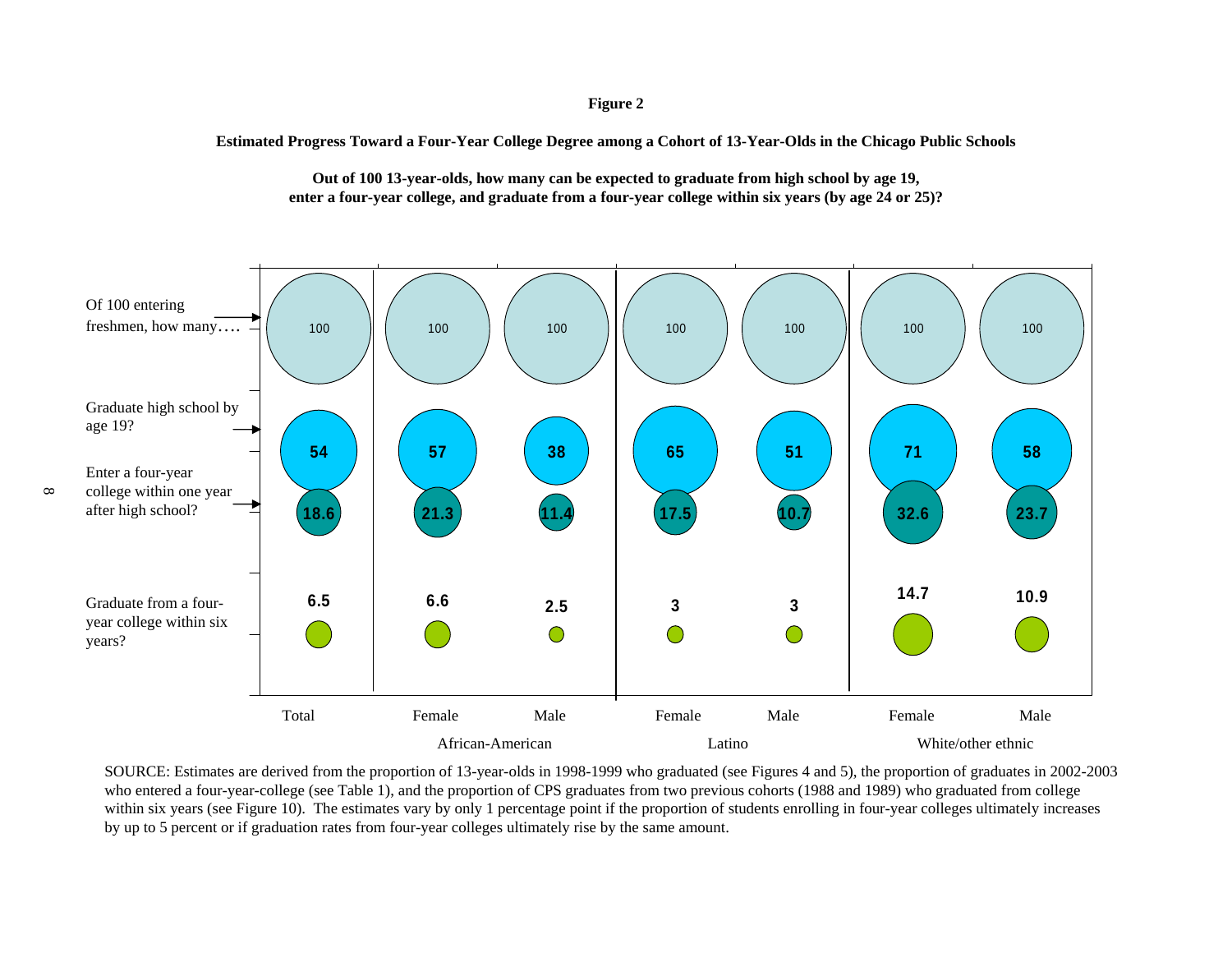that have nothing to do with students' experiences in school.18 They note, for example, that students drop out for reasons that are beyond a school's reach ― problems at home, parenthood and child care responsibilities, or social difficulties such as gang involvement. A focus on these explanations for why students drop out leads to policy approaches that do not require changing existing practices or improving the core capacity of schools, but involve adding on programs, alternatives, or special services to serve these students, who do not fit the traditional high school model. Thus, the belief that high school students drop out for noneducational reasons leads educators to perceive dropping out as a problem they do not produce, cannot influence, and are not accountable for.

This logic –– that attention to dropout rates is outside the traditional reach of high schools –– while powerful, is largely unsubstantiated by the data. Beyond the rhetoric, recent research in Chicago and on interventions during ninth grade demonstrate that significant progress can be made through an approach focused on: (1) improving the achievement of students prior to high school and providing more transitional academic supports; and (2) ensuring that students are passing their courses and getting off to a good start through a combination of a focused instructional program, reduction in academic and developmental demands, and structured support.

#### **Strategy 1: Increase students' readiness for high school-level work**

Since 1988, Chicago has been an epicenter for educational reform, beginning with a series of decentralization reforms in the late 1980s and followed by the mayoral takeover of the school system in 1995.<sup>19</sup> In the second wave of reform, from about 1995 to 2002, the new administration implemented an ambitious accountability program; ended social promotion in the third, sixth, and eighth grades; and made significant investments in infrastructure, new school development, and preschool and summer programs.<sup>20</sup> Most of these reforms were directed at Chicago's elementary schools, which typically run from kindergarten through eighth grade, and the small number of middle schools. In 1996, the new administration also instituted tougher high school graduation requirements, raising the number of credits needed for graduation and requiring all students to take a college preparatory sequence that included three years of mathematics and laboratory science.<sup>21</sup>

While there is much debate over which period and which particular elements of reform should get the most credit, there is widespread agreement that the elementary schools improved.<sup>22</sup> Figure 3 presents the percentage of eighth-graders whose reading test scores on the Iowa Test of Basic Skills (ITBS) placed them at or above national norms and the percentage whose test scores were in the bottom quartile of the national distribution from 1993 to 2004. The chart shows two series of data, because the CPS "renormed" the ITBS in the middle of the period. The percentage of students reading at or above national norms and the percentage with test scores in the bottom quartile are crude indicators. These dramatic improvements, however,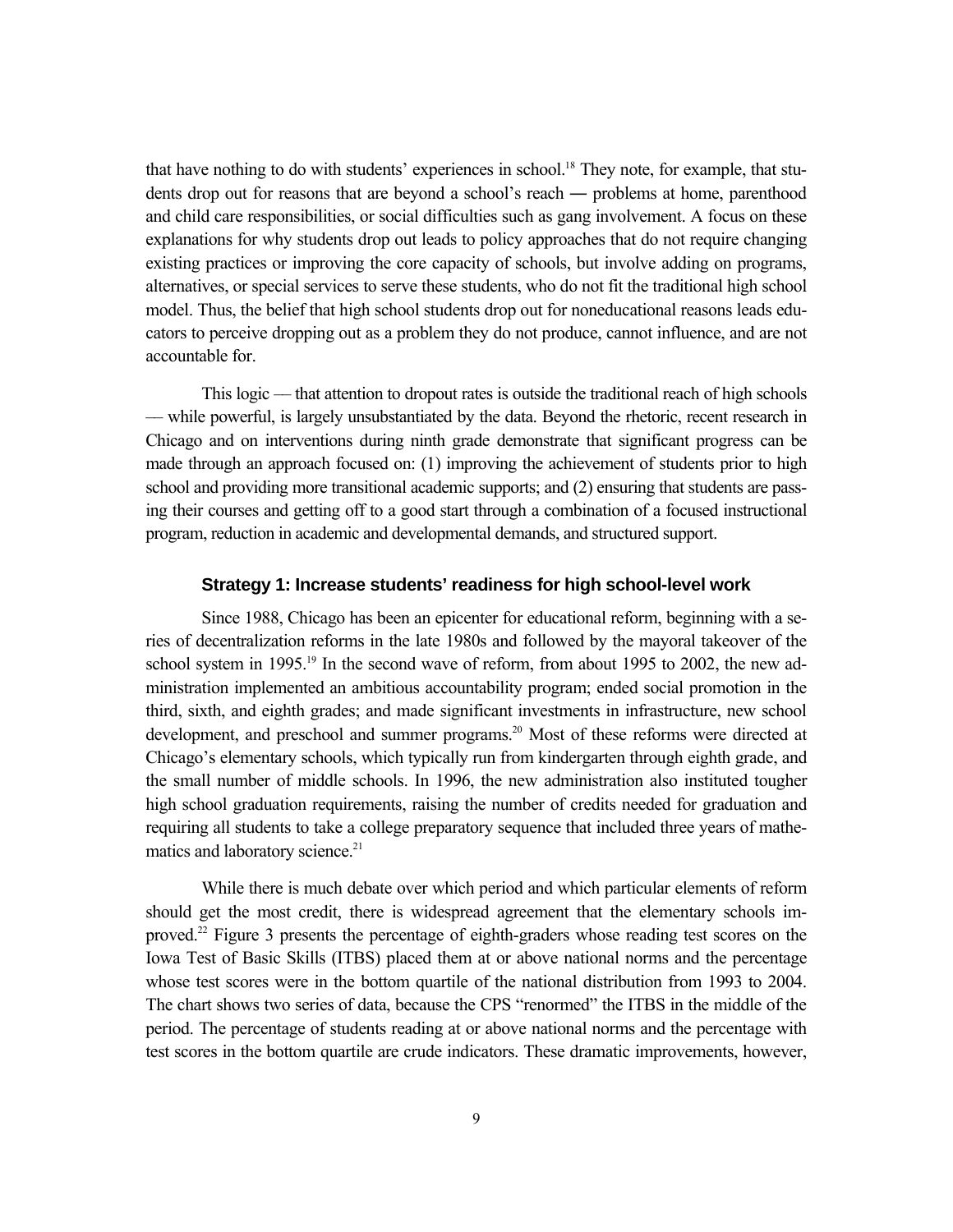



SOURCE: Author's analysis of Chicago Public Schools records.

NOTE: <sup>a</sup>Prepolicy refers to test score trends before the implementation of high-stakes accountability in 1995-1996.

<sup>b</sup>Postpolicy refers to test score trends after the implementation of accountability programs linked to test score results.

 The first series shows trends in the ITBS when scored using 1988 national norms and the second shows trends using more recent 2000 norms. In 2001, the Chicago Public Schools moved to 2000 norms and recalibrated students' scores back to 1997 to allow for analysis of trends.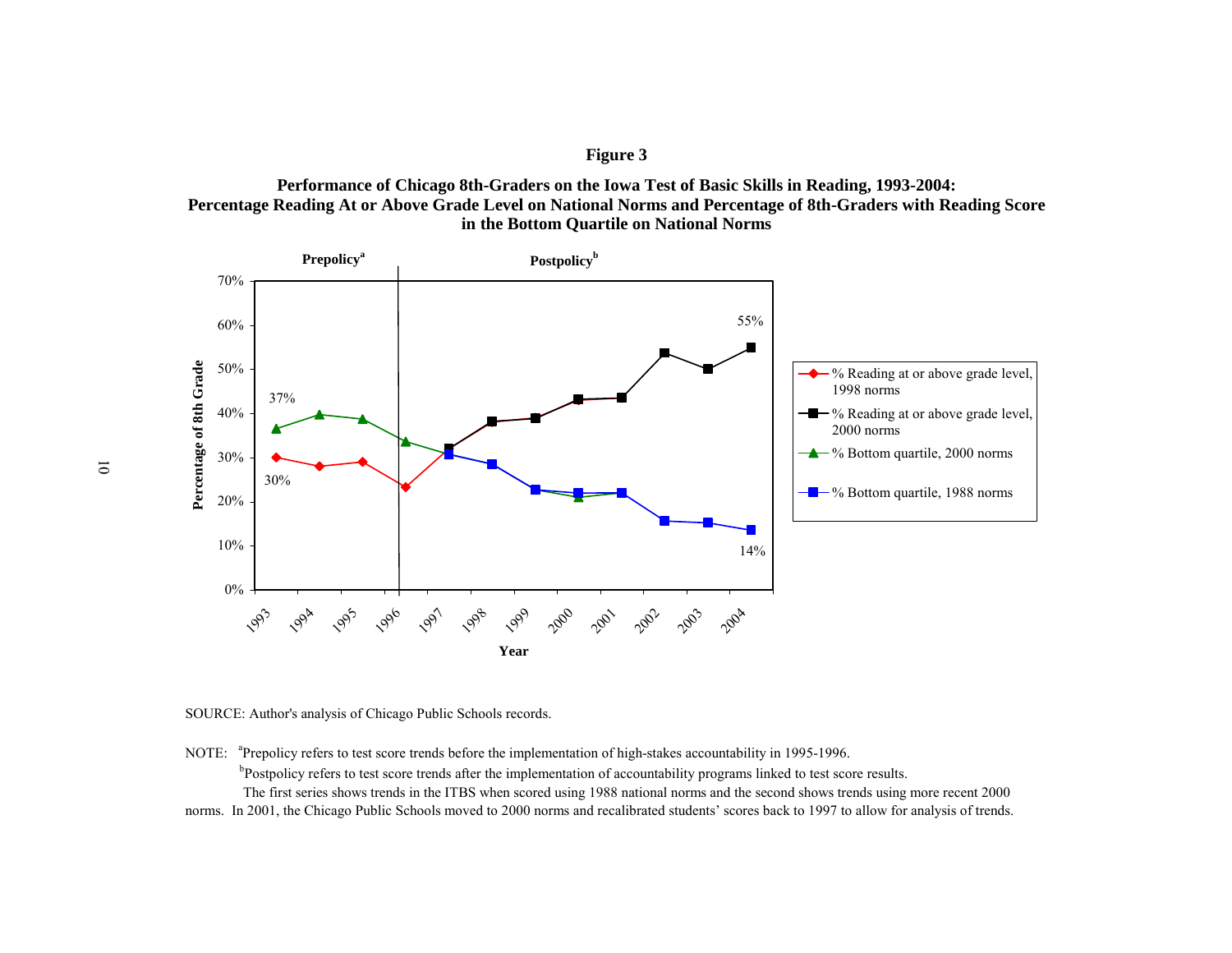are also observed if we move to more rigorous measures, such as equated test scores; if we include special education students; or if we look at trends in test scores by age rather than by grade to adjust for increases in grade retention that occurred after 1996.<sup>23</sup>

Chicago provides an important case study of whether improving students' basic skills prior to high school will lead to improvement in graduation rates. Figures 4 and 5 show trends in dropout and graduation rates by race and gender for successive cohorts of CPS 13-yearolds.24 Dropout rates were relatively flat in the period before 1997. Graduation rates improved modestly in the 1995 and 1996 cohorts and then began to rise rapidly after 1997. As seen in Figure 3, this correlates with the increase in test scores among eighth-graders. The positive trend is more marked in recent cohorts, where we are not able to look at long-term graduation rates but are able to assess dropout rates by age 16. Dropout rates by age 16 declined from 18 percent in the 1996 cohort to 11 percent in the most recent cohort. Improvements have been much more pronounced among Latino and white students than among African-Americans, also reflecting test score trends. Only 38 percent of African-American males who were 13 years old in 1998 graduated within five years, by spring 2004.

These figures show a strong correlation between the rise in elementary school achievement in Chicago and graduation rates, but it is important to note that a lot was happening in Chicago during this period.<sup>25</sup> Consortium researchers have looked carefully at the determinants of the decline in dropout rates, using analyses that controlled for changes over time in (1) the entering test scores of students; (2) the average age, retention status, and racial, ethnic, and socioeconomic characteristics of students; and (3) the distribution of students across schools because of the opening of magnet and charter schools.<sup>26</sup> Contrary to predictions, the move to more college-oriented graduation requirements in 1996 was not associated with an increase in dropout rates. Graduation rates actually improved slightly in 1997 and 1998 cohorts because students were taking more core subjects and thus were accumulating more credits, getting through high school faster.<sup>27</sup> In cohorts after 1996, moreover, most of the decline in dropout rates can be explained by improvements in the academic achievement of students leaving elementary school.

To restate, with the exception of students who faced high probabilities of retention, the overall likelihood of dropout or graduation for students with a given level of achievement did not change dramatically during this period: For example, a student who entered high school at national norms was no more or less likely to drop out in 1996 than in  $2000$ <sup>28</sup> But students with higher achievement are, on average, less likely to drop out. Thus, the rise in achievement meant that more and more students were entering high school with achievement levels that suggested that they would be prepared to do high school-level work and would therefore be less likely to drop out.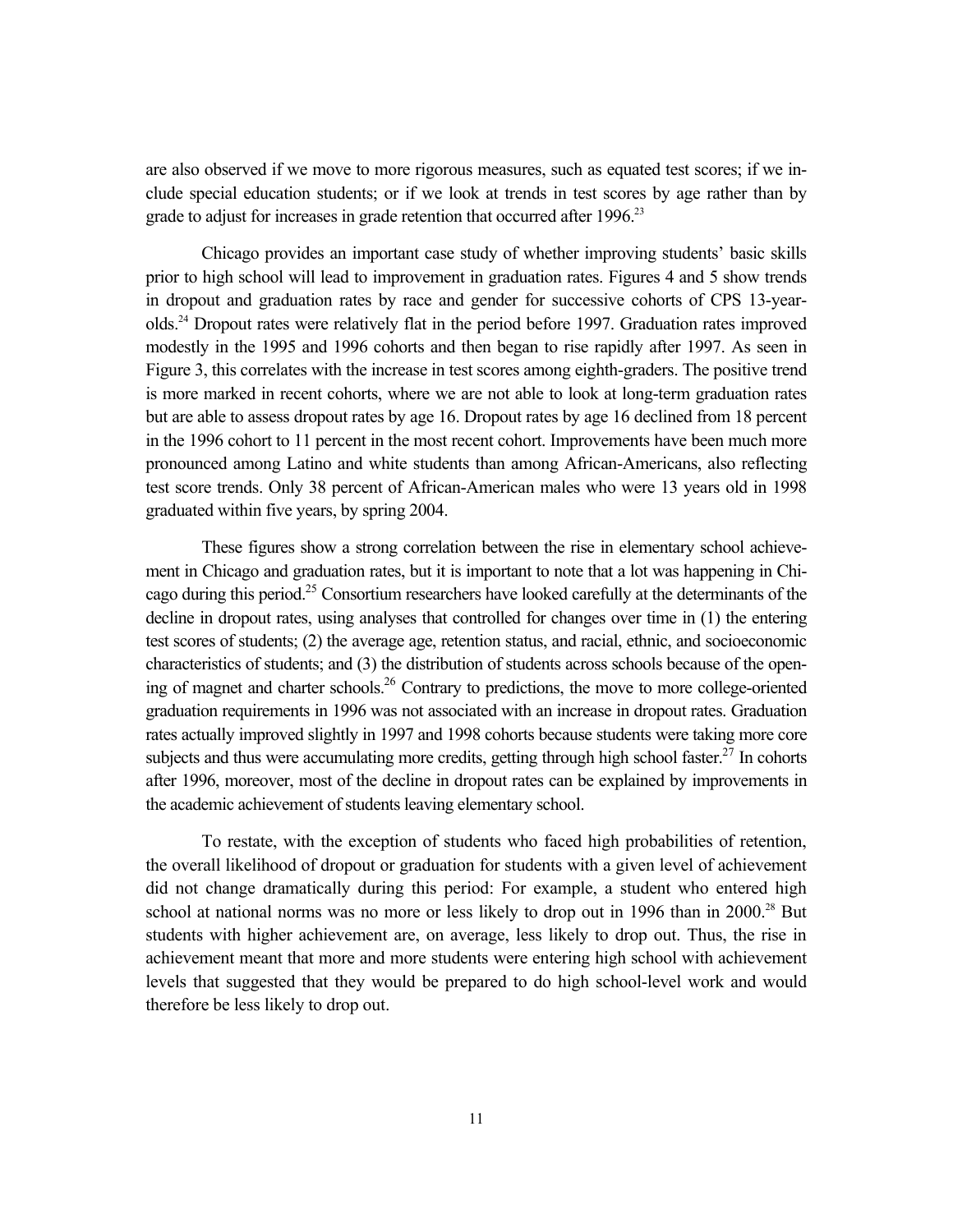**Graduation Rates by Age 19 and Dropout Rates by Age 16 for Cohorts of 13-Year-Old Females in the Chicago Public Schools, by Race/Ethnicity: 1991-1992 to 2001-2002 School Years**



12

SOURCE: Allensworth (2005).

NOTE: System average = both genders.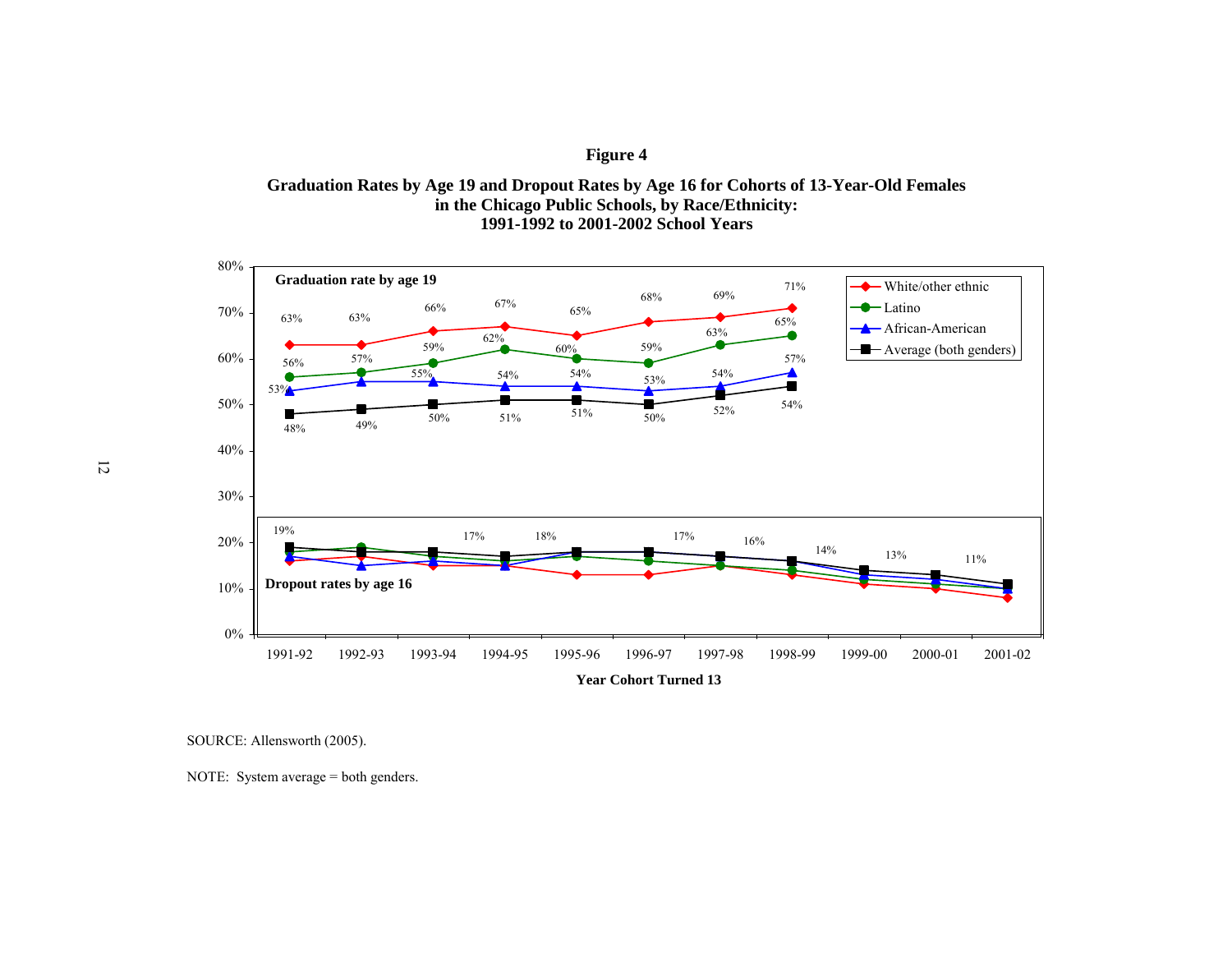**Graduation Rates by Age 19 and Dropout Rates by Age 16 for Cohorts of 13-Year-Old Males in the Chicago Public Schools, by Race/Ethnicity: 1991-1992 to 2001-2002 School Years**



SOURCE: Allensworth (2005).

NOTE: System average = both genders.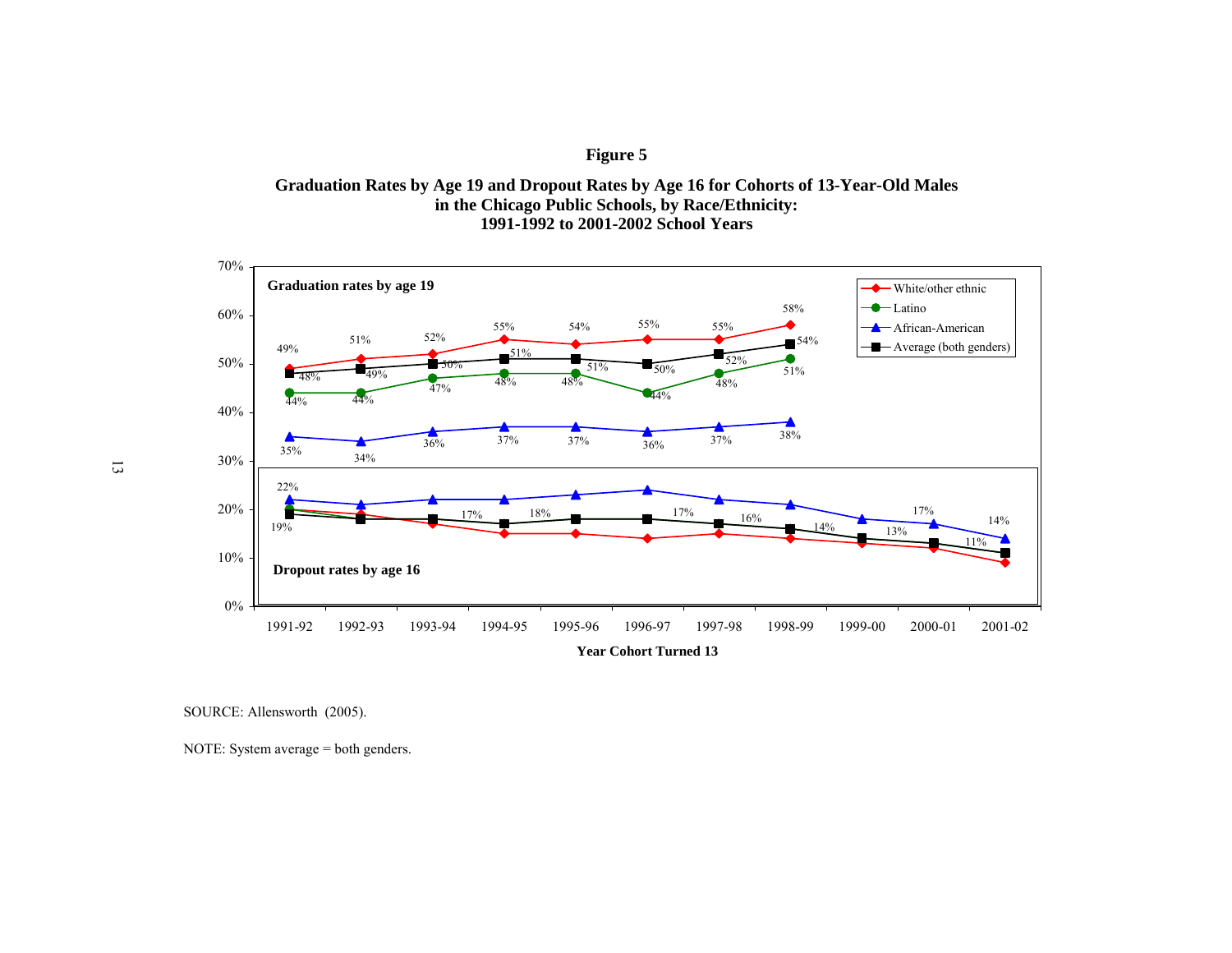This analysis suggests a clear strategy for cutting dropout rates: Improve the ability of students to do high school-level work. There are multiple ways to approach this task. It is beyond the scope of this paper to present the full range of available policy approaches and evaluate their potential efficacy. An important question for high school reform and evaluation is: To what extent should the strategy for increasing high school preparedness focus on the middle grades, as opposed to the ninth grade? The approach in Chicago focused on the middle grades. Another reform approach is to provide extra support for students who enter high school with relatively weak skills, particularly in reading and mathematics. This is the approach taken by the U.S. Department of Education's recent initiative on adolescent literacy and the Talent Development's Ninth Grade Success Academy model, discussed below. The Success Academy model goes further, however, by combining academic support with a focus on decreasing the developmental demands students face in the transition to high school and concentrating the ninth-grade curriculum on transitioning students to high school-level work. Data from Chicago suggest that this focus on the ninth grade is equally as important.

#### **Strategy 2: Focus on course failure and on ninth grade**

Chicago's experience can be interpreted as either promising or cautionary. On one hand, it serves as a hopeful and dramatic counterexample to popular conceptions of the dropout problem. Chicago's school reform did not change students' home lives, remove them from poverty, or create better neighborhoods for them. Raising their pre-high school achievement alone appeared to pay off in reducing dropout rates. On the other hand, these same data can be cited as an example of how simply raising student achievement prior to high school will not solve the problem. At a time when almost half of Chicago's students were entering high school reading at or above national norms, how could it be that 11 percent of 13-year-olds dropped out by age 16 and a projected 40 percent would not make it to graduation?<sup>29</sup> While there was evidence that elementary schools improved in Chicago, there was little progress at the high school level.

There is growing recognition that the transition to high school is a critical juncture in students' school careers. As students move to high school, particularly in urban school systems, they experience dramatic changes in their classroom and school environments.<sup>30</sup> The number of their classes and teachers increases, as does the size of their school and peer group. The content and skill demands of courses increase significantly, while at the same time, students are experiencing more independence and declines in academic support. It is hard for any student to be "ready" to handle these new challenges without appropriate structure and support, particularly in difficult high school environments. Research on the importance of the transition to high school suggests that a significant piece of the remaining puzzle about the dropout process is the difficulty students encounter during ninth grade.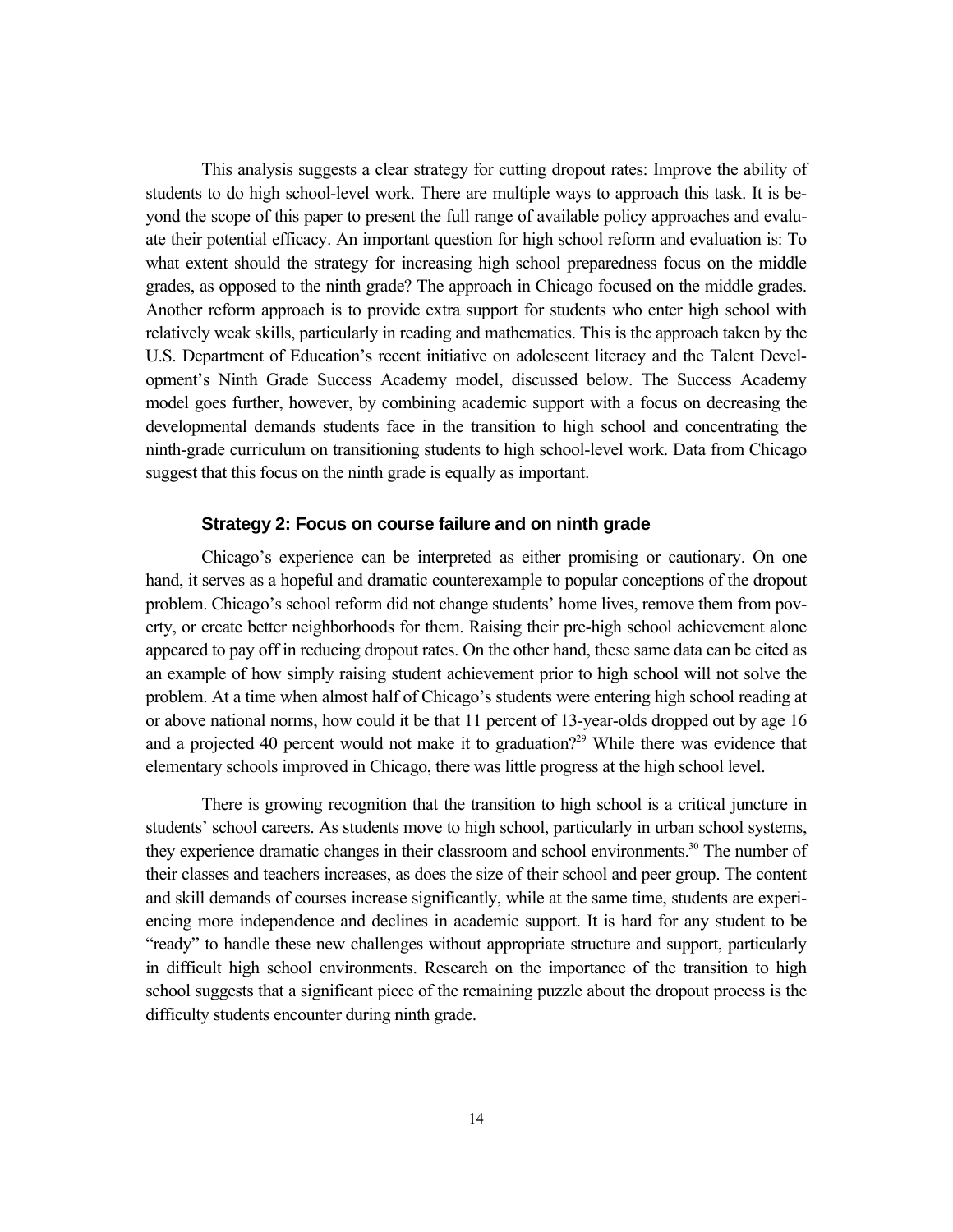Figure 6 presents results from a recent Consortium report on the importance of being "on track" in freshman year. The on-track measure is an indicator of ninth-grade performance that signifies whether students leave freshman year on track to graduation. A student is considered on track if she has accumulated five full course credits (the number needed to be promoted to tenth grade) and has no more than one semester F in a core subject (English, mathematics, science, or social studies) by the end of ninth grade.<sup>31</sup> Among ninth-graders who entered CPS high schools in 2000, 58 percent were on track at the end of freshman year and 81 percent of these on-track students graduated within four years. Freshmen who were not on track (42 percent of all freshmen) had a graduation rate of only 22 percent. Thus, students who were on track by the end of their freshman year were more than three and one-half times more likely than offtrack students to graduate in four years.

It is important to note that, while academic difficulty was more prevalent among lowachieving students, it was not isolated to them. Of ninth-graders who entered CPS with test scores in the third quartile (roughly equivalent to being at the third quartile on national norms), fully 35 percent were off track at the end of freshman year and only one-quarter of these higher-achieving students graduated, a rate more than three times lower than their counterparts with similar test scores who had more successful transitions to high school. Thus, despite their skills, many of these freshmen had difficulty in ninth grade, and these students were very unlikely to graduate.

Differences in the entering characteristics of students explain little about the relationship between being on track in freshman year and graduation.<sup>32</sup> This relationship holds true within racial and ethnic groups. Thus, a student's freshman year performance is strongly associated with the likelihood of graduation, independent of prior achievement and other demographic characteristics. Figure 6 demonstrates this finding. Many students with weaker skills do manage to be successful in freshman year and, if they are, they have much higher probabilities of graduating. Fully 42 percent of students who entered high school in the bottom quartile of the CPS achievement distribution were on track for graduation at the end of freshman year. Of those who were on track, 68 percent graduated four years later, compared with only 14 percent of students who were off track.

This does not mean that entering test scores don't matter. Students with lower test scores are more likely to be off track freshman year and are less likely than their higherachieving counterparts to graduate, whether they are on or off track. But as seen in Figure 6, and as confirmed in more rigorous analyses, the difference in the probability of graduation for students across achievement quartiles is not nearly as large as it is between students who are on and off track within achievement quartiles.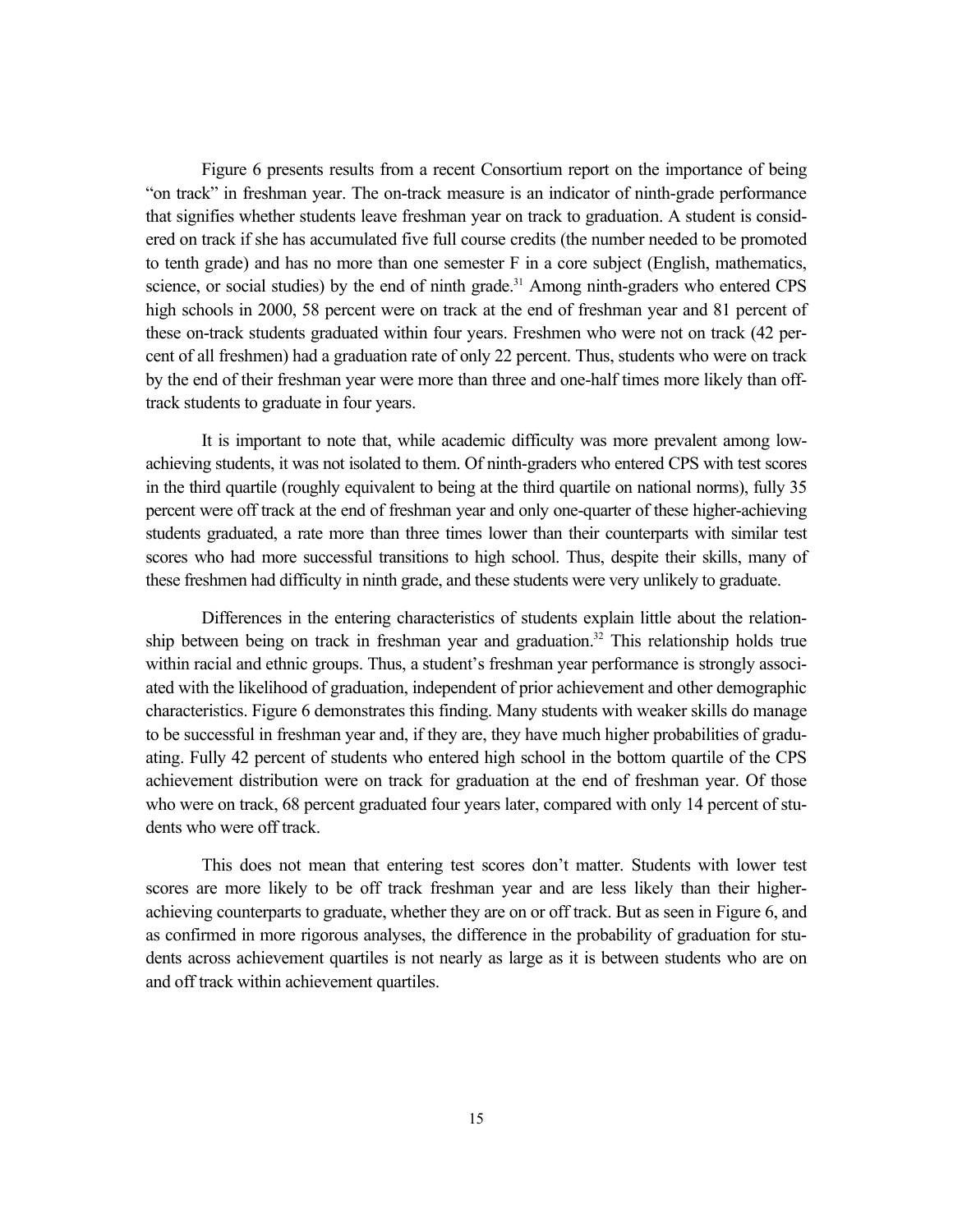



SOURCE: Allensworth and Easton (2005).

NOTE: Students who dropped out or transferred out of the Chicago Public Schools before the end of the school year are not included in these calculations.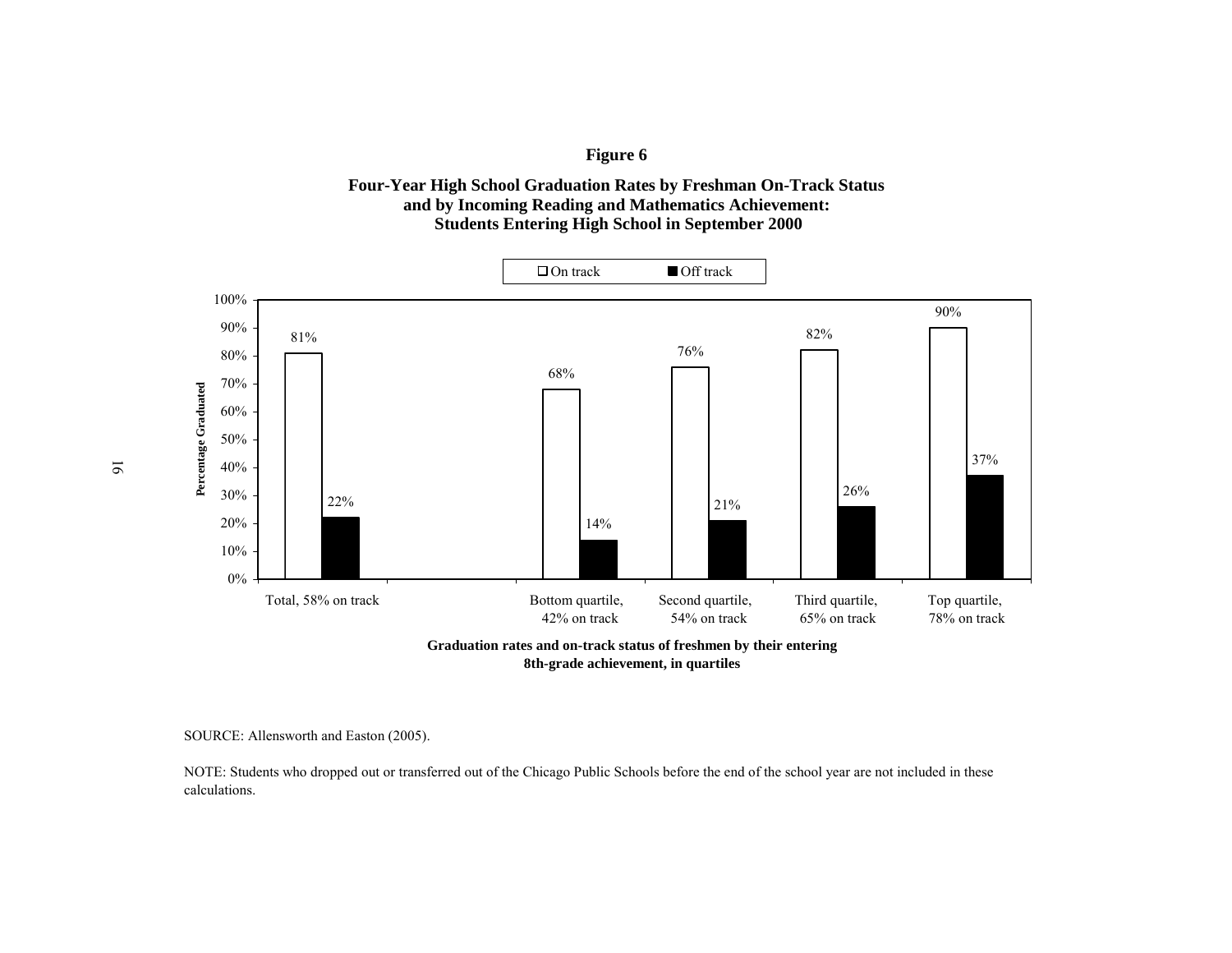There is a common perception that students who are failing courses in freshman year are problematic students who are substantially disengaged, who often cause significant problems in the school, and essentially have one foot out the door. It is important to understand that most freshmen who fail courses are having difficulty in only one or two courses and that even this level of course failure is strongly associated with an increased likelihood of dropping out. Figure 7 shows the relationship between dropping out and failing courses in major subjects by the number of semester F's students accumulate in freshman year. Two semesters of a course equals one full year of a subject. If the "on-track" rate was simply an indicator of students who had fully disengaged from school and were essentially early dropouts, we would see a high proportion of students with multiple course failures. Failure, moreover, would be predictive of dropout only among these high-failure students. Instead, what we see is that even one semester failure is associated with a substantial increase in the risk of dropping out.

Fully 49 percent of first-time freshmen failed one or more semesters in a major subject, but most of these ninth-graders failed only a limited number of semesters. Looking only at those who failed courses, nearly half (44 percent) of freshmen who failed in a major subject had two or fewer F's (or up to one full core course) and two-thirds failed four or fewer semesters (up to two core courses). Most freshmen in CPS take eight semester credits in core subjects (four full courses). Students who are failing four or fewer semester credits, then, are students who are attending school regularly and are passing their other major subjects. They are students who, for a variety of reasons, are struggling in a subject or subjects and need intervention to get back on track. Another one-third of students who failed are struggling significantly and fit the composite of those who are substantially disengaged. Fifteen percent of all freshmen failed the majority of their core courses (five or more semester F's) and a small but important group of freshmen (4 percent) failed all their major subjects. But the picture that emerges is that the majority of these off-track students are still in school and are not failing across the board.

These data raise a variety of questions about what is happening in the transition to high school. Why is being off track and having even one semester failure in a major subject in freshman year such an important predictor of not graduating? And why are ninth-graders with similar incoming achievement test scores failing courses while others are passing? We are pursuing these questions in follow-up research. The problem is not only that failure is commonplace in urban schools, but also that there is little recovery from failure. Once students have trouble, there is often no coordinated response to address their needs. Students who fail a course are immediately placed in a catch-up position. In major subjects, they must complete the course credit to meet graduation as well as promotion requirements and often must attend summer school. Students who fail more than two semesters cannot get back on track in the summer, because summer school is often not structured to allow them to make up more than one full course credit. Failure in a course, moreover, suggests that a student is struggling with the material and skills presented in that course.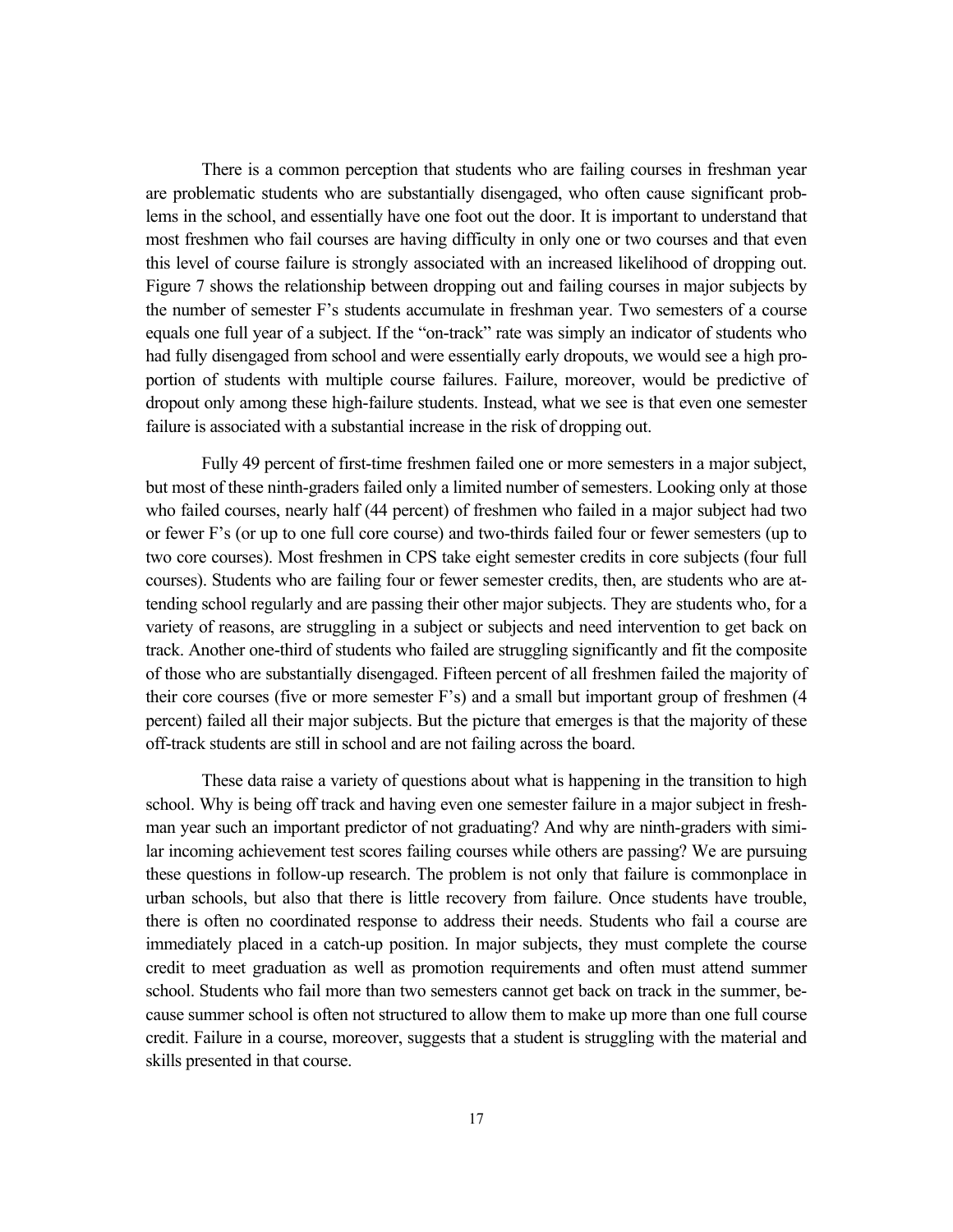#### **Graduation Rates by Number of Semester F's in Core Courses in Freshman Year and Distribution of Freshmen, Students Entering High School in September 2000 by Number of F's:**



**Distribution of freshmen by number of F's**

SOURCE: Allensworth and Easton (2005) and unpublished calculations.

NOTE: Core courses refer to major subjects: English, mathematics, science, foreign language, and social studies. Students who dropped out or transferred out of the Chicago public schools before the end of these school years are not included in these calculations.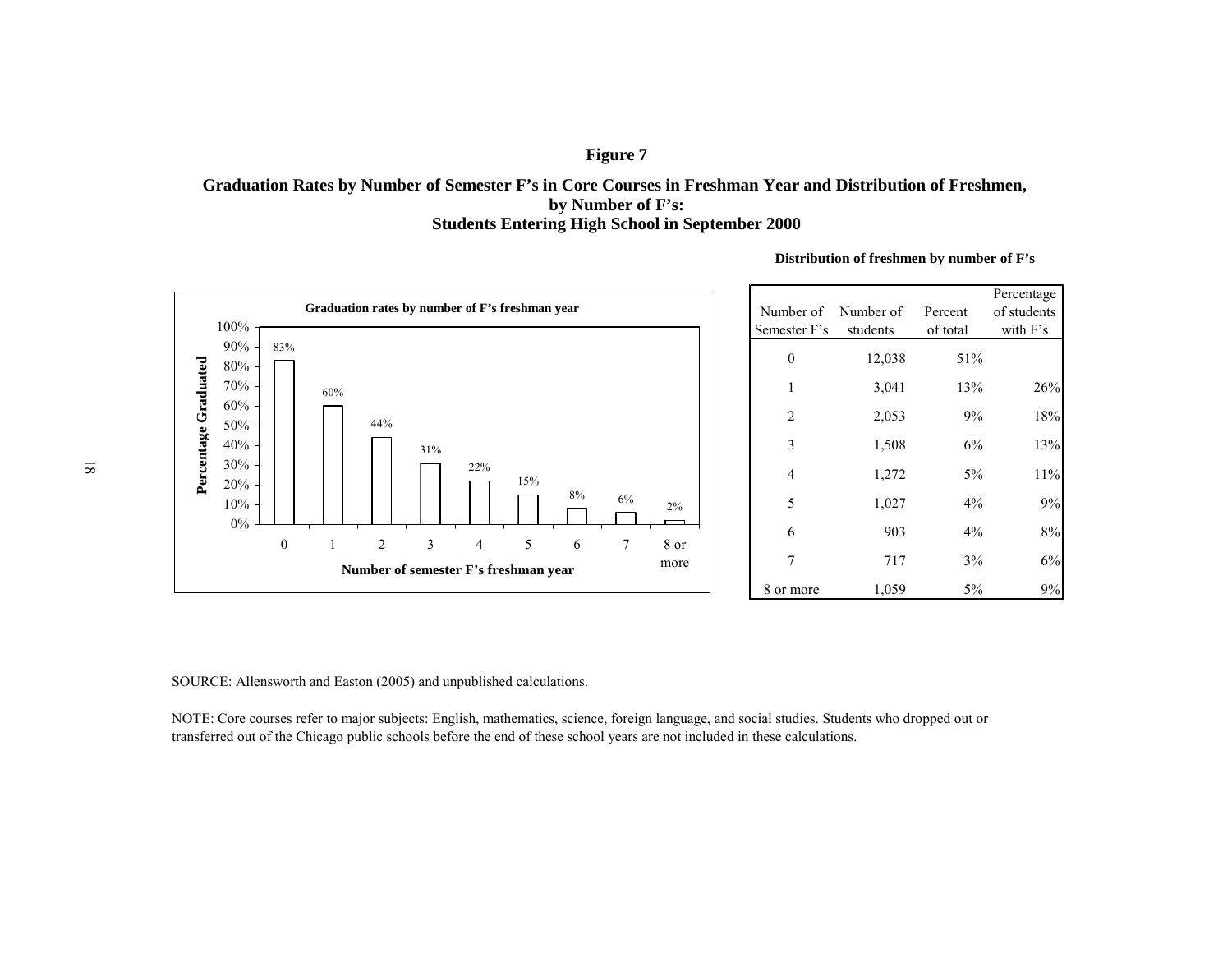Too often in high school, students move on to the next semester and the next year without mastering the course material and with little academic intervention; the probability is high that they will also fail the next course. Most important, failure is a red flag for a problem — an individual student's problem with a class, many students' problems with a teacher, or a signal that a student is having difficulty managing the academic demands of high school. Without help to turn that behavior around, there is little prospect that a student will develop his own intervention. Many high school educators believe strongly that failing a student is an effective intervention — sending a message that he needs to get serious and be more motivated. But there is little evidence to suggest that this works. Eric Camburn and I (1999) found that students who failed a course in the first semester were more likely to experience even greater academic difficulty the next semester than they were to improve their performance.

Early academic difficulty in high school that begins a downward spiral in school performance was also the central pattern of behavior I observed in my qualitative longitudinal study of the transition to high school. I watched as many freshmen who struggled in the transition tried to hold on to their aspirations, resolving each semester to turn themselves around, go to class, and do their homework, while falling further and further behind and ultimately dropping out.<sup>33</sup> The central conclusion is that, while there is a group of freshmen who appear to be significantly disengaged in high school, they do not represent the majority of those who fail courses or drop out. Reducing freshman failure rates requires improving the support, structures, and probabilities of success for those students who are at the margin.

One critique of this argument is that, despite their incoming test scores, students who drop out are somehow different and would have dropped out anyway. Low-achieving students who manage to be successful in the transition to high school must somehow be different from those who did not. This "unobserved" heterogeneity problem would suggest that simply getting students on track will not address their problems. However, new data from MDRC's evaluation of Talent Development High Schools are demonstrating that changes in the curriculum and structure of ninth grade can get students on track and lead to decreases in dropout rates.<sup>34</sup>

The Talent Development High School model brings together two reform approaches: (1) reforming the ninth grade through a Ninth Grade Success Academy and (2) a whole school reform that breaks the tenth through twelfth grades into smaller learning communities focused on career themes, called Career Academies. Over the past several years, MDRC has been evaluating the Talent Development model in seven low-performing high schools in Philadelphia. While there is less evidence that the Career Academies model has been successfully implemented, the evaluation has found strong implementation and strong effects in the Ninth Grade Success Academies. Like all of MDRC's excellent work, the evaluation takes a rigorous approach, using an interrupted time series design to compare trends over time in both program high schools and matched control high schools to estimate effects.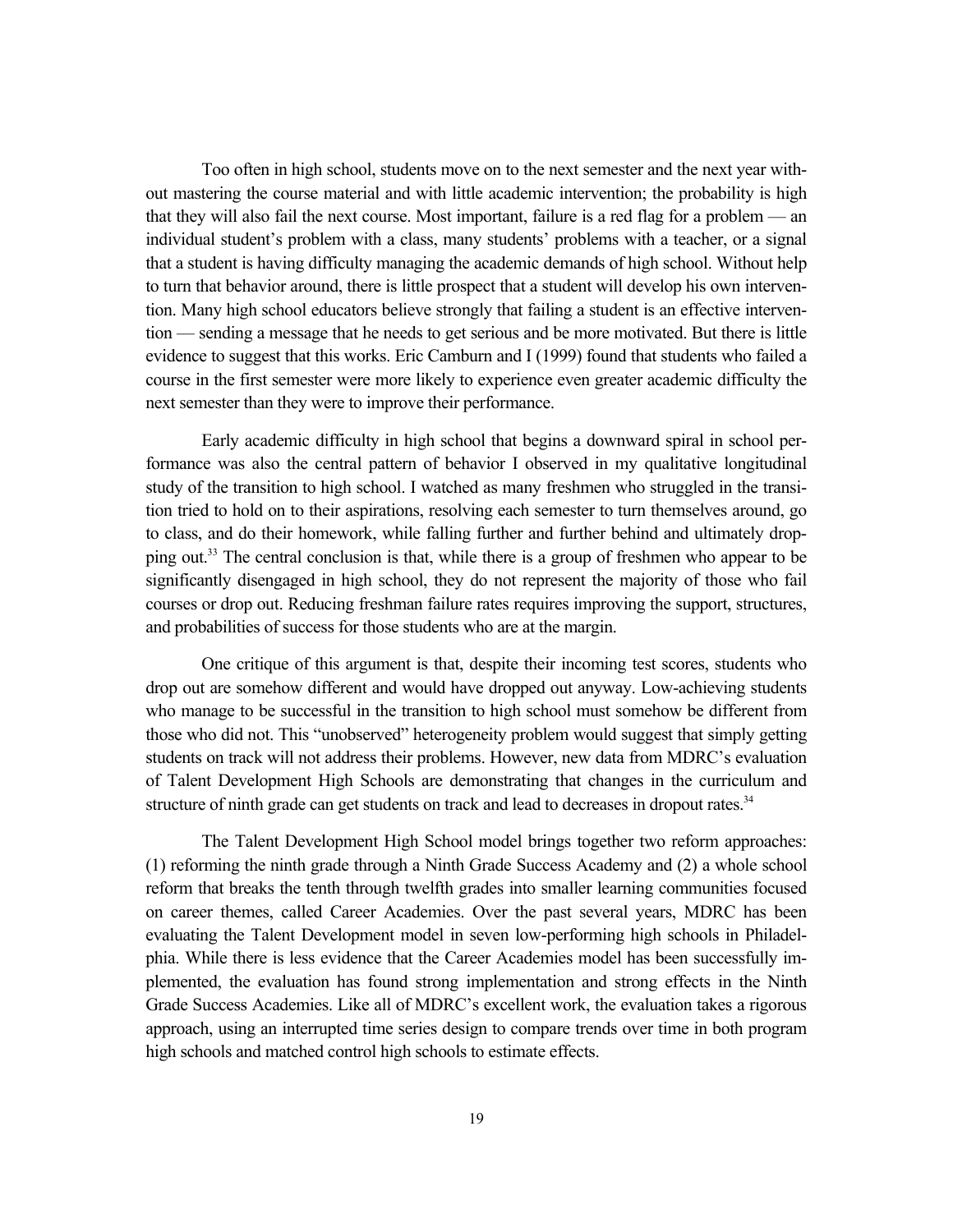The Ninth Grade Success Academy model is designed to increase structure and support for freshmen by combining three approaches: (1) smaller, more personalized learning communities and a reduction in the number of initial ninth-grade academic courses; (2) curricular supports and transitional courses for ninth-graders; and (3) professional development supports and structures for teachers. Freshmen attend a self-contained school-within-a-school where they share the same teachers in an interdisciplinary team. Students take double course offerings in English and mathematics and, in the first semester, take courses designed to provide the transitional skills needed to move on to high school-level work. These include Strategic Reading, Transition to Advanced Mathematics, and Freshman Seminar, a course focused on study and developmental skills. In the second semester, students move to regular high school courses designed so that they can be on track after freshman year. A "twilight" high school provides additional support for students who have discipline problems or who transfer in midyear. Thus, the Talent Development approach structures freshman year to focus on increasing students' readiness for high school and then accelerates them (or catches them up) during their second semester. Teachers receive professional development and curricular materials. Each interdisciplinary team shares common planning time and an implementation support team provides on-site curriculum coaches and a school-based facilitator.

In two recent reports, MDRC found that the Ninth Grade Success Academy had strong impacts on improved attendance, academic course credits earned, and promotion rates.<sup>35</sup> Evidence from the first three ninth-grade cohorts in Philadelphia suggests that freshman year improvements were sustained through tenth grade. Early evidence from two schools demonstrates corresponding improvements in high school graduation rates. Schools in Talent Development experienced a 28 percentage point increase in the percentage of students passing algebra and a 9.5 percentage point increase in the proportion of ninth-graders promoted to tenth grade.<sup>36</sup> Matched control high schools, in comparison, showed little improvement.

While the Ninth Grade Success Academy produced significant declines in the proportion of first-time ninth-graders who had to repeat freshman year, MDRC concluded that it was less successful with those students who still ended up repeating ninth grade. In the context of the above discussion, this might make sense. Most students in Chicago were failing only a few of their courses. This suggests that much progress can be made by improving what high schools are doing now and the Talent Development model provides a comprehensive approach. But we also saw a group of students who were failing substantially in ninth grade and who may need much more sustained attention. The lack of progress among students who did not respond to the supports and intervention of the Success Academy model in either their first or second time through ninth grade may confirm the importance of developing much more sustained interventions for students who are especially at risk.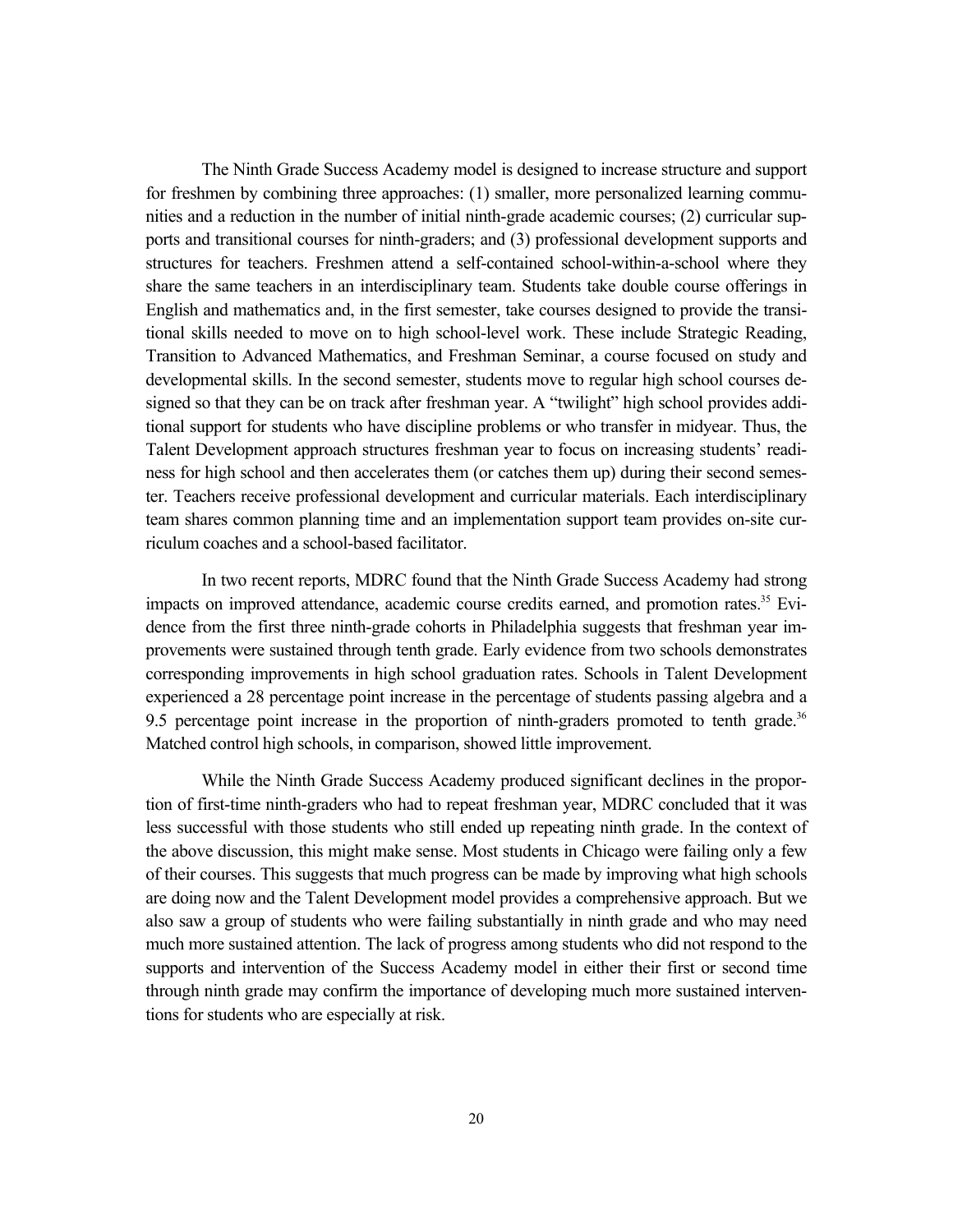In this section, I argued that the first step in reducing dropout rates is to focus on the high school transition — improving students' skills before and initially upon entering high school, structuring ninth grade so that it concentrates not on weeding out students but on transitioning them successfully, and monitoring progress so that intervention is immediate. This will not entirely solve the dropout problem; school systems also need to develop strong alternative programs for students who have serious academic difficulty or who later may need structurally different alternatives.<sup>37</sup> However, the central argument is that high schools can make substantial progress by focusing on early preventive efforts that significantly reduce the magnitude of the problem, represent an efficient use of resources, and may resolve later problems. For example, in Chicago, the majority of dropouts, regardless of their age and the grade in which they leave high school, have accumulated very few credits. Almost half of dropouts leave high school with five or fewer credits, meaning that they did not complete freshman year.<sup>38</sup> Fully 70 percent of dropouts had less than 11 credits. Low credit accumulation creates significant barriers to recovery, as few alternative high schools are set up for students who essentially never finished freshman year. Thus, working on freshman year may both prevent students from dropping out and make it much easier to address the needs of students who do not drop out.

#### **What will it take to improve college access and performance?**

Most students enter high school with the desire to graduate and go to college. In systems with high failure rates, it doesn't take long for students to discover the strategy for graduation — go to class and pass your courses. But while the path to graduation becomes quickly evident, the path to college is vague for most students whose parents did not go to college. Most urban students are looking to high school educators to provide the strategies they need to achieve their goals. A critical role for high schools is to fill in this picture in ways that: (1) develop strong systems of guidance and information; (2) create environments that foster academic goals, turn aspirations into plans, and set norms of performance; and (3) engage students in coursework and academic experiences that will develop the skills necessary to get into college and succeed there. In essence, the value added of high schools in this era is to move students from surviving in high school to preparing for life after high school.

This is perhaps the central problem facing high school reform. To put it simply, the very institution that developed to support that survival strategy and make it successful is now the same institution that is failing students as they attempt to get beyond graduation. The history of the American high school over the last century is that of an institution that evolved to allow more and more students to attend and graduate. The great irony of the current policy debate is that the statistics most often cited to demonstrate the current failure of the American high school are low high school graduation rates in urban areas. Yet for most of the last century, rising graduation rates were cited as the greatest accomplishment of the American high school and its most important indicator of progress as high schools transformed from elite to comprehensive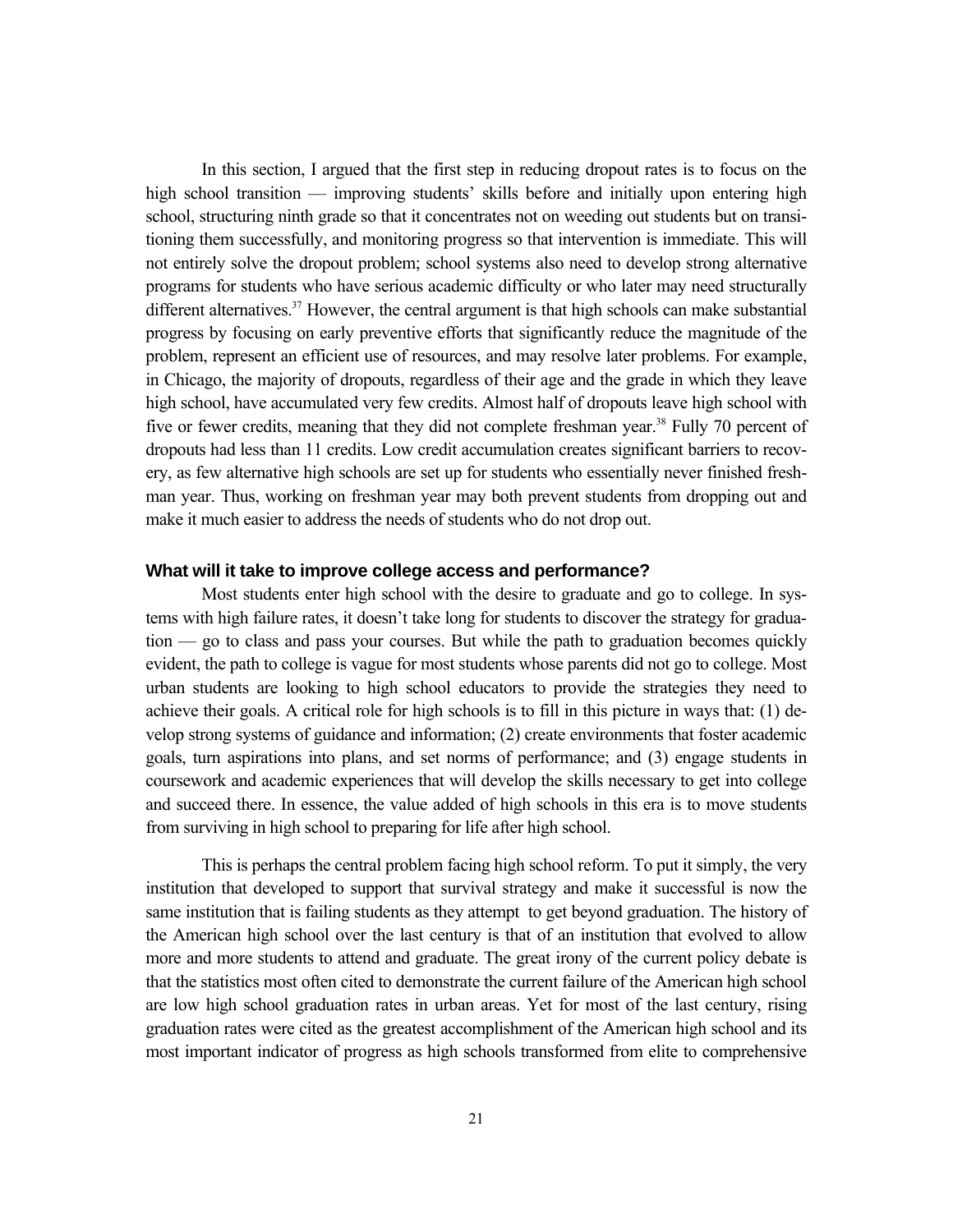institutions. What will it take to get students to college? Part of the answer to this question is to ask another: How can we get high schools to adopt an entirely new set of expectations for themselves and their students? The next section presents a brief digression on the historical roots of the current crisis.

#### **The Current Crisis in Historical Perspective**

The history of the American high school in the twentieth century was one of growing high school enrollments and concomitant increases in graduation rates that occurred during three periods of expansion. In the first period, roughly 1890 to 1920, booming immigration and social reform cut off the labor market for adolescents and created incentives for prolonged school attendance. From 1890 to 1920, the number of American students enrolled in high schools grew from about 2,500 to over  $14,000$ .<sup>39</sup> The second period was initiated by the Great Depression and continued somewhat abated during World War II and through the end of the 1950s. In this second period, enrollment became universal and high school graduation rates increased accordingly. Between 1910 and 1940 the proportion of 18-year-olds who graduated from high school increased from less than 10 percent to over 50 percent.<sup>40</sup> The economists Claudia Goldin and Lawrence Katz (2001) have argued that the rise of high school enrollment and graduation during this period positively contributed to a narrowing of the wage structure.

In the third period, roughly the postwar period through the end of the 1970s, concerns shifted from a focus on attendance to graduation, and graduation from high school became the norm. The rise in graduation rates and the sharing of increases in attainment across racial and ethnic groups is one of the great success stories in the history of American education. Between 1950 and 1980, the percent of native-born young adults aged 20 to 24 with a high school diploma or its equivalency increased from 54 percent to 86 percent for whites and from 22 percent to 73 percent for African-Americans.<sup>41</sup>

How did high schools accomplish this increase in graduation rates? Education historians generally agree that graduation rates were raised by focusing on accommodation rather than achievement, essentially trading academic standards for equal access to schooling and the credentialing it afforded.<sup>42</sup> Accommodation meant making high schools very large. Between 1950 and 1970, the size of the average high school more than doubled from about 200 to 500 students.<sup>43</sup> Estimates from *High School and Beyond*, a national study of high schools in the 1980s, suggest that in the 1980s, the typical high school had close to 900 students.<sup>44</sup> Accommodation also meant lowering academic standards and diversifying the curriculum so that it was easier for students of different ability levels to graduate.<sup>45</sup>

In general, this formula — large high schools with weak curricula and low academic standards — worked well. High school teachers could have very high workloads and manage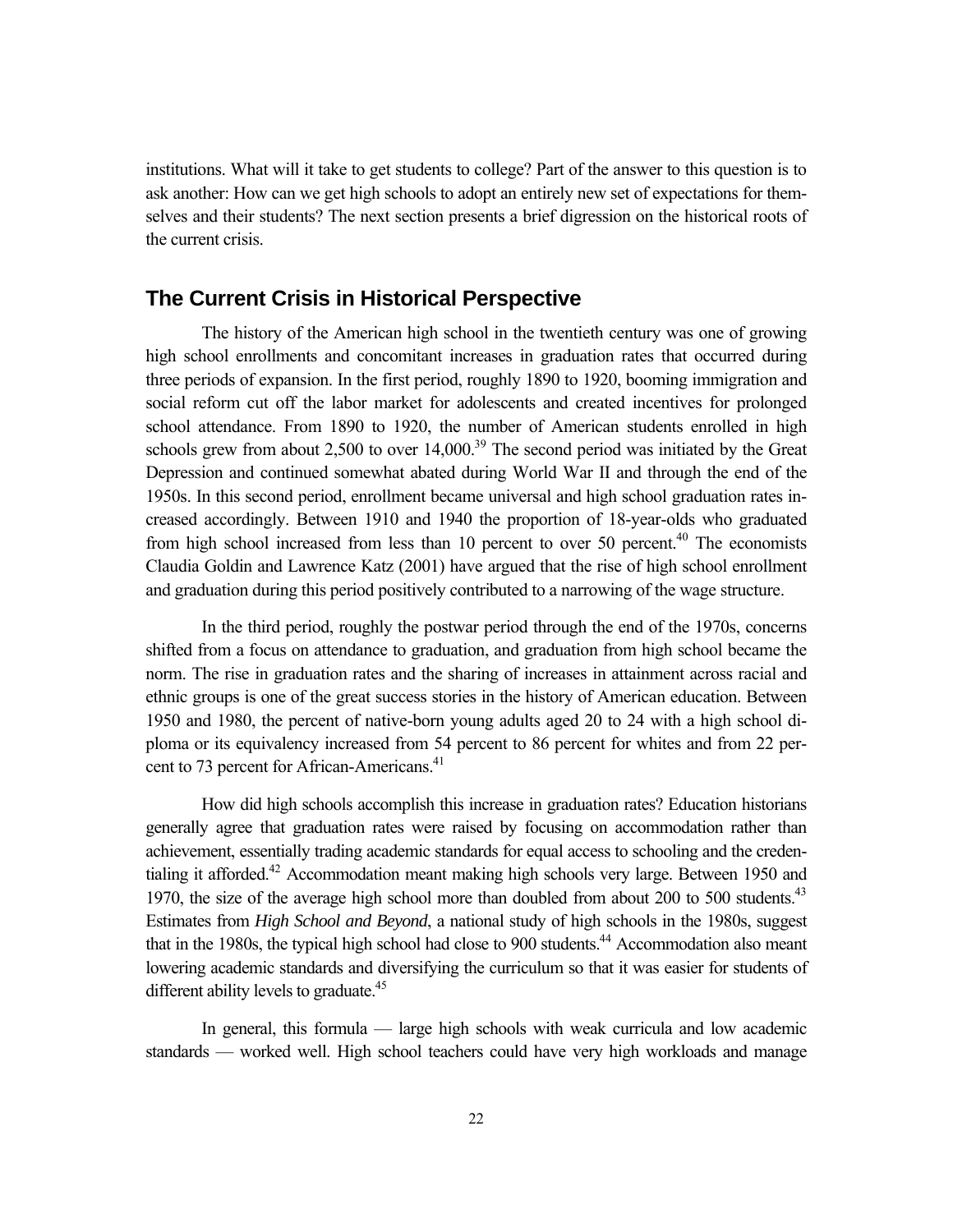them effectively because they expected most of their students to do little work. Teachers did not need to have personal relationships with most of their students because students were generally not relying on them for guidance to make the transition to work. Most students could get what they and their parents wanted, the high school credential, with little effort. The importance of graduation, moreover, provided a mechanism for teachers to set norms for student behavior. True, high school for most students could be described as boring but, as Michael Sedlak (1986) argues, the focus on graduation provided an unwritten contract between students and teachers that said, "Put up with high school, do your seat time, and behave properly, and you will be rewarded." And they were. Throughout the 1960s and into the mid-1970s the average earnings of high school graduates increased dramatically compared with college-educated workers, leading some economists to ask whether the United States had produced the "overeducated American."<sup>46</sup>

In the 1970s, improvements in graduation rates leveled off. With the 1983 publication of the report of the National Commission on Excellence in Education, *A Nation at Risk,* policymakers and educators also began to focus on achievement outcomes. Through this new lens, the old recipe for success became the culprit — large high schools in which most students took nonrigorous courses and had little connection to teachers or engagement in learning, faculty had large teaching loads, and students were not pushed to learn but were given credit for seat time. In the early 1980s, several major studies of the American high school directly attacked the notion that the American high school was a "success."<sup>47</sup> Powell, Farrar, and Cohen (1985) issued perhaps the most virulent critique of what they described as the resulting "treatise" between students and teachers that learning was irrelevant and largely voluntary:

> [T]aking or teaching a course does not by itself imply any commonly agreedupon commitments or responsibilities. Often the only common understanding is that passing and hence graduation is contingent on orderly attendance rather than on mastery of anything….Learning is not discounted or unvalued, but is profoundly voluntary (p. 4).

The 1980s reports are dated, but little has changed in American high schools over the ensuing 20 years, except that increasing numbers of students are taking more rigorous coursework.<sup>48</sup> What did change is that students and families began to share this assessment of the general high school and, as current aspirations reflect, began to value achievement that would lead to college. With that historical digression, I now turn to the questions: What does it take to get a student prepared for college? And how do graduates from Chicago public schools currently stand on levels of preparation for college?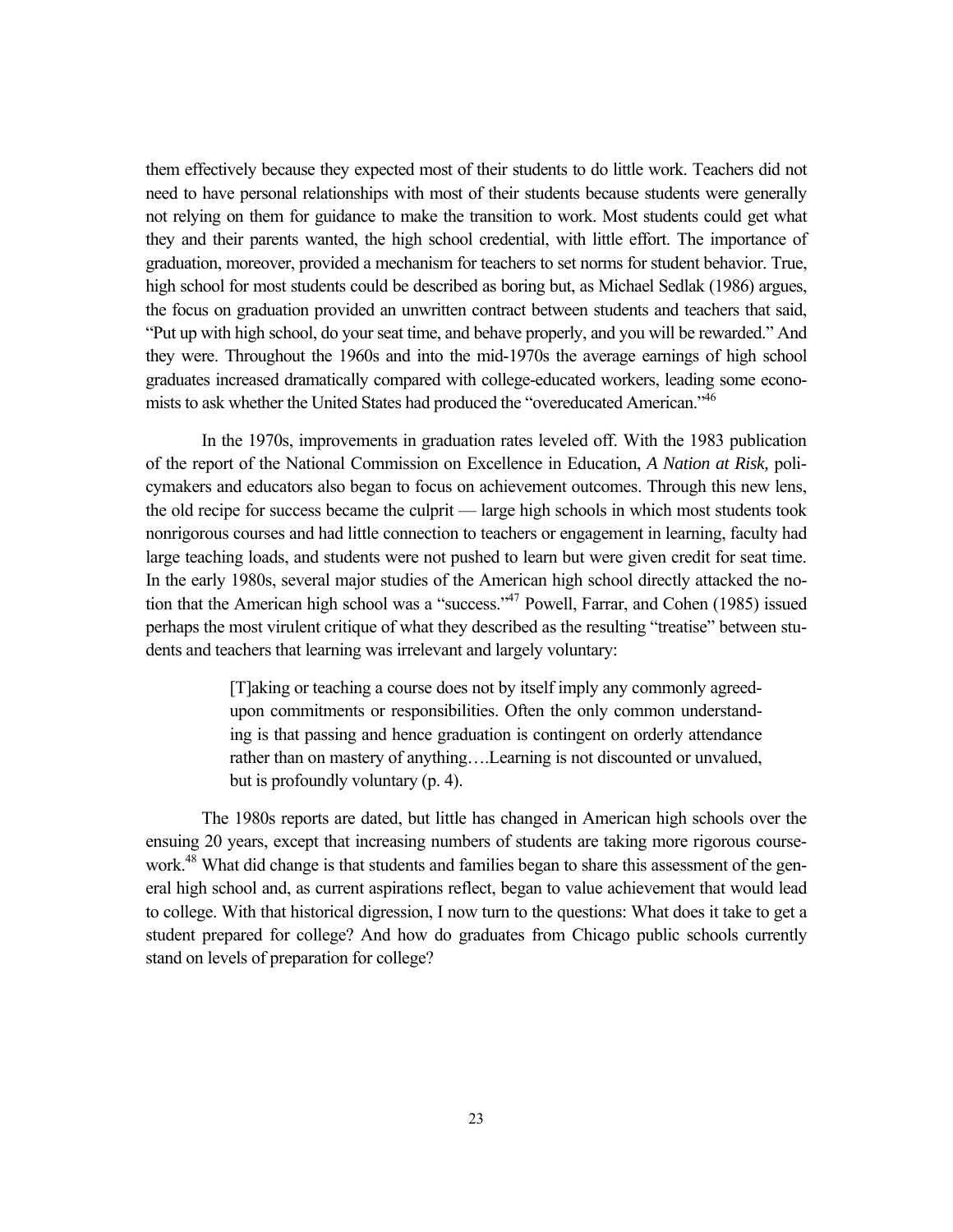#### **Translating Aspirations into Qualifications and Access**

If students expect high schools to teach them the skills they need to succeed in college, a first step is to be more explicit about what that set of skills is. Research identifies three areas of skills development that are critical in determining college access and performance: (1) content knowledge and basic skills; (2) precollegiate academic skills; and (3) noncognitive skills and norms of performance.

#### Content knowledge and basic skills

Moving from high school to college-level work requires that students have high levels of basic skills (mathematics and reading) and content knowledge in core academic subjects. There is now a growing body of research linking students' measured achievement in these areas and their level of exposure to higher-level content — as indicated by the rigor of students' high school curriculum — to postsecondary performance. Perhaps the most well-known work in this area is Clifford Adelman's *Answers in the Tool Box* (1999), in which he drew on transcript data from the U.S. Department of Education's high school longitudinal studies to examine the link between high school preparation and college performance. Adelman found strong links between a student's high school GPA and achievement test scores and the likelihood of college graduation. The most important findings were in the area of coursework. The rigor of students' coursework, including the total number of Carnegie units in their core subjects and their participation in Advanced Placement, was significantly associated with their likelihood of graduation. Other studies have similarly documented strong associations between students' coursework and high school performance — the level of coursework, participation in advanced mathematics, grades, and performance on standardized tests — and the likelihood of placement in college remedial courses and college performance.<sup>49</sup>

Most research on the effects of coursework is cross-sectional and, although researchers statistically adjust for differences in prior achievement and background characteristics, studies have not yet controlled adequately for selection into coursework. As a result, the benefits of advanced coursework may be overstated. Studies are comparing the college performance of students who select advanced courses, who may be more oriented toward college, with those who do not. Even with this caveat, a focus on coursework makes sense. Students who take higherlevel courses are exposed to more advanced material. They stay on task longer, which may be particularly important in mathematics. The lack of fourth-year high school mathematics means that students enter college having been off task in mathematics for up to 14 months. And it is often in advanced coursework that teachers are more likely to emphasize precollegiate academic skills. Course taking is also the area in which American high schools have made the most progress, particularly among minority youth.<sup>50</sup>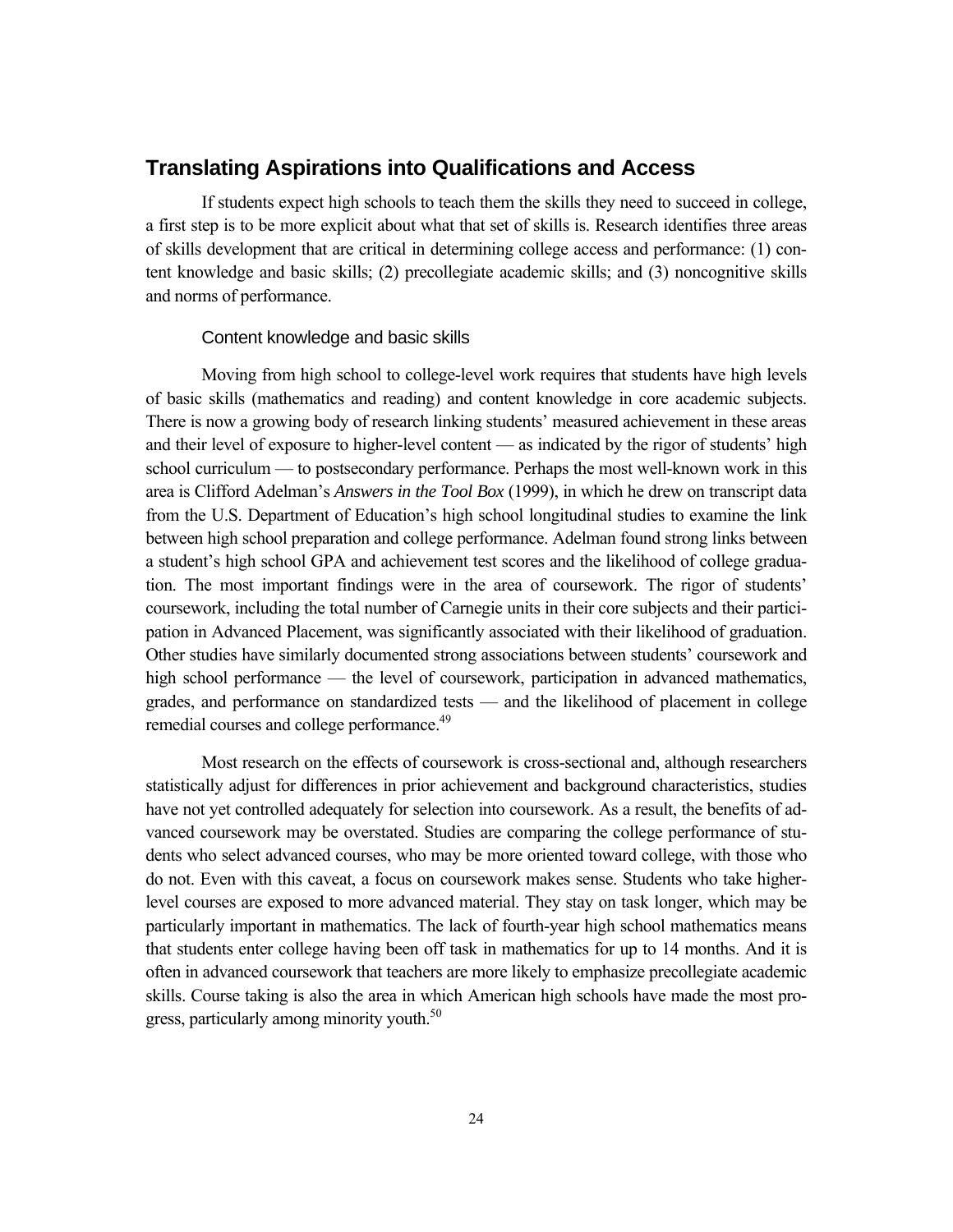#### Precollegiate academic skills

Content skills are important. Equally as important are thinking, problem-solving, writing, and research skills across subject areas that will prepare students for college-level work. The distinction between core academic skills and content skills is often unclear. In the American Diploma Project's Standards for Collegiate Work, for example, many of the English standards relate to core academic skills across content areas that are not related to any particular subject area — writing, research, oral communication, problem-solving, and analytic thinking skills.<sup>51</sup> The distinction between content and basic skills and precollegiate academic skills is important, however, because high school courses such as Algebra II can emphasize content skills without emphasizing these core academic skills.

In my new research study, we have been observing eleventh- and twelfth-grade high school classes and find that it is the level of emphasis on precollegiate academic skills that distinguishes regular, honors, and AP and International Baccalaureate classes within subjects and often within courses of the same title. Moreover, these are soft skills, such as writing, that are hard to measure on achievement tests and that traditional college entrance examinations have only recently begun to measure. Yet they are highly valued by colleges and are the areas most often cited by college professors and students as the weakest areas of preparation in high school.<sup>52</sup> They are also cross-content area skills that are not the domain of an individual department or grade.

### Noncognitive academic skills and norms of performance

I borrow the term for this third area of skills from James Heckman and Alan Krueger's (2003) characterization of skills that determine educational achievement but are not measured readily by standardized tests. Noncognitive academic skills include study skills, work habits, time management, help-seeking behavior, and social/academic problem-solving skills. As they do in the transition to high school, when students move to college they face increased developmental demands and academic expectations. It is assumed they can study and prepare for class without test deadlines, handle multiple assignments, work on projects of longer duration, and balance academic, employment, and other responsibilities. To excel in college, as in high school, students must have strong norms for their work effort and achievement in class and effective coping and help-seeking techniques that allow them to persevere when facing difficulty.

Students need to become "learners" rather than "attendees," who can manage their own learning, assess their progress and status, and rely on a set of core strategies for success. This is also the area that has been least developed in high schools. To be explicit, if the outcome that was previously valued was graduation, the path to that outcome was to reward students' seat time. Acquiring strong study skills, caring about grades, or developing self-motivation and problem-solving abilities were not high priorities for most students and were not high school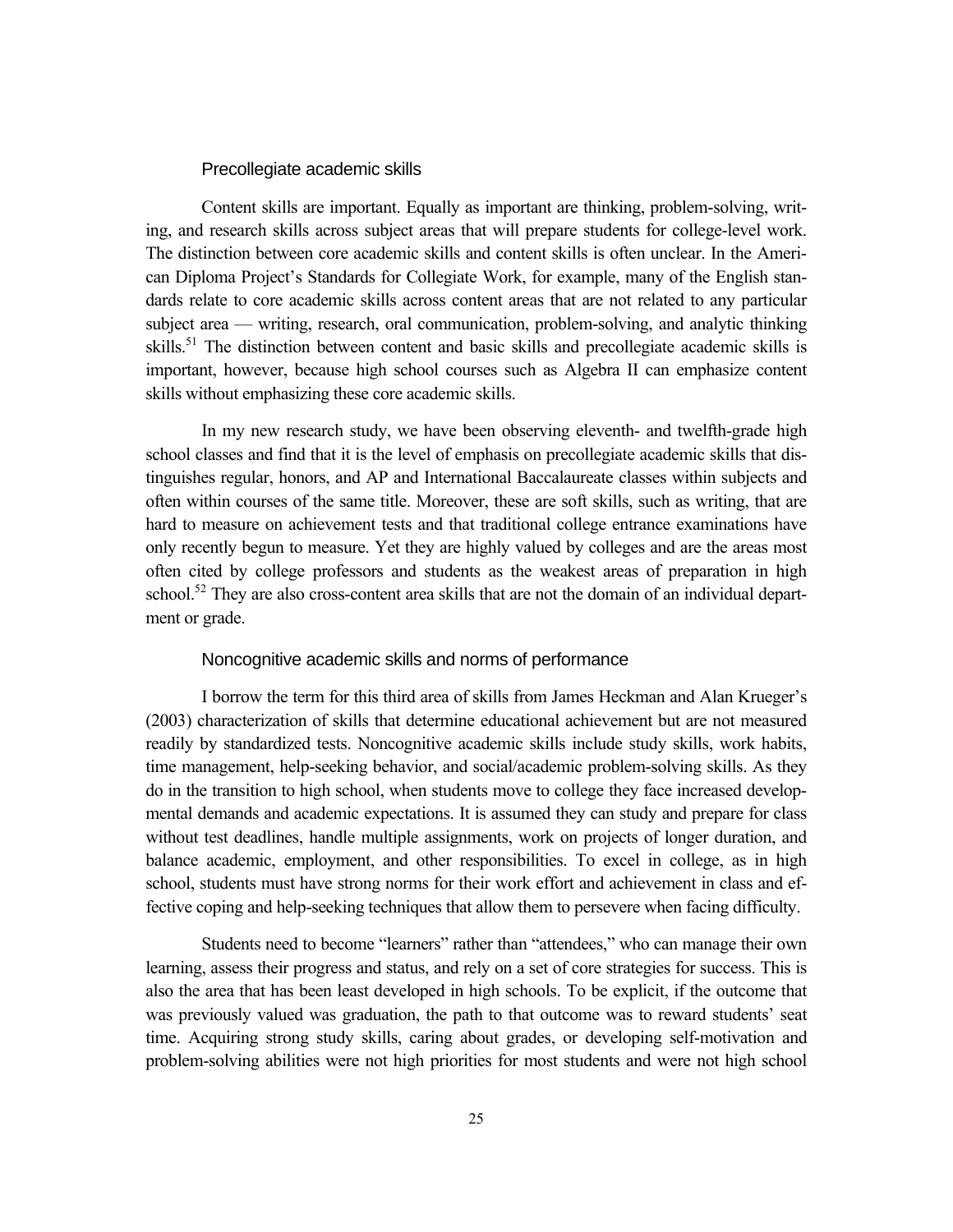teachers' responsibility. As described previously, the traditional high school does reward a certain kind of "work effort" — the ability to show up on time and participate — but has not focused on developing "performance and self-motivation ethics." Historically this made sense. In the traditional workplace of an earlier era, particularly in those jobs that students could get with high school diplomas, critical thinking and problem-solving abilities were not highly valued. Yet these attributes are increasingly critical in both the workplace and college.

## **How Do We Measure Up? A Look at Chicago Public School Graduates**

If a new purpose of high school is to develop students' qualifications in these three areas, how do we assess current levels of performance? Measures of college readiness rely primarily on three indicators of performance: (1) test scores on standardized tests or college admissions tests such as the ACT and SAT, (2) GPA, and (3) coursework. College admissions tests are used primarily as a standardized indicator of a student's college readiness compared with peers nationwide. The tests are meant to provide an independent assessment of cognitive achievement, measuring levels of basic skills, content area knowledge, and analytic thinking ability. Whether such tests accurately assess these skills, particularly for minority students, is hotly debated.<sup>53</sup> Grades are also a measure of whether students have mastered the material in their classes and are used as an indicator of a different kind of college readiness — whether students have demonstrated the work effort and study skills needed to meet the demands of a college environment.

Since 2004, researchers at the Consortium on Chicago School Research have been looking closely at the college readiness, college attendance, and college performance of graduates of the Chicago Public Schools (CPS). In 2004, the CPS began to track and publicly report on Chicago public school graduates' college attendance, using data from the National Student Clearinghouse (NSC). The Consortium, in partnership with the CPS, is using the NSC data along with surveys of students and analyses of high school transcripts to examine the link between students' high school experiences and their college outcomes. A significant advantage of our work in Chicago is that since 2000, Illinois has required all juniors to take the ACT as part of the state's high school assessment test, the Prairie State Achievement Exam.<sup>54</sup> Thus, this research examines performance on the ACT for most of Chicago's graduates, not just students who decided to go to college. In this section, I present results from a new Consortium report that looks in detail at the college-going patterns and levels of preparation of CPS graduates, including grades, test scores, and participation in honors and Advanced Placement courses.<sup>55</sup> I do not discuss our findings on the impact of coursework, which are quite consistent with prior studies, because we are currently looking much more closely at the effect of Advanced Placement courses and participation in the International Baccalaureate Program in shaping access to and performance in college, using more rigorous approaches to modeling selection.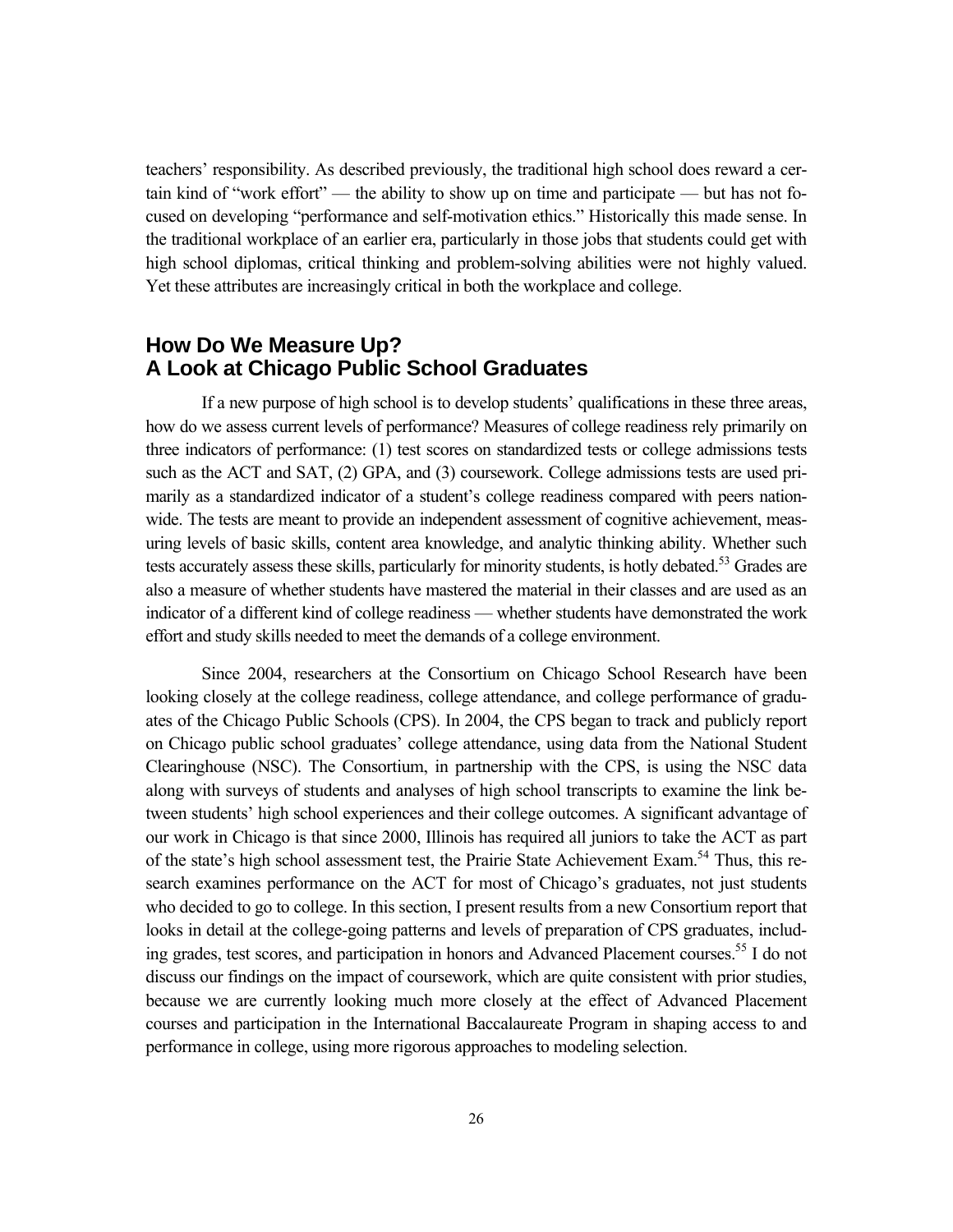#### **The College-Going Patterns of CPS Students**

Table 1 shows the percentage of CPS students from the graduating classes of 2002 and 2003 by race/ethnicity and gender who were identified as being enrolled in a college that participated in the NSC within the year after high school graduation. Table 1 also shows the distribution of CPS graduates by enrollment in two-year and four-year colleges and, among those students who attended college, by college selectivity based on Barron's ratings. Of those students who graduated in 2002 and 2003, nearly 60 percent were identified as being enrolled in a college in the NSC in the year after graduation.<sup>56</sup> The college participation rates of African-American, white, and Asian graduates from CPS presented in Table 1 are only slightly lower than estimates of the college participation rates of public high school graduates of the same race/ethnicity in the rest of Illinois and in the nation.<sup>57</sup> This is not true for Latino graduates from CPS. They were significantly less likely than Latino students in the rest of Illinois to be enrolled in college by the fall after high school graduation, using comparable estimates from NSC data.<sup>58</sup> In addition, CPS Latino graduates' participation rates are significantly lower than national estimates from the Current Population Survey of the percentage of Latino high school graduates who are enrolled in college in the year after graduation from high school. Consistent with national trends, males, regardless of race or ethnicity, were less likely to attend college.

As seen in Table 1, most of the racial/ethnic and gender differences in CPS graduates' college participation rates are driven by differences across groups in enrollment in four-year colleges. Within types of colleges, moreover, CPS graduates tend to enroll in less selective colleges (nonselective and somewhat selective) when colleges are classified using rankings from *Barron's Profiles of American Colleges.*59 Only 20 percent of African-American females and 13 percent of African-American males who attended college enrolled in a selective or more selective college. In Chicago, the most commonly attended selective colleges are the University of Illinois at Chicago and DePaul University. Asian CPS graduates were the most likely to attend selective or very selective colleges.

#### **College Qualifications of CPS Graduates.**

These college-going rates highlight one of the central disjunctions between CPS students' aspirations and their college-going patterns. In 2005, almost 80 percent of CPS seniors stated on surveys that they hoped to obtain a bachelor's degree or higher and fully 94 percent hoped to complete some college or technical education. Yet only 60 percent of graduates in the previous class made the immediate transition to college and most were enrolled in two-year and nonselective colleges. The gap was largest among Latinos, whose aspirations do not predict such low levels of college attendance.<sup>60</sup> To what extent are urban students making different choices about the path they will take to attain those aspirations? Or to what extent do these college-going patterns reflect the constrained choices CPS students faced upon graduation? Our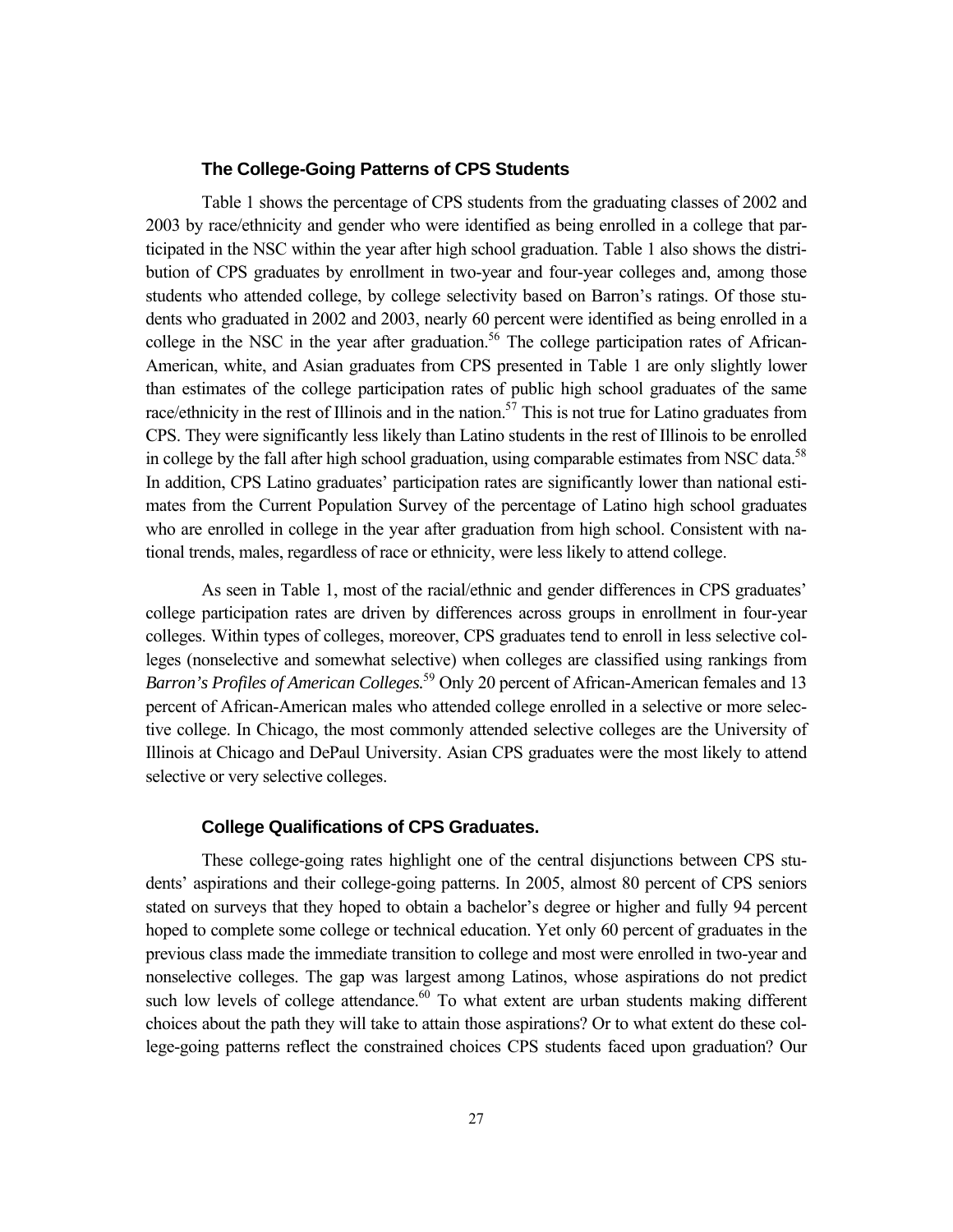### **Table 1**

## **The Percentage of Chicago Public High School Graduates from the Classes of 2002 and 2003 Who Attended a College That Participated in the National Student Clearinghouse by the Spring after High School Graduation, by College Type and Selectivity and Race/Ethnicity and Gender**

| Percentage of seniors enrolled in a college by the spring after graduation <sup>a</sup> |              |                  |        |             |        |             |                    |       |               |  |  |
|-----------------------------------------------------------------------------------------|--------------|------------------|--------|-------------|--------|-------------|--------------------|-------|---------------|--|--|
|                                                                                         |              | African-American |        |             | Latino |             | White/other ethnic | Asian |               |  |  |
|                                                                                         | <b>Total</b> | <b>Male</b>      | Female | <b>Male</b> | Female | <b>Male</b> | <b>Female</b>      | Male  | <b>Female</b> |  |  |
| Any college                                                                             | 59%          | 55%              | 64%    | 43%         | 50%    | 68%         | 72%                | 79%   | 83%           |  |  |
| Two-year college                                                                        | 22%          | 22%              | 23%    | 19%         | 21\%   | 25%         | 24%                | 22%   | 17%           |  |  |
| Four-year college                                                                       | 34%          | 31%              | 38%    | 22%         | 27%    | 42%         | 46%                | 55%   | 65%           |  |  |

**College-goers by college type and selectivity (Barron's selectivity ratings)**

|                                                 |              |             | African-American |      | Latino | White/other ethnic |        |              | Asian  |
|-------------------------------------------------|--------------|-------------|------------------|------|--------|--------------------|--------|--------------|--------|
|                                                 | <b>Total</b> | <b>Male</b> | Female           | Male | Female | Male               | Female | <b>Males</b> | Female |
| Two-year college                                | 39%          | 41%         | 38%              | 47%  | 43%    | 37%                | 34%    | 28%          | 20%    |
| Four-year nonselective<br>or somewhat selective | 35%          | 45%         | 43%              | 29%  | 29%    | 30%                | 30%    | 21%          | 22%    |
| Four-year selective or<br>more selective        | 27%          | 13%         | 20%              | 24%  | 28%    | 34%                | 36%    | 51%          | 57%    |
| selective                                       | 18%          | 7%          | 12%              | 16%  | 21%    | 22%                | 24%    | 37%          | 44%    |
| very to most selective                          | 9%           | 6%          | 8%               | 8%   | 7%     | 12%                | 12%    | 14%          | 13%    |

SOURCE: Author's analysis of Chicago Public Schools records.

NOTE<sup>: a</sup>The percentage of graduates enrolled in two-year plus four-year colleges does not add up to the percentage of seniors enrolled in college by the spring after graduation because "type of college" is missing for approximately 2-3 percent of students. Students whose college type is unknown are those whose records are "blocked" either by the institution or by the students. These students are identified as enrolled in college but are "blocked" by the NSC from identifying the college they are enrolled in.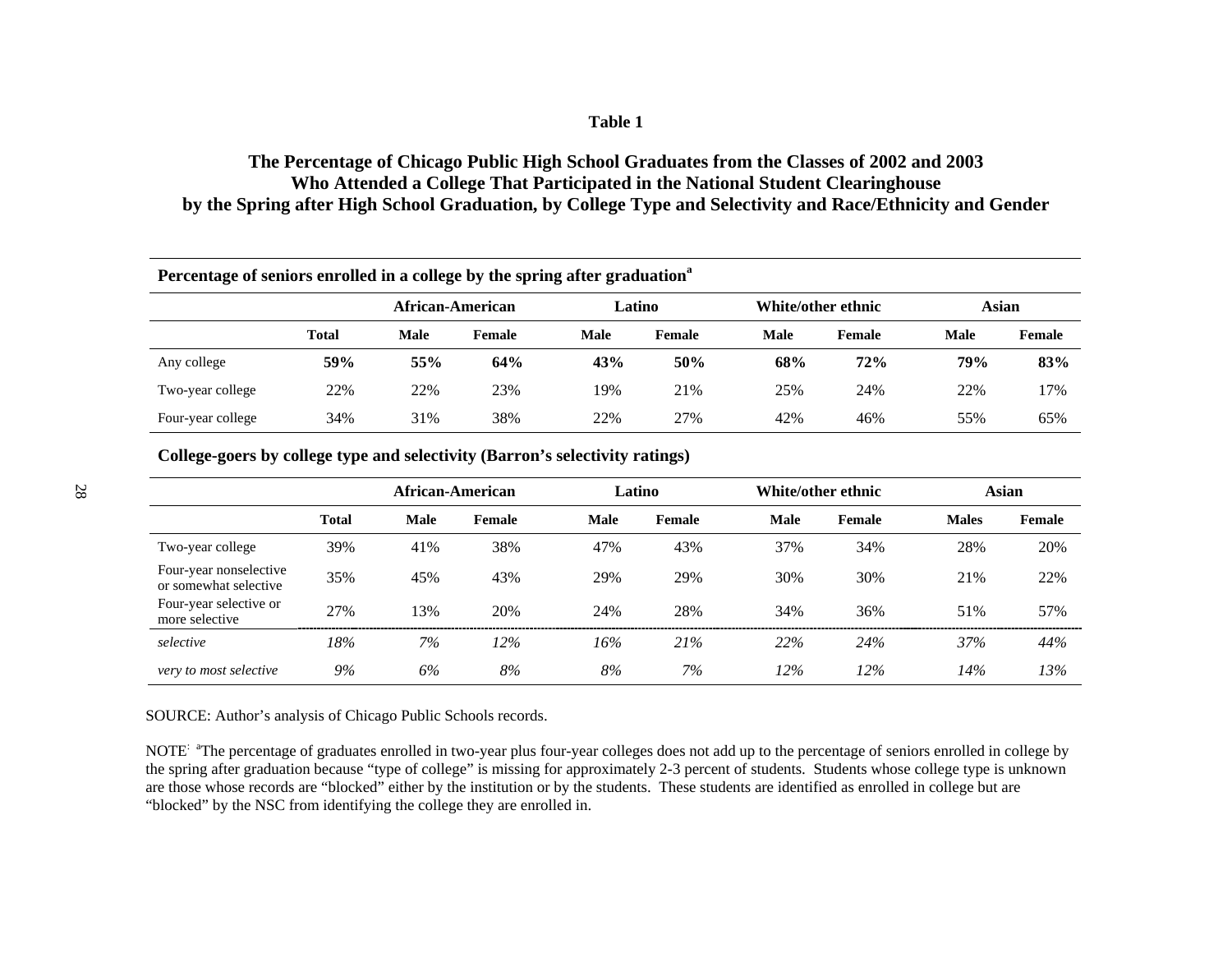analysis of the high school performance of CPS graduates suggests that few students are leaving high school with qualifications that put them on the path to their goals.

Figure 8 shows the distribution of ACT scores for CPS graduates from the classes of 2002 and 2003. In these years, the average ACT score of CPS graduates was 17 compared with an average of 21 for students nationally. As noted, the average Chicago ACT score is not directly comparable with the national average because the performance of almost all Chicago juniors is being compared with a more select college-oriented group nationally.

By any standard these results are dismal. Only 16 percent of CPS graduates in 2002 and 2003 were able to obtain ACT scores that placed them above the U.S. average. In their junior year, over 70 percent of African-American and two-thirds of Latino graduates from CPS scored below 17 on the ACT, compared with less than 40 percent of Asian and white students. The differences are just as extreme at the top end. Over 40 percent of Asian and white graduates in CPS scored above a 21 on the ACT, above the national average, compared with only 9-10 percent of African-American graduates and only 12-15 percent of Latinos. Importantly, there were only moderate differences in the performance of CPS graduates within racial/ethnic categories by gender.

Chicago students' ACT scores suggest that few African-American and Latino students were able to demonstrate the basic skills and content knowledge they will need for college. This is particularly disturbing when one considers the rise in achievement test scores for students entering high school over this period and the fact that with high dropout rates, students who ultimately make it to graduation are those who survived the system. If we track those CPS students who graduated back to eighth grade, we find that the average graduate in these years entered high school with reading test scores that placed them at or above national norms.<sup>61</sup> While tests differ in comparability, rising incoming test scores suggest that we cannot explain away the poor performance of CPS high school graduates at the end of high school by claiming that, on average, they came into high school with very weak test scores.<sup>62</sup> It suggests that between eighth grade and junior year, high schools were not building on that foundation and giving students the content knowledge and analytic skills they would need to demonstrate that they were qualified for college-level work. The GPAs of graduates, moreover, suggest that low ACT performance is not simply a problem of whether students are being exposed to content and skills. CPS graduates' grades indicate that many are minimally engaged in their high school work and are struggling academically throughout high school.

Figure 9 shows the distribution of unweighted GPAs in students' core classes for the graduates of 2002 and 2003. In an unweighted GPA, students' grades are not adjusted upward for taking honors or advanced placement courses. Most studies of college attendance rely on weighted GPAs that reflect a combination of students' performance in their classes and the rigor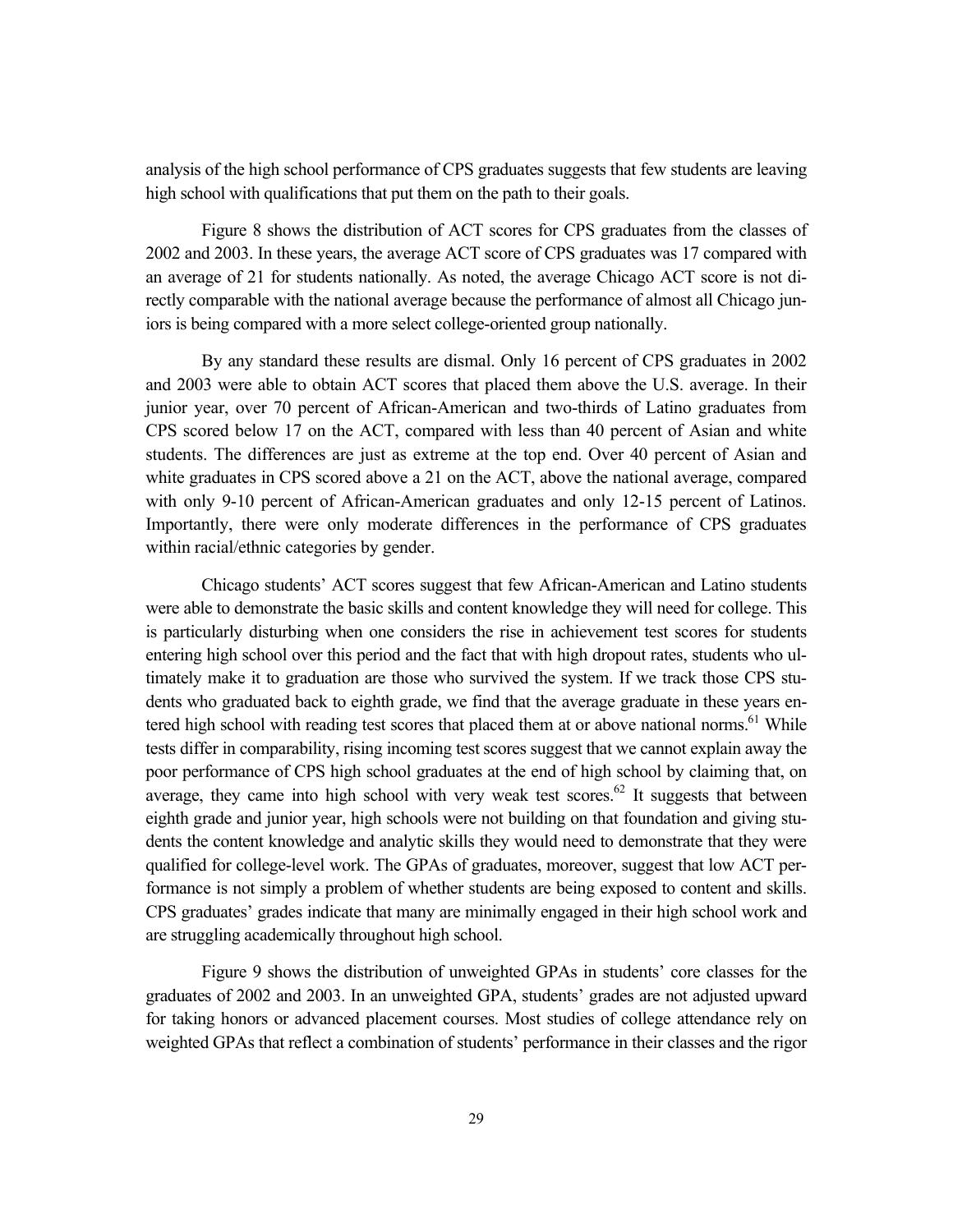### **Figure 8**





|                     | African-American |        |      | Latino |      | White/other ethnic |      | Asian  |      |
|---------------------|------------------|--------|------|--------|------|--------------------|------|--------|------|
|                     | Total            | Female | Male | Female | Male | Female             | Male | Female | Male |
| Average             |                  |        |      |        |      |                    |      |        |      |
| ACT                 | 17.0             | 16.2   | 15.9 | 16.5   | 16.8 | 19.9               | 20.5 | 20.3   | 20.3 |
| <b>Distribution</b> |                  |        |      |        |      |                    |      |        |      |
| < 17                | 66%              | 73%    | 75%  | 68%    | 66%  | 39%                | 37%  | 33%    | 37%  |
| 18-20               | 18%              | 17%    | 15%  | 19%    | 19%  | 21%                | 17%  | 25%    | 20%  |
| $21 - 23$           | 9%               | 7%     | 6%   | 8%     | 9%   | 18%                | 18%  | 19%    | 18%  |
| $24+$               | 7%               | 3%     | 4%   | 4%     | 6%   | 22%                | 29%  | 24%    | 25%  |

**Average ACT and Distribution of ACT Scores**

SOURCE: Author's analysis of Chicago Public Schools records.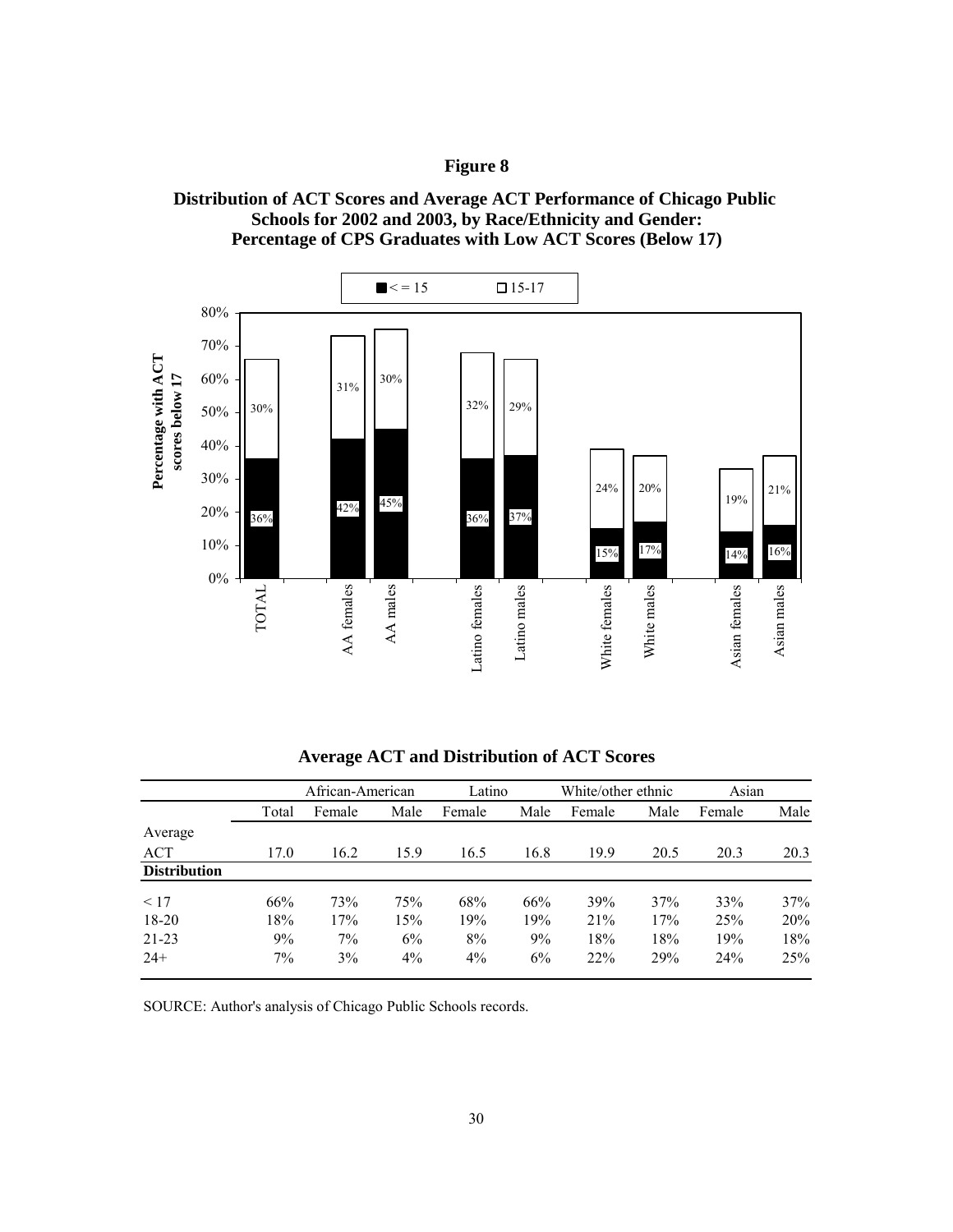### **Figure 9**

**GPAs of Chicago Public School Graduates of 2002 and 2003, by Race/Ethnicity and Gender: Distribution of Unweighted GPAs in Major Subjects and Average Unweighted** 

> **Major Subjects (Below 2.5) Percentage of CPS Graduates with Low Unweighted GPAs in**



**Average Unweighted GPA and Distribution of Unweighted GPA**

|                     | Total  |       | African-American |       | Latino |       | White/other |      | Asian  |      |
|---------------------|--------|-------|------------------|-------|--------|-------|-------------|------|--------|------|
|                     | Female | Male  | Female           | Male  | Female | Male  | Female      | Male | Female | Male |
| Average             |        |       |                  |       |        |       |             |      |        |      |
| unweighted GPA      | 2.47   | 2.15  | 2.35             | 1.97  | 2.45   | 2.12  | 2.78        | 2.44 | 3.05   | 2.66 |
| <b>Distribution</b> |        |       |                  |       |        |       |             |      |        |      |
| < 2.5               | 52%    | 69%   | 57%              | 80%   | 53%    | 70%   | 25%         | 52%  | 18%    | 40%  |
| $2.5 - 2.9$         | 22%    | 16%   | 24%              | 13%   | 22%    | 16%   | 21%         | 20%  | 22%    | 21%  |
| $3.0 - 3.4$         | 17%    | 10%   | 14%              | 5%    | 17%    | 9%    | 25%         | 18%  | 31%    | 22%  |
| >3.5                | 9%     | $5\%$ | $4\%$            | $2\%$ | 8%     | $4\%$ | 20%         | 10%  | 29%    | 17%  |

SOURCE: Author's analysis of Chicago Public Schools records.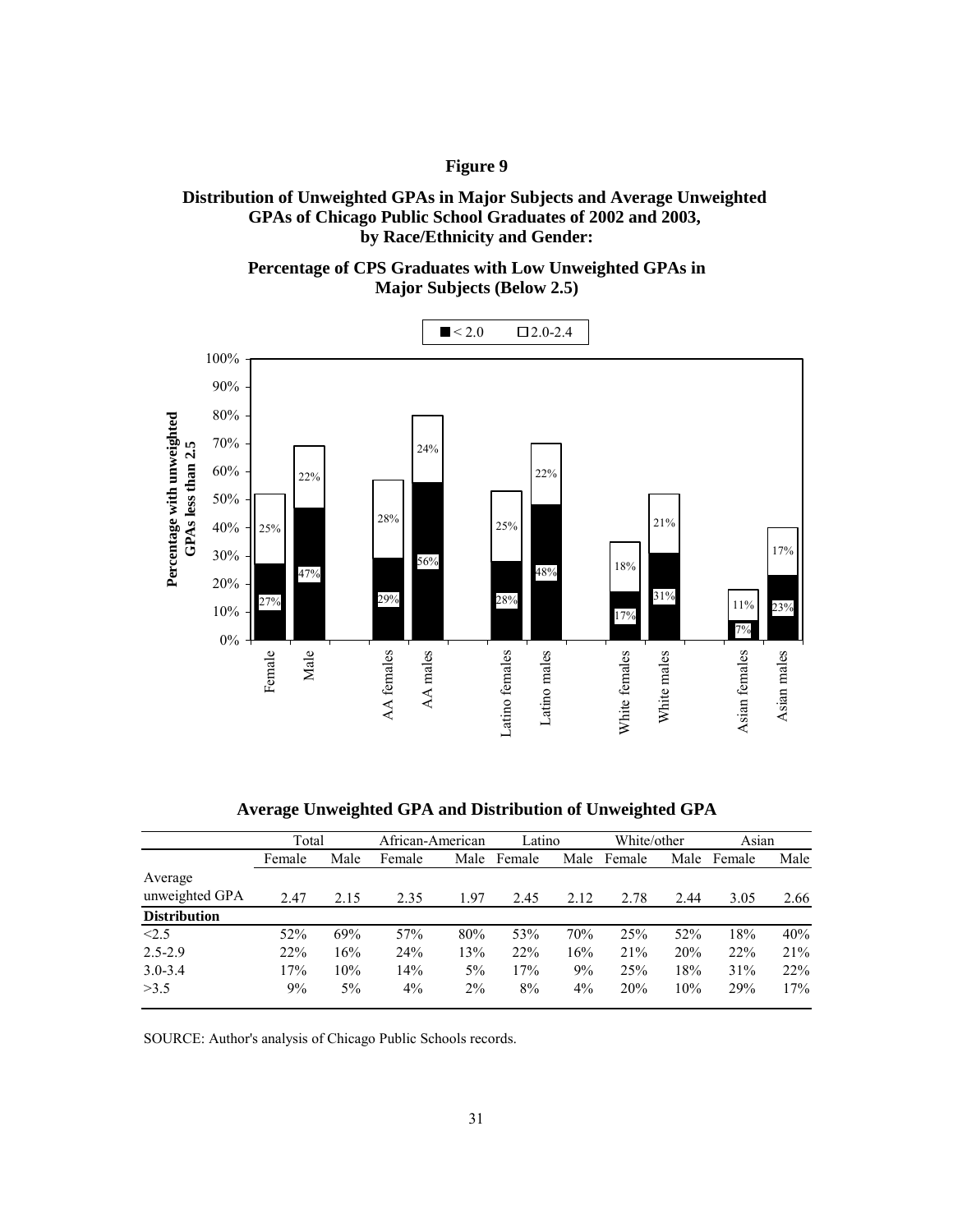of their courses. Since both GPA and coursework may shape college access and performance, it is important to separate those effects. Thus, Figure 9 shows the unweighted GPAs of students in their core classes (English, mathematics, science, social science, and foreign language), which were calculated by re-analyzing each student's high school transcript.

On average across genders, fully one-third of CPS graduates in 2002 and 2003 had less than a 2.0 GPA in their core classes upon high school graduation and fully 59 percent graduated with less than a 2.5 GPA (not shown). Only 9 percent of females and 5 percent of males graduated with a GPA greater than 3.5. As there are in ACT scores, there are dramatic differences in GPAs by race and ethnicity. Over 65 percent of African-American and 61 percent of Latino students graduated with less than a 2.5 unweighted GPA in their core classes, compared with 43 percent of white students and only 29 percent of Asian students (not shown). Asian students were most likely to excel in their courses. Fully 50 percent of Asian students graduated with a 3.0 unweighted GPA or higher in their core classes, compared with only 14 percent of African-Americans and 20 percent of Latinos (not shown).

Low ACT scores among African-American and Latino CPS graduates are not happening in isolation. Low GPAs provide evidence that these students have not excelled in high school in other ways. Thus, racial and ethnic differences in preparation for college reflect both low performance on standardized tests and the extent to which students are working hard throughout high school, being challenged to excel in their courses, demonstrating mastery of material, and exhibiting the work effort, study skills, and engagement that signal that they are ready for college-level work.

Poor performance and low engagement in their high school classes are the norm among minority males. While we found only moderate differences in the average ACT scores of those CPS males and females who graduated, there were dramatic differences between males and females in their performance in their classes. Among the graduating classes of 2002 and 2003, 47 percent of males versus 27 percent of females had unweighted GPAs below 2.0 in their core classes. Over half of African-American male graduates had less than a 2.0 unweighted GPA in their core subjects. Across all racial/ethnic groups, females were much more likely to graduate with high GPAs. Over one-quarter of female graduates (26 percent) versus only 15 percent of male graduates had a B average or better (3.0 or above) in their core classes. African-American female graduates were more than twice as likely as their male classmates (18 percent versus 7 percent) to graduate with a 3.0 or better GPA.

How important are these low ACT scores and GPAs in shaping students' access to college? Table 2 presents the results of a series of multivariate analyses that estimate differences across CPS graduates in their likelihood of attending any college, of attending a four-year versus a two-year college, and of attending a selective or more selective college, by ACT scores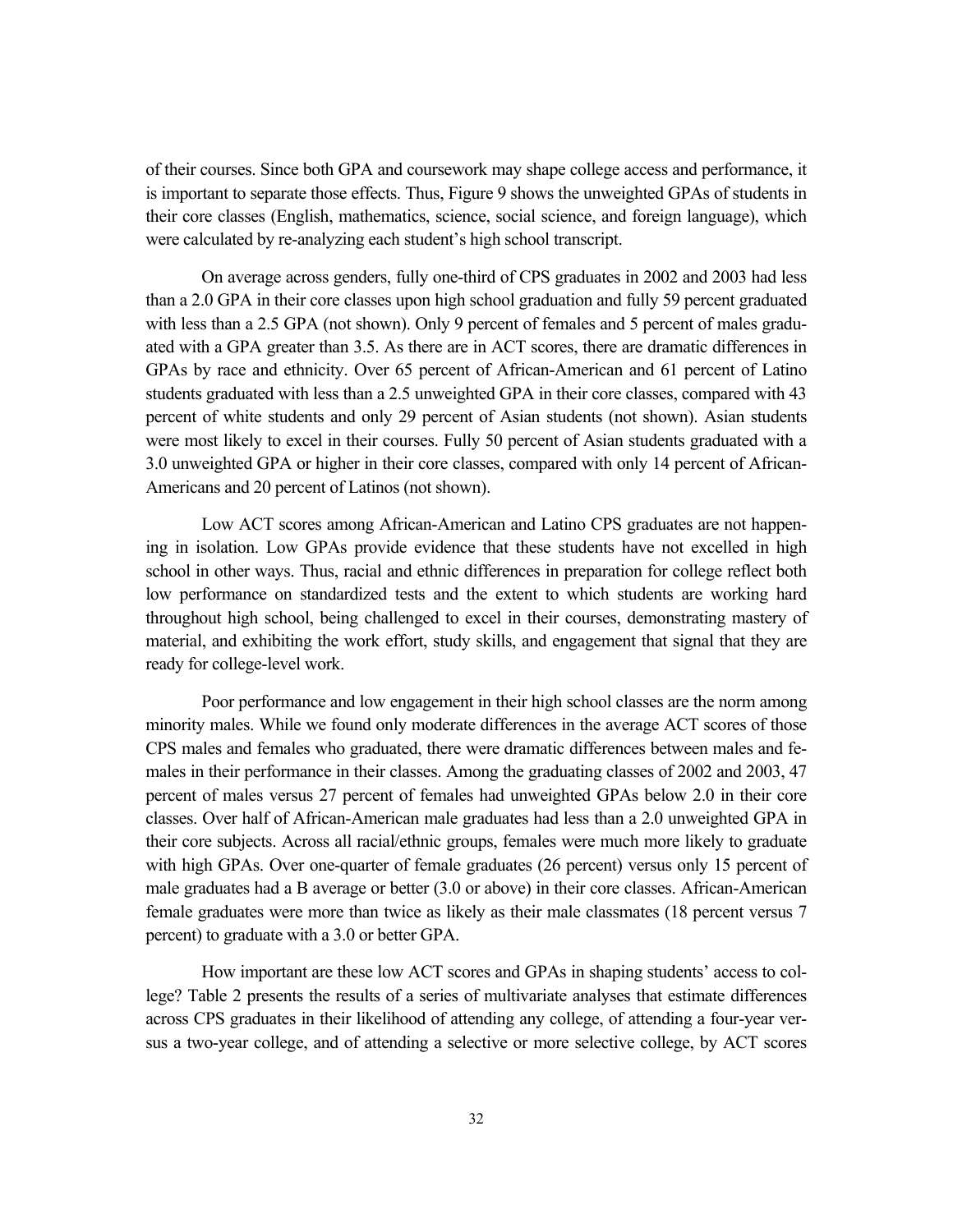|--|--|

| The Effects of Unweighted ACT Scores and GPA on College Participation         |  |
|-------------------------------------------------------------------------------|--|
| for Chicago Public School Students in the Graduating Classes of 2002 and 2003 |  |

|                            | Differences in the predicted probability for an "average" CPS<br>student by students' level of high school performance and par-<br>ticipation in honors and AP coursework |                                                                                                            |                                                                                                                               |  |  |  |  |  |  |
|----------------------------|---------------------------------------------------------------------------------------------------------------------------------------------------------------------------|------------------------------------------------------------------------------------------------------------|-------------------------------------------------------------------------------------------------------------------------------|--|--|--|--|--|--|
|                            | Probability of attend-<br>ing college among<br>all graduates                                                                                                              | Probability of attend-<br>ing a four-versus a<br>two-year college<br>among students at-<br>tending college | Probability of attend-<br>ing a selective or<br>more selective col-<br>lege among students<br>attending four-year<br>colleges |  |  |  |  |  |  |
| <b>ACT</b>                 |                                                                                                                                                                           |                                                                                                            |                                                                                                                               |  |  |  |  |  |  |
| $\leq$ = 14                | $.57*$                                                                                                                                                                    | $.40*$                                                                                                     | $.06*$                                                                                                                        |  |  |  |  |  |  |
| $15 - 17$                  | $.57*$                                                                                                                                                                    | $.50*$                                                                                                     | $12*$                                                                                                                         |  |  |  |  |  |  |
| 18-20                      | $.62*$                                                                                                                                                                    | $.64*$                                                                                                     | $.17*$                                                                                                                        |  |  |  |  |  |  |
| 21-23 (omitted category)   | .67                                                                                                                                                                       | .69                                                                                                        | .20                                                                                                                           |  |  |  |  |  |  |
| 24-26                      | .68                                                                                                                                                                       | .70                                                                                                        | $.25*$                                                                                                                        |  |  |  |  |  |  |
| $27+$                      | .64                                                                                                                                                                       | .71                                                                                                        | .22                                                                                                                           |  |  |  |  |  |  |
| <b>GPA</b>                 |                                                                                                                                                                           |                                                                                                            |                                                                                                                               |  |  |  |  |  |  |
| ${}_{\leq 2.0}$            | $.46*$                                                                                                                                                                    | $.30*$                                                                                                     | $.05*$                                                                                                                        |  |  |  |  |  |  |
| $2.0 - 2.4$                | $.57*$                                                                                                                                                                    | $.53*$                                                                                                     | $.14*$                                                                                                                        |  |  |  |  |  |  |
| 2.5-2.9 (omitted category) | .66                                                                                                                                                                       | .67                                                                                                        | .27                                                                                                                           |  |  |  |  |  |  |
| $3.0 - 3.4$                | $.72*$                                                                                                                                                                    | $.75*$                                                                                                     | $.35*$                                                                                                                        |  |  |  |  |  |  |
| $3.5 - 4.0$                | $.81*$                                                                                                                                                                    | $.82*$                                                                                                     | $.47*$                                                                                                                        |  |  |  |  |  |  |

SOURCE: Author's analysis of Chicago Public Schools records.

NOTES: These predicted probabilities were calculated from a two-level hierarchical linear model. Each model included a student's ACT score, unweighted GPA, coursework (participation in honors and advanced placement), dummy variables for race, ethnicity, and gender, a measure of the average poverty level and socioeconomic status of the student's neighborhood, age of entry into high school, distance traveled to high school, and a measure of the students' incoming achievement level on the Iowa Test of Basic Skills in reading and mathematics. We include both the summary achievement measure and a squared term because of nonlinearity. At the school level, we include information on the average socio-economic status of graduates, average achievement level of graduates, and the racial and ethnic composition of the student body.

\* Statistically significant difference from the omitted category. The omitted category for ACT is 21-23; for GPA, it is 2.5 to 2.9.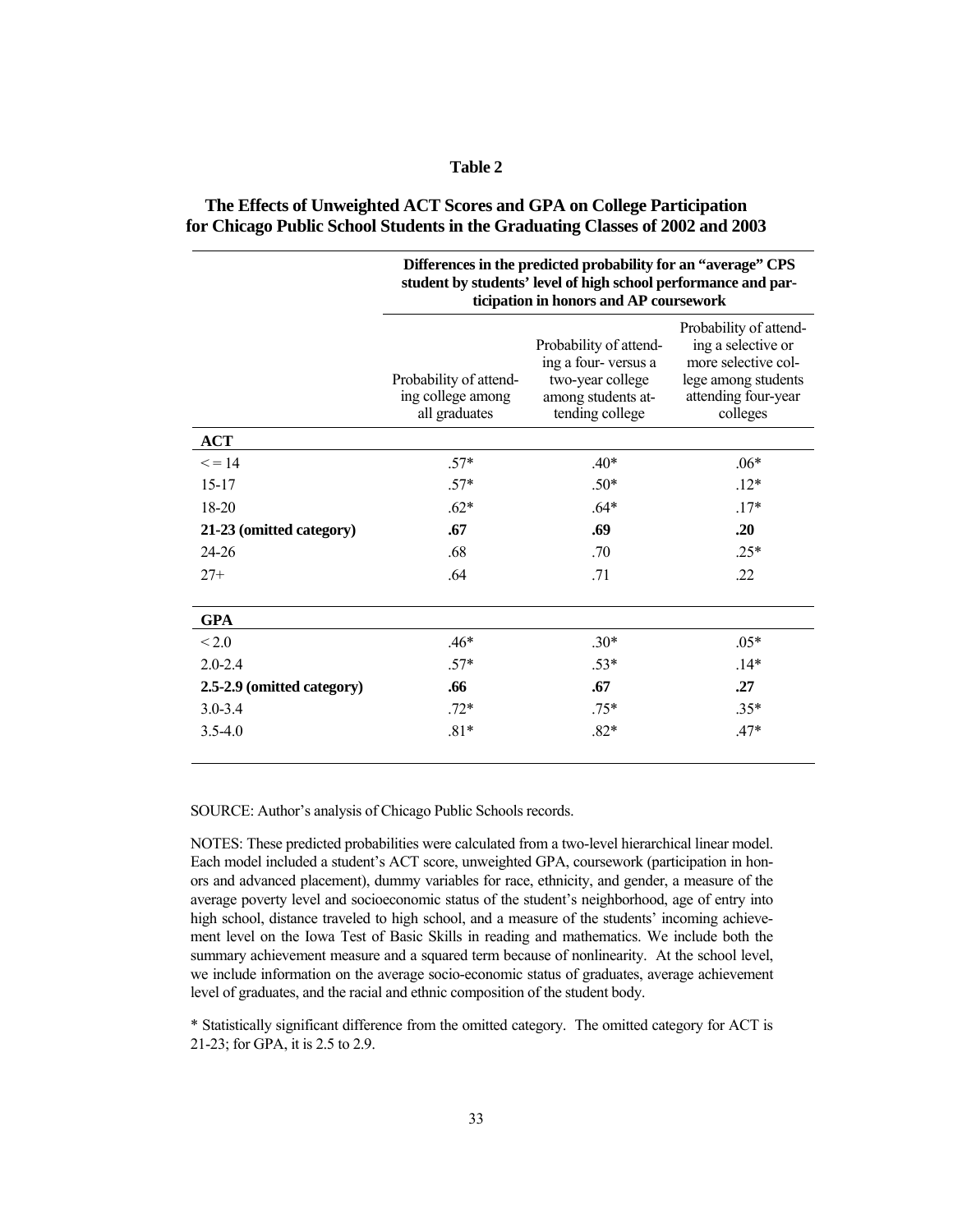and unweighted GPAs. These analyses estimate the predicted probability of each of these three outcomes, after grades and ACT scores have been taken into account, as well as participation in honors and AP courses, a student's demographic characteristics and prior elementary school test scores, and the average demographic and achievement characteristics of the student's high school. Thus, the predicted probabilities in Table 2 represent the estimated probability of each of the three college outcomes for a student who attended an average CPS high school, had typical demographic characteristics and entering test scores, and was "average" on the other high school indicators, including grades and test scores.

These results suggest that poor high school performance is not a barrier to enrolling in college but that it constrains students' college options considerably. Students with ACT scores less than 17 were less but not dramatically less likely to enroll in college than their classmates with better than average ACT performance. But these students were much less likely to enroll in a four-year college and few attended selective or more selective four-year colleges, such as the University of Illinois at Chicago. Students' grades emerge, moreover, as an important predictor of college participation. Among two students with similar ACT scores, a student with a high GPA was significantly more likely to enroll in college. Among those who enrolled in college, a student with a high GPA was significantly more likely to enroll in a four-year college. And among those graduates who attended a four-year college, a student with a high GPA was significantly more likely to enroll in a selective or more selective college.

It is not surprising, given CPS graduates' low GPAs and ACT scores, that they are concentrated in two-year and nonselective four-year colleges. CPS students with ACT scores above 18 and GPAs above 2.5 were much more likely to attend a four-year college, and those with ACT scores above 24 and GPAs above 3.5 had significantly higher probabilities of attending a selective or very selective college. But few CPS graduates fall into these categories.

What types of colleges should students be prepared for? This is an important policy question that will arise as urban school systems move toward college preparation as a measure of high school performance. All high school graduates have the option of enrolling in some college: an open admissions two-year college or, for all but a few, a nonselective four-year college. One option is to think about whether students have access to four-year universities and, particularly, to public state four-year universities. This will differ by state. In Illinois, if a student was qualified to attend a somewhat selective college, she would have access to the majority of the four-year public universities around the state. These would include Chicago State and Northern and Southern Illinois Universities. A student who qualified for admission to a selective college would have access to the University of Illinois at Chicago. And a student who qualified to attend a very selective college would have access to the best public college in the state, the University of Illinois at Urbana-Champaign. What prospects, then, did CPS students face when they graduated?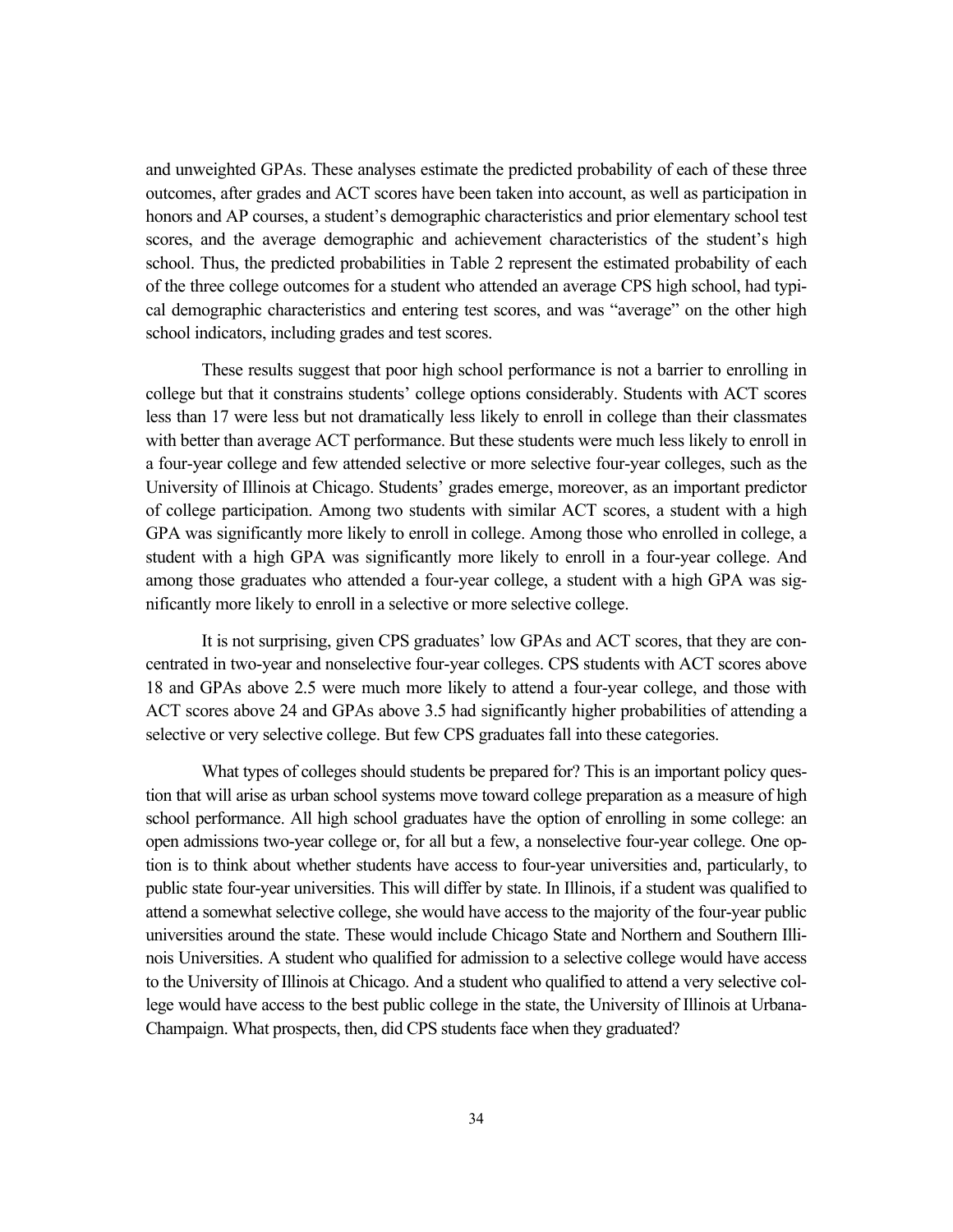Table 3 examines the types of colleges to which CPS graduates from the classes of 2002 and 2003 would likely have been admitted, given their high school performance. We identify cutoffs for each "qualification category" (such as access to a selective college), using the multivariate analyses described above where GPA and ACT scores have independent effects and identifying descriptively the modal college attendance patterns of students with different GPA and ACT combinations. These two approaches allow us to identify the most likely college outcomes for students with different GPAs and ACT scores. Thus, our rubric indicates the minimum GPA and ACT scores that CPS graduates would need to have a good chance of being accepted to certain classifications of colleges, given the experience of their classmates.<sup>63</sup> Because all high school graduates have the option of attending a two-year college, we categorized graduates with ACT scores and GPAs that fall below the level necessary for likely admittance to a nonselective fouryear college as being limited to attending two-year colleges. The GPAs and ACT cutoffs we used are generally lower than the definitions used in college ratings such as Barron's and other existing rubrics to measure qualifications.<sup>64</sup> This is because we are basing the rubric on the actual collegegoing patterns of CPS graduates and the GPA and ACT scores of those graduates who enrolled in these schools, not the average of the entering class of that college.

Table 3 illustrates that low levels of qualifications significantly impede CPS students' chances of gaining admission to somewhat selective or selective four-year colleges. Only half of CPS graduates had ACT scores and grades that could give them a chance of being admitted to the majority of Illinois' public universities. Only 20 percent of CPS graduates graduated with ACT scores and GPAs that could admit them to the selective colleges in the state system and, if we include in that characterization whether the student had taken an Advanced Placement course, the rate falls to 10 percent. White CPS graduates were more than three times as likely as African-American graduates and twice as likely as Latino graduates to leave high school with the ACT scores and GPAs that would qualify them to attend colleges such as the University of Illinois at Chicago and DePaul (selective colleges). Once again, there were gender differences within every racial/ethnic group, largely driven by the significantly lower GPAs of males. Nearly three-quarters of African-American males graduated from CPS with such low GPAs and ACT scores that they would likely be admitted only to a two-year college or a nonselective four-year college.

#### **College Graduation Rates of CPS Graduates**

Getting to college is important. But closing the aspirations-achievement gap requires not only that students attend college but also that they succeed there. The previous examination of the qualifications of CPS graduates raises serious questions about how these students will fare in college. Though the 2002 and 2003 high school graduating classes have not yet had time to graduate from college, we can examine the college graduation rates of CPS graduates from prior cohorts (1988 and 1999) who made the immediate transition to a four-year college and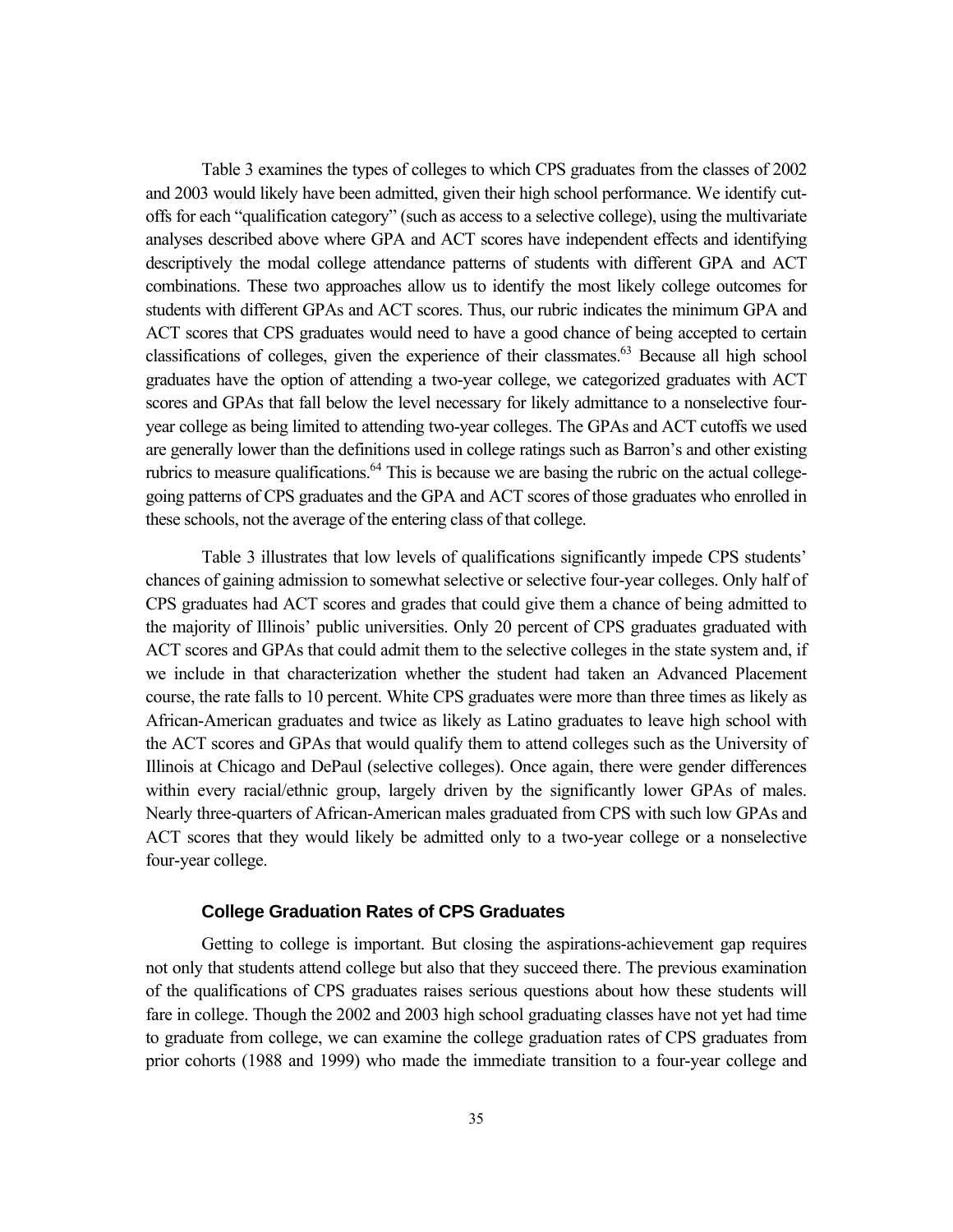#### **Table 3**

## **The Percentage of Chicago Public Schools 2002 and 2003 Graduating Classes Who Have GPAs, ACT Scores, and Coursework That Would Give Them Access to College, by College Type and Selectivity**

| College students are qualified to                                          | <b>Total</b> | <b>African-American</b> |        | Latino |        | White and other<br>ethnic |               | <b>Asian</b> |        |
|----------------------------------------------------------------------------|--------------|-------------------------|--------|--------|--------|---------------------------|---------------|--------------|--------|
| attend                                                                     |              | Male                    | Female | Male   | Female | <b>Male</b>               | <b>Female</b> | <b>Male</b>  | Female |
| A two-year college only                                                    | 31%          | 50%                     | 29%    | 42%    | 26%    | 22%                       | 13%           | 18%          | 6%     |
| A nonselective four-year college<br>only                                   | 21%          | 23%                     | 24%    | 20%    | 22%    | 15%                       | 13%           | 14%          | 8%     |
| At least a somewhat selective<br>four-year college/university <sup>a</sup> | 48%          | 28%.                    | 47%    | 38%    | 52%    | 63%                       | 74%           | 68%          | 86%    |
| At least a <b>selective</b> four-year<br>college/university                |              |                         |        |        |        |                           |               |              |        |
| ➤<br>GPA & ACT qualified<br>GPA & ACT qualified<br>➤                       | 20%          | 7%                      | 13%    | 13%    | 18%    | 36%                       | 43%           | 41%          | 56%    |
| and participated in a<br>honors/AP sequence.                               | 10%          | 4%                      | 7%     | 5%     | 8%     | 22%                       | 25%           | 28%          | 39%    |
| At least a <b>most selective</b> four-year<br>college/university           |              |                         |        |        |        |                           |               |              |        |
| GPA & ACT qualified<br>➤<br>GPA & ACT qualified<br>➤                       | 4.0%         | ${<}1.0\%$              | 2%     | 2%     | 2%     | 14%                       | 13%           | 15%          | 19%    |
| and participated in a<br>honors/AP sequence                                | 3.6%         | ${<}1.0\%$              | 1%     | $<$ 1% | 2%     | 11%                       | 11%           | 12%          | 17%    |

SOURCE: Author's analysis of Chicago Public Schools records.

NOTE: <sup>a</sup>"At least a somewhat selective college" includes students who are also qualified to attend a selective and most selective college. The first two rows in the table are mutually exclusive and represent the proportion who could go only to a two-year college or who could go only to a nonselective college. All CPS seniors are qualified to attend a two-year college because of open admissions. Thus, 100 percent of CPS students are qualified to attend a two-year college, but 31 percent have such low qualifications that they could not attend a nonselective four-year college. Many nonselective colleges also have open admissions but have some minimum criteria.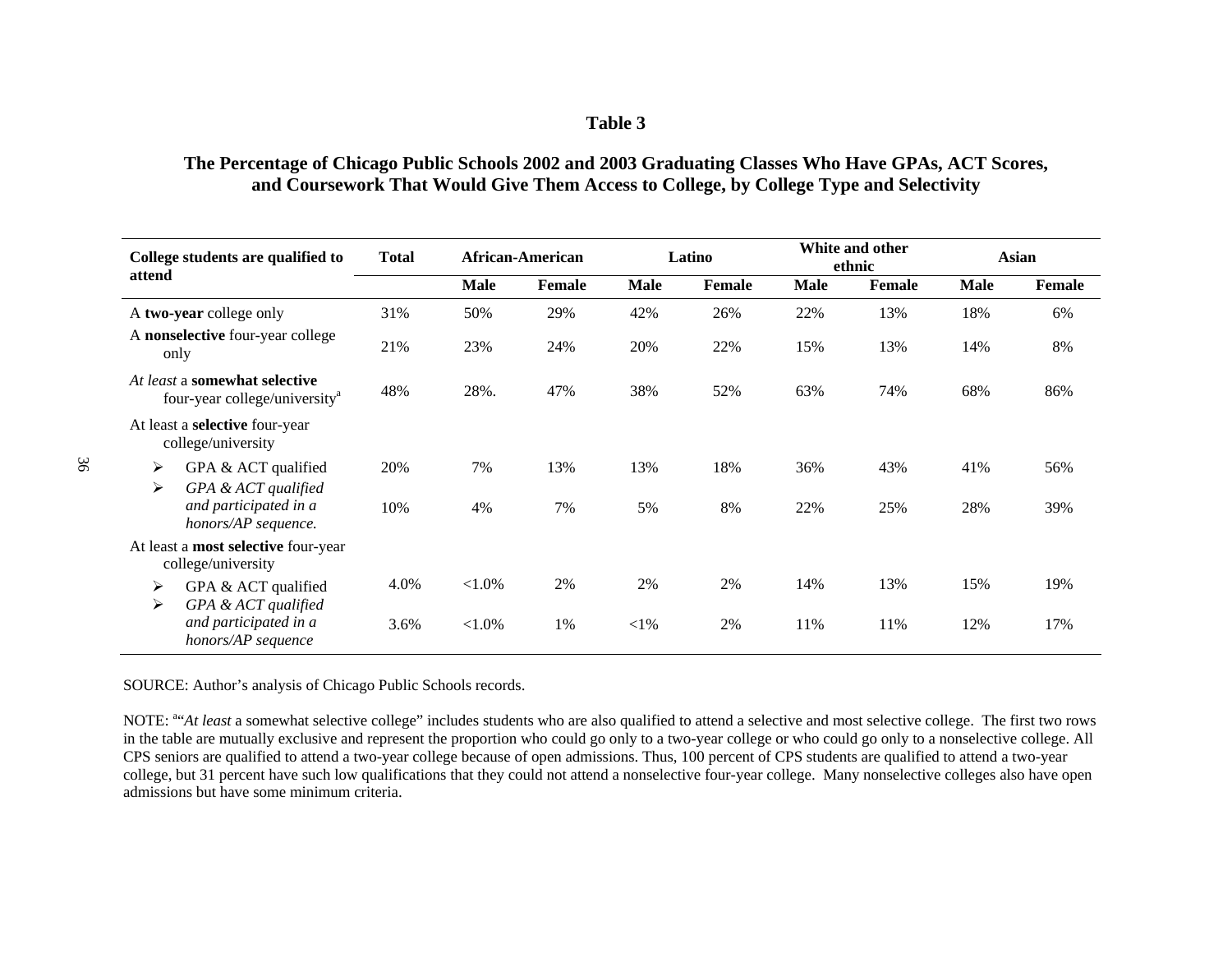who thus have had at least six years to graduate. Among these prior cohorts, our sample is limited to students who enrolled in four-year colleges that both participated in the NSC at that point and reported graduation data.<sup>65</sup>

Only 35 percent of students who graduated from CPS in 1998 and 1999 and entered a four-year college within one year graduated from a four-year college six years later (Figure 10). I noted previously that, with the exception of Latinos, CPS students were as likely as their similar racial/ethnic counterparts in Illinois and in the nation to enroll in college in the year after graduation. CPS students, however, appear to have significantly lower college persistence and graduation rates. For example, 64 percent of students who began four-year colleges in the U.S. Department of Education's Beginning Postsecondary Education study graduated within six years.<sup>66</sup> This study is explicitly intended to provide a national picture of student experiences and persistence in college. The equivalent graduation rate of African-American students in the Beginning Postsecondary Education study was 46 percent; among Latinos it was 47 percent. In sharp comparison, as seen in Figure 10, only 31 percent of CPS African-American females and 22 percent of CPS African-American males who enrolled in four-year colleges graduated in six years. Asian and white CPS graduates were more likely to graduate, yet their graduation rates also fell below national averages. Thus, our estimates suggest that while CPS graduates from the classes of 2002 and 2003 attended college at rates below but not substantially below their national counterparts, their likelihood of graduating from college, given their qualifications, may be substantially lower if we use the experiences of prior cohorts as a guide.

As it did with college admittance, our analysis suggests that the low GPAs and test scores of Chicago students are an important contributor to their low four-year college graduation rates. Figure 11 presents the results of an analysis designed to untangle the effects of grades and test scores on the likelihood of college graduation among CPS graduates for the classes of 1998 and 1999. Unfortunately, because these earlier cohorts attended high school before the introduction of the new state tests, we do not have ACT scores for these students. We do have a measure of achievement based on the Test of Achievement Proficiency (TAP), which was given in eleventh grade in the CPS prior to the new state exam.<sup>67</sup> The first bar for each indicator shows the predicted effect of each measure of preparation when looking only at the effect of that indicator, not accounting for student characteristics, high school course-taking, and other measures of high school performance.

Thus, students who entered a four-year college with a 3.0 unweighted GPA, versus a 2.45 GPA, were 20 percentage points more likely to graduate within six years. These students, of course, also had higher test scores and were more likely to take advanced coursework. The second bar shows the independent effect of each measure of preparation, when accounting for students' TAP scores (achievement test scores), grades, coursework, and demographic characteristics. Thus, among two CPS students who entered a four-year college with similar TAP scores, the student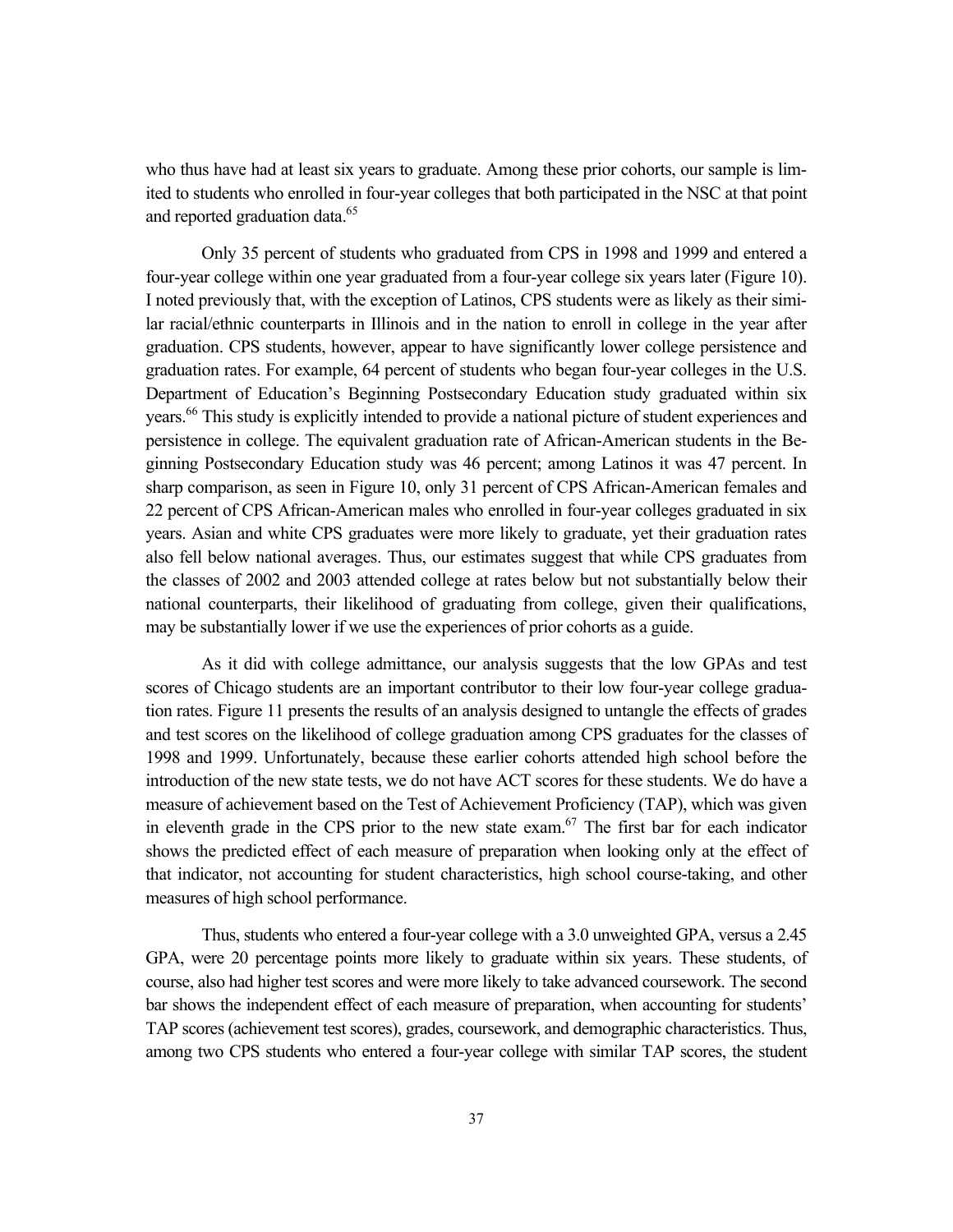**Figure 10**

**Six-Year Graduation Rates from Four-Year Colleges for Chicago Public School Graduates from the Classes of 1998 and 1999 Who Entered a Four-Year College Immediately after Graduation**



SOURCE: Author's analysis of Chicago Public Schools records.

38

.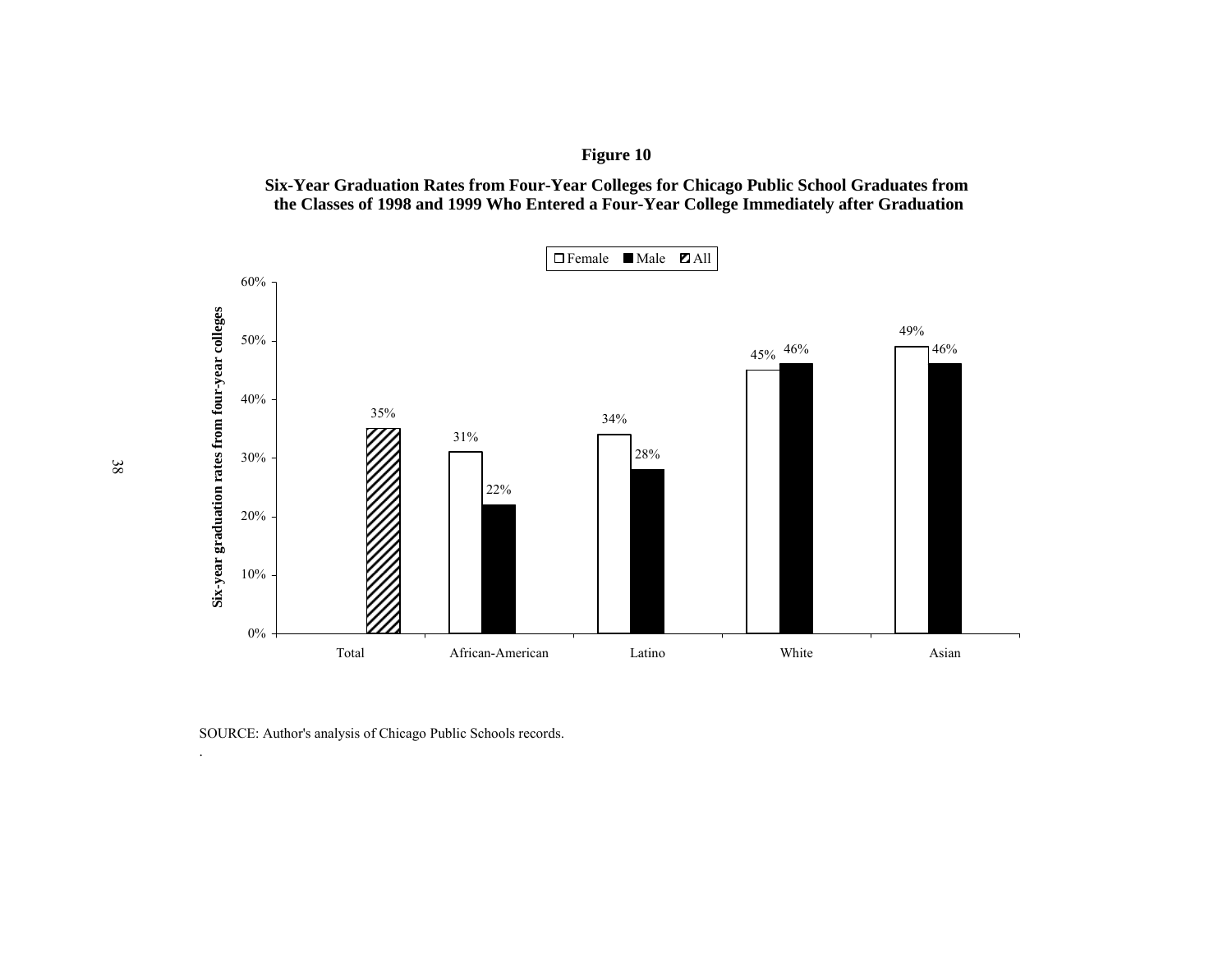**Figure 11**





 $\Box$  Relationship with graduation  $\Box$  Unique relationship with graduation beyond the other high school performance indicators, SES, race and gender

NOTES: Each comparison represents a difference of about 1 standard deviation in the high school preparation variable. Difference in graduation rates were calculated for students with typical preparation on the other indicators (GPA or TAP) as well as the number of honors and AP courses students took. TAP refers to students' test scores on the Test of Achievement Proficiency at 11th grade. The unique relationships were estimated using logistic regression analysis with all high school preparation variables entered, as well as variables for race and gender.

SOURCE: Author's analysis of Chicago Public Schools records.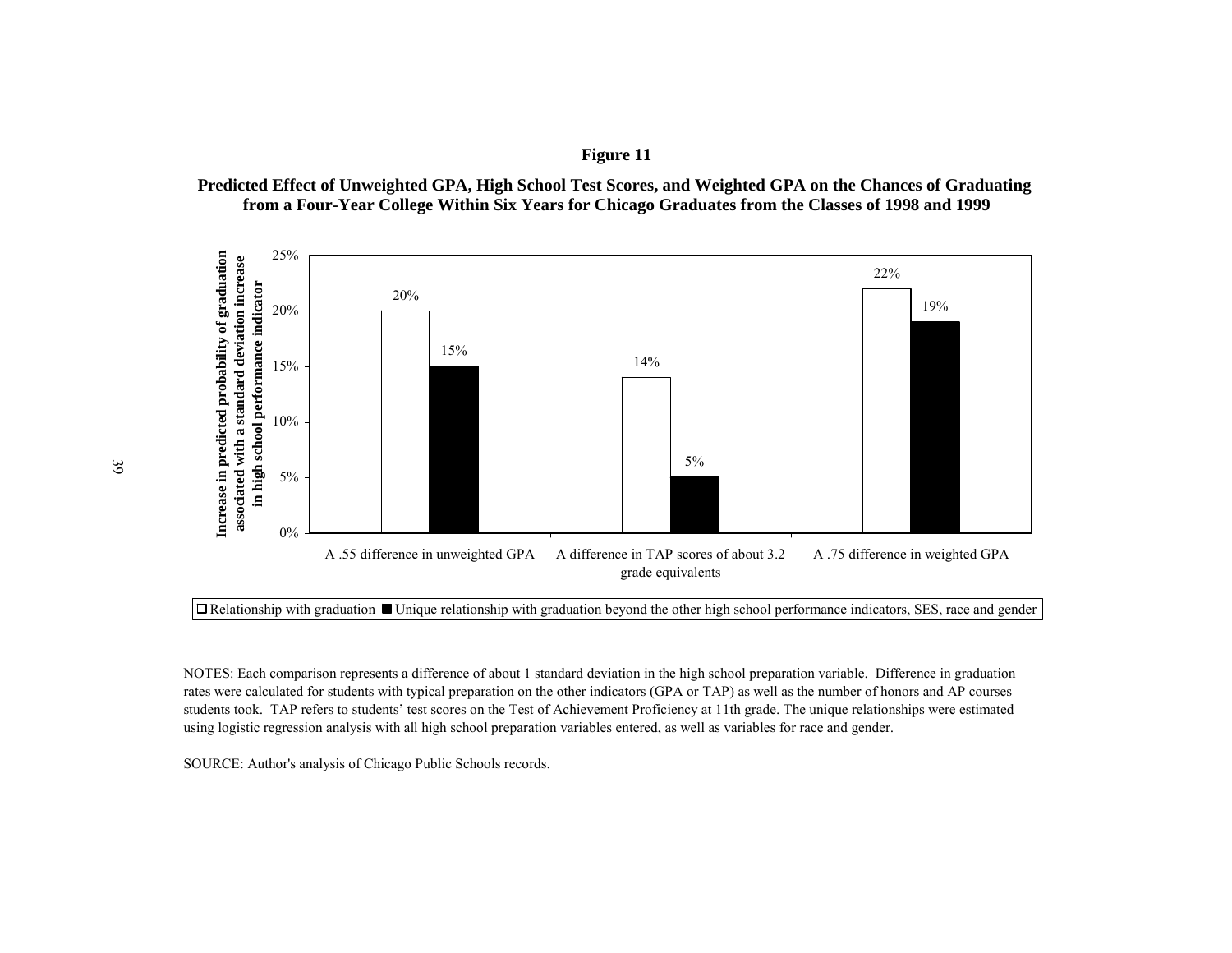who graduated from CPS with a 3.0 versus a 2.45 unweighted GPA was 15 percent more likely to graduate from a four-year college within six years. Consistent with prior research, we find that grades were a more important predictor of college graduation than test scores.<sup>68</sup>

In conclusion, grades and test scores are important because they get students into fouryear colleges and more selective four-year colleges. Moreover, high school grades emerge as an important predictor of how students will do in college. As a final and important look at the impact of preparation and college choice, Figure 12 presents the predicted probability of graduating from a four-year college within six years, at the colleges most frequently attended by CPS graduates, for students with different grade point averages. This within-college analysis demonstrates the importance of grades, as well as college choice.

Three important points can be taken away from this graph, which nicely summarizes the main points of this section. First, no matter which college they attended, CPS students who entered college with very low grades were unlikely to graduate. Second, within colleges, a student's chances of graduation differed dramatically by their grades in high school. A student who entered the University of Illinois at Chicago (UIC) with a 4.0 GPA was three times more likely to graduate within six years than a student in that same year who entered UIC with a 2.5 GPA. Third, and as a transition to the next section, this graph vividly illustrates that preparation without attention to college selection is not enough. Among students with high grades, the likelihood of graduating differed widely across these institutions. To explain this wide variation in outcomes, we need to know more about these institutions and the kinds of students who attend them. Will preparation in high school lead to college graduation? What is clear and is emerging throughout our work is that college choice matters and will shape the likelihood that students who leave high school "prepared for college" will ultimately graduate once enrolled.

## **Moving Students from Survival in High School to a Focus on Achievement and College Preparation**

The purpose of presenting this data is to bring into focus the range of issues that high school educators and reformers must grapple with as we begin to develop and evaluate school reform efforts. The policy debate too often centers on how to raise achievement test scores or reduce dropout rates, and these goals are often presented as conflicting outcomes. But the problem is more complex. High schools must find a way to change the prevailing norms of both students and teachers and the means to develop instruction and school environments that deeply engage students in learning. Students who fail courses are not likely to graduate from high school. Working on dropout rates means moving students from F's to D's. But a D average will not get a student into a four-year college. A D average is not a high school GPA that will allow a student to graduate from college. This institutional focus on graduation has created a central impediment for students in meeting new sets of aspirations.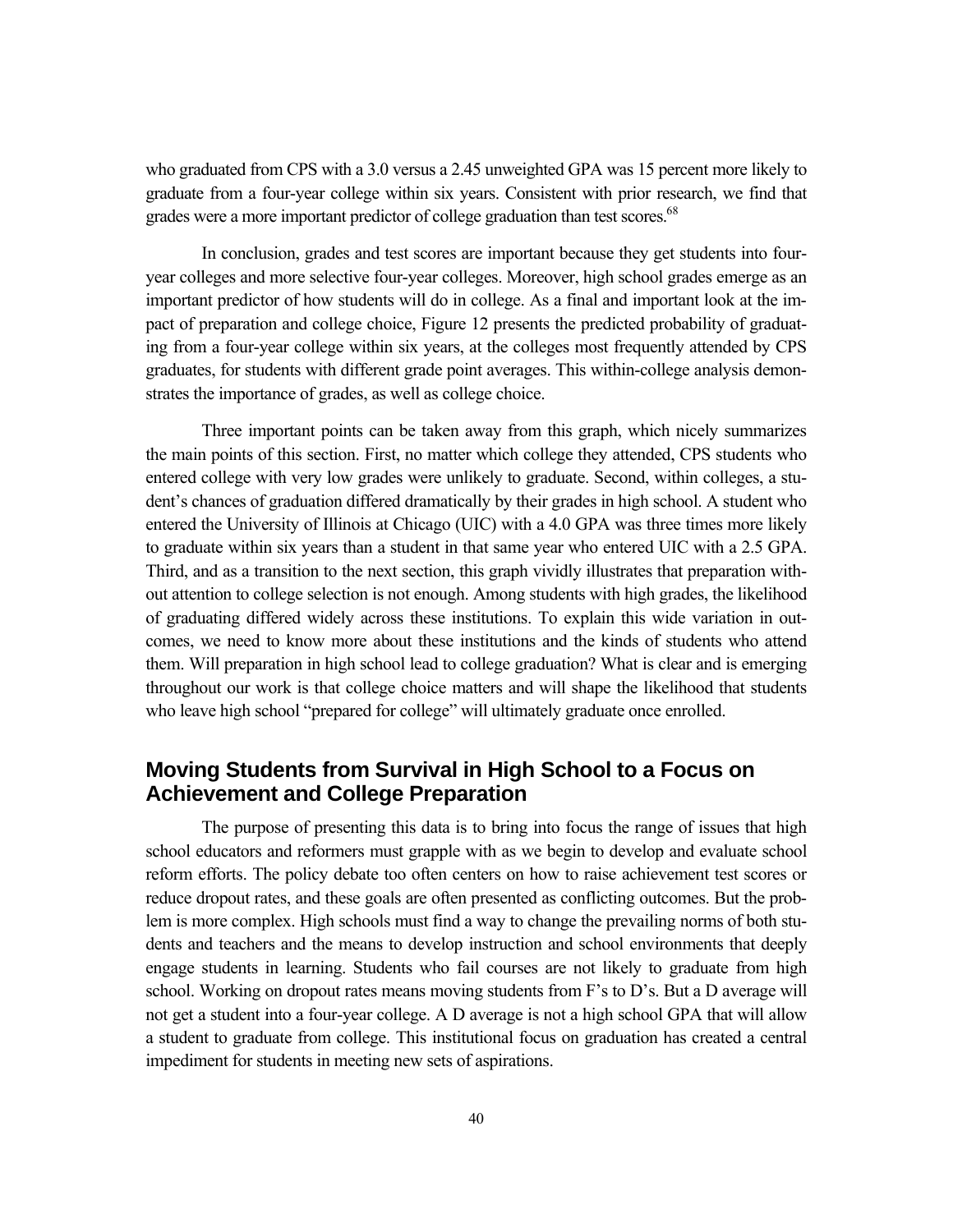**Figure 12**





NOTE: Each school's line presents the results of a within-college logistic regression analysis that predicted the probability of graduation within that college for Chicago public school students in that college by their high school GPA. Points are included in the graph for a college only if 20 or more CPS students with that GPA attended that college.

SOURCE: Author's analysis of Chicago Public Schools records.

41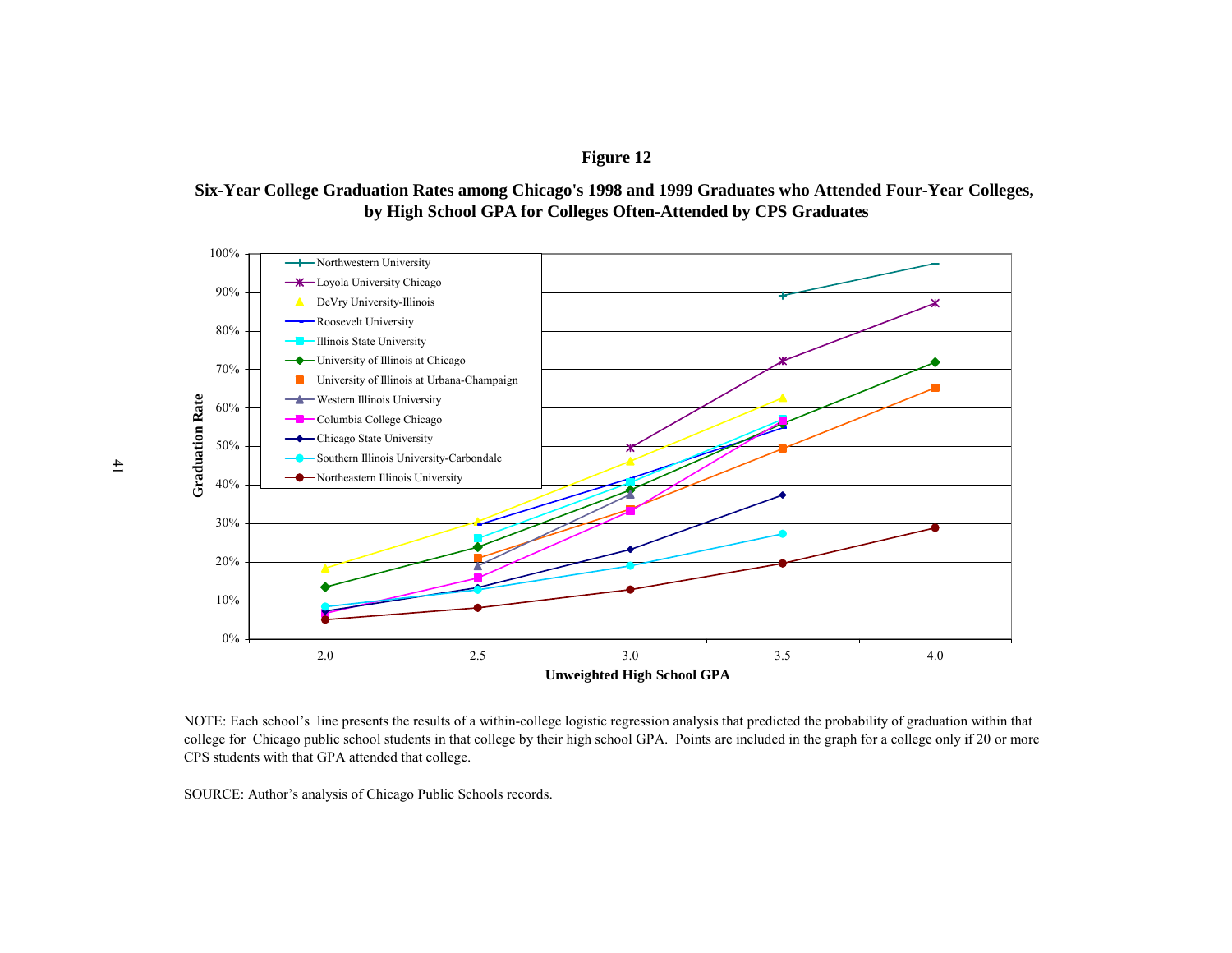In a system with high dropout rates, too often the pressure is on students to survive to graduation: a culture of passing. I witnessed the impact of this culture in my prior qualitative work on the transition to high school. In eighth grade, we asked students to state their goals for high school. Many students had lofty goals — to be the valedictorian, to be on the sports teams, to participate in extracurricular activities. In an urban high school, these goals were quickly erased by the reality of the confusion and the need to graduate. At the end of freshman year, I asked students, "Did you accomplish your goals this year?" For those who said they didn't, the answer was nearly always the same: "No, I didn't go to class, I didn't pass." For those who said they did, regardless of their previous lofty goals, the answer was nearly always, "Yes, I passed my classes." When we asked about goals for sophomore year, the most common answer, with the exceptions of the few students who excelled was, "To go to class and pass my classes."

For the survivors, this is a good strategy for graduation, but not a strategy that gets a student into college. The difference between an F and a D, as students explain, is going to class and minimally doing the work. The difference between a C and a B, and particularly between a B and an A, is doing homework and engaging in the class material well enough to master it. It is also the difference between developing and not developing the kind of noncognitive skills that I have argued are critical for students' success in college. It is not surprising, then, that GPA has emerged in our and others' work as the most important determinant of students' access to college and the likelihood of graduating. GPA is important in predicting college access and performance. It also explains one of the most important differences we observe in student outcomes in Chicago — gender differences in college outcomes. The question, then, for high schools is not only how to improve instruction, but also how to create instructional environments that address the achievement ethos, that develop noncognitive skills, and that can move students from a focus on graduation to preparation for college.

Working on instruction is important. Low grades are as much an indicator of the quality of instruction and the learning environment as they are an indicator of a student's individual motivation and skills. The ranking of Chicago high schools by their ACT scores roughly corresponds to their ranking by average unweighted GPAs.<sup>69</sup> Thus, contrary to popular wisdom, at least in Chicago, it is not easy to get straight A's in a low-performing high school. Students in better-performing high schools are much more likely to have higher GPAs. An instructional environment in which students can get A's means having classes that are well organized, hold high and clear expectations, and are taught by high-quality teachers who use curricula that engage students and motivate them to learn and excel. Classes where students seldom get homework or don't know what the homework requires or when it will be collected, where topics seem random and disconnected, and where students are never asked to grapple with questions and push themselves to do better are not classes in which students can easily get A's.

A focus on instruction, however, is not enough. It must be accompanied by an equivalent emphasis on guidance and the development of normative environments and support structures, as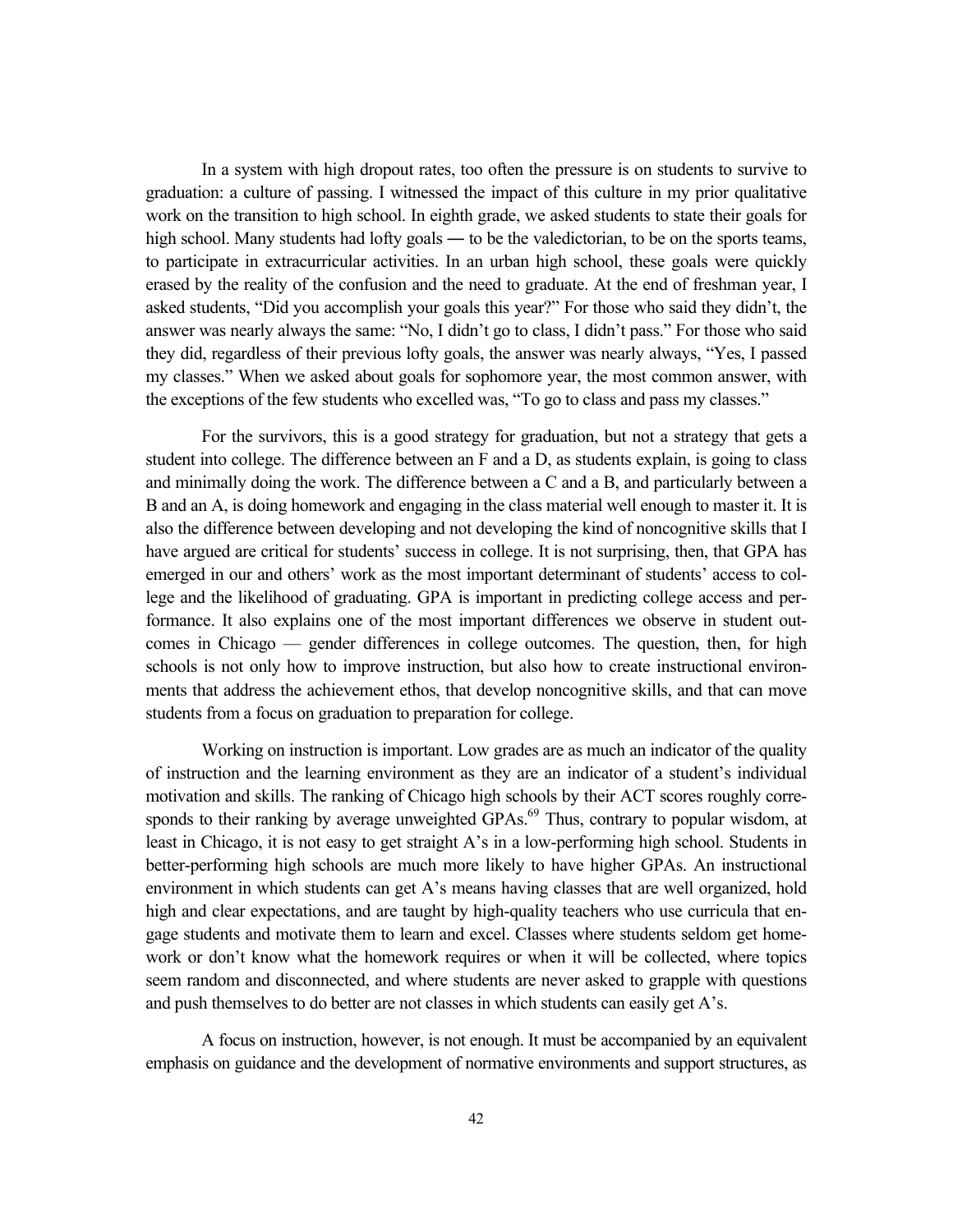well as attention to fostering relationships with students and their families. Guidance and attention to creating strong relationships and supports for students must be closely linked to instructional improvement and must have a singular focus — coming together to create environments that develop the social capital (information, norms and expectations, and concrete supports), which in this case is an essential precursor to developing the human capital (content knowledge, qualifications, core academic skills, and noncognitive skills) that students will need to be successful. Three core areas of social norms, support, and guidance are essential for raising achievement in high schools: (1) helping students translate aspirations into concrete plans, (2) defining clearly what preparation means and translating that into day-to-day expectations and experiences, and (3) demonstrating for students that achievement pays off.

First, high schools cannot ask students to work hard, engage in more rigorous coursework, and focus on developing specific sets of skills if students and their families do not understand why this matters and if they do not aspire to postsecondary experiences that demand high performance.<sup>70</sup> Raising achievement norms for students begins by working with students to make their aspirations concrete. College, for many urban students and those whose parents did not go to college, is an aspiration and a path to a job. These students do not see colleges as an array of educational institutions that differ in their quality and their offerings. And they do not see college as an educational experience that they need to be "ready" for.

Unless siblings or relatives have attended college and have begun to communicate how much college choice matters, to most urban students, college is college. James Rosenbaum (2001) has argued that open admissions policies have sent the message that all you need to do to go to college is graduate from high school. This is true. Any high school graduate can go to college. But as we've seen in this paper, college in this sense might not mean attendance at an institution that provides a path to a four-year degree or the ability to take courses for college credit. We also know that connecting performance in high school to college makes a difference in students' work efforts. Rosenbaum (2001) found that 40 percent of urban students with college plans believed that how they performed in high school was irrelevant to their future. This belief was associated with less effort in high school and poorer college performance. Thus, raising students' aspirations must begin by working to change students' view that college is an outcome, rather than an institution they need to plan and prepare for.

Second, high schools must provide the information structures and academic experiences that will communicate to students and their families what "preparation" actually entails. Few urban minority families and students understand what is needed to enter college.<sup>71</sup> Students must consistently hear messages about the skills they need to acquire to reach their goal, experience those expectations in their classrooms, and experience success in developing those skills. Many students, not just urban students, are not making the connection between skills and effort in high school and success in college. In a recent Achieve survey of college graduates, 65 percent of college students agreed or strongly agreed that, given their experience in college, they would have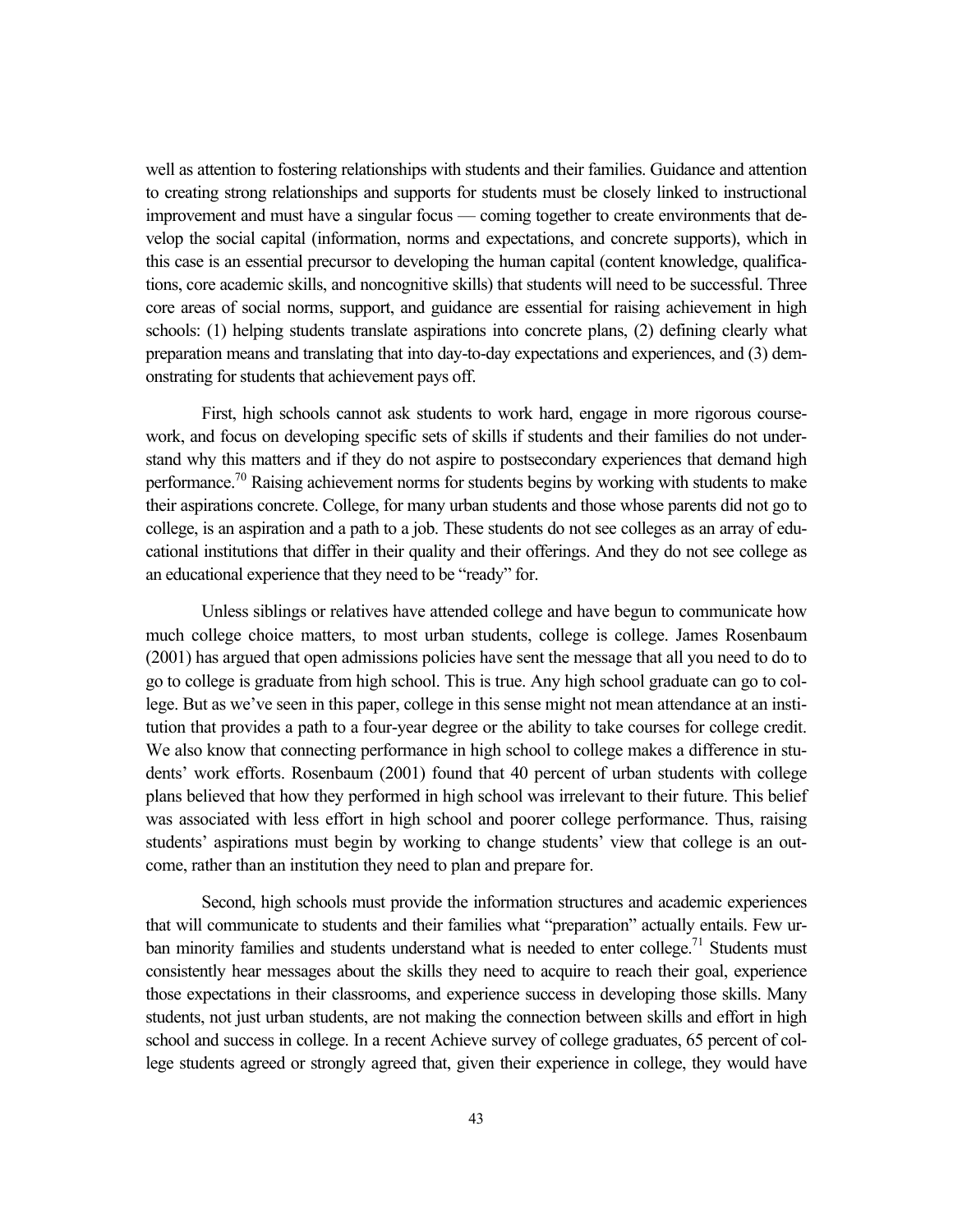"worked harder and applied themselves more in high school" and "taken more rigorous courses," if they had known what college demanded.<sup>72</sup> Students at two-year colleges were more likely  $(75$ percent versus 60 percent) than those at four-year colleges to agree that they would have changed what they had done in high school if they understood what college demanded, most likely reflecting the recognition that their high school performance limited their college access.

Third, as vividly illustrated in data on the wide variation in college outcomes of students in Chicago, even among those with similar grades, educators must realize that preparation will not necessary translate into access to college if high schools do not provide better structure and support for students in college search, planning, and application.<sup>73</sup> This may be critical in shaping motivation. Students and their families need to believe that high aspirations are attainable. In part, students "believe" when they feel well supported and capable of achieving their goal.<sup>74</sup> They also believe when high schools provide concrete structures and supports for college — so that students know they can rely on their school for information and guidance — and when their school demonstrates a track record of success. Each student who gets a "Gates Scholarship," who gets into a great college, or returns from college to talk to younger classmates sends a message to current students that they can trust their high school and teachers to do right by them. To preview the findings we are currently exploring in our qualitative analysis, when students do not clearly perceive these structures and outcomes in their high schools, they approach their goals and plans for college with anxiety, indecision, and confusion. In contrast, students who can see the structure and believe that teachers and staff will tell them what to do when they need to do it, approach their goals with more connection to their high school achievement and less anxiety.

The need for guidance and information creates new roles for teachers and school staff and is as important a challenge for high school reform as raising achievement test scores. The challenge is to put in place strong postsecondary guidance programs. It is also for teachers to consistently make the link between what students are doing in the present and their goals for the future, while working hard to concretize students' aspirations so that they understand the importance of achievement. The challenge is to create strong instructional programs that explicitly work to: (1) develop shorter-term goals (grades, participation in and mastery of advanced class work, high test scores); (2) teach core academic and noncognitive skills; (3) link those skills to the capacities that students will need to perform in the workplace and in college; and (4) engage students in experiences that build a sense of their own capacity, efficacy, and aspirations. Finally, the challenge for teachers and school staff is to exert greater authority in their students' lives, to convey to students and their families a better understanding of the colleges they can and should aspire to, and provide the concrete support they need. In conclusion, the challenge is to provide the normative environments, experiences, and information structures adolescents need to be able to raise their aspirations, understand the payoffs of high performance, and translate their aspirations into behavior.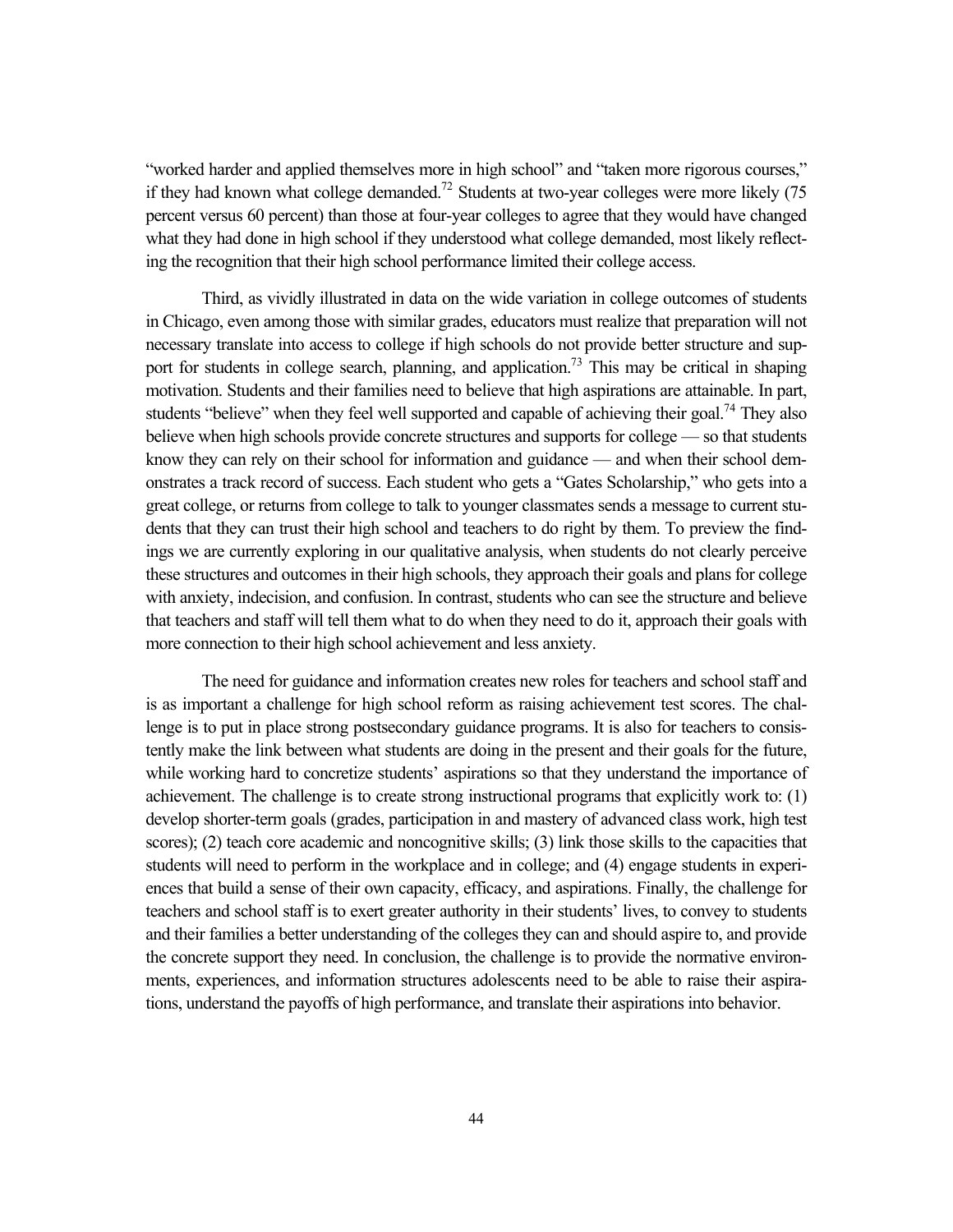## **The Challenge for Research and Reform**

At the beginning of this paper, I noted that discussions about high school reform have coalesced around the topics of personalism and instructional improvement. In the end, one reading of this paper is that, even though I was discussing a totally different set of issues — problems of dropouts and college preparation — I arrived at the same place. Reducing dropout rates will require a singular focus on improving outcomes in freshman year and raising achievement, creating strong and developmentally appropriate instructional programs, and wrapping around students strong supports and structures to ensure their success. Improving college outcomes will require ratcheting up the instructional program and focusing on precollegiate core academic and noncognitive skills, while making available to students the guidance, norms, relationships, and concrete supports they need to achieve at high levels. There is certainly nothing original about arguing that a focus on instruction and academic press (or the degree to which the school sets high standards for achievement and has a strong normative focus on academic success) needs to be combined with a focus on social support.<sup>75</sup> So, in the end, does this discussion either contribute to or challenge the current dialogue around high school reform?

First, I hope that this discussion of what it will take to get students to graduate and be prepared for college impels educators, policymakers, and members of the reform community to expand the set of outcomes that we use to evaluate programs and seek to influence. The kinds of instructional improvement efforts one might design if the goal is to raise test scores might be different if that goal also includes improving teachers' ability to develop students' capacity to study and work on more complex and difficult assignments. Effective programs to improve outcomes in ninth grade, moreover, may effectively work on one problem — course failure and dropout rates — but may leave unaddressed the question of how to take students to the next level in their development.

Second, I hope that this paper provides a framework to evaluate and develop new reform efforts. I have tried to make an explicit argument: Efforts to improve instruction and increase social and academic support for students (personalism) must be linked and explicitly focused on a common goal that brings teachers and students together, supports teachers' work in the classroom, and engages students in their future. According to this prescription, most reform models, at least on paper, fall short. Many high school reform models initially packaged efforts to develop personalism (small learning communities) with efforts to improve instruction (standards-based instruction) with little explicit attention early in the process to how each element supports the other and how the particulars of both are linked to one of the two critical outcomes we care about (graduation and preparation for postsecondary education). Indeed, what strikes me when I review reform models is how seldom they are directly linked to the core outcomes that matter for students and how seldom they are focused on building educators' capacities to pursue those outcomes. Seldom are personalism efforts, which are most often structural changes such as small schools, explicitly incorporated into the instructional improvement strategy, so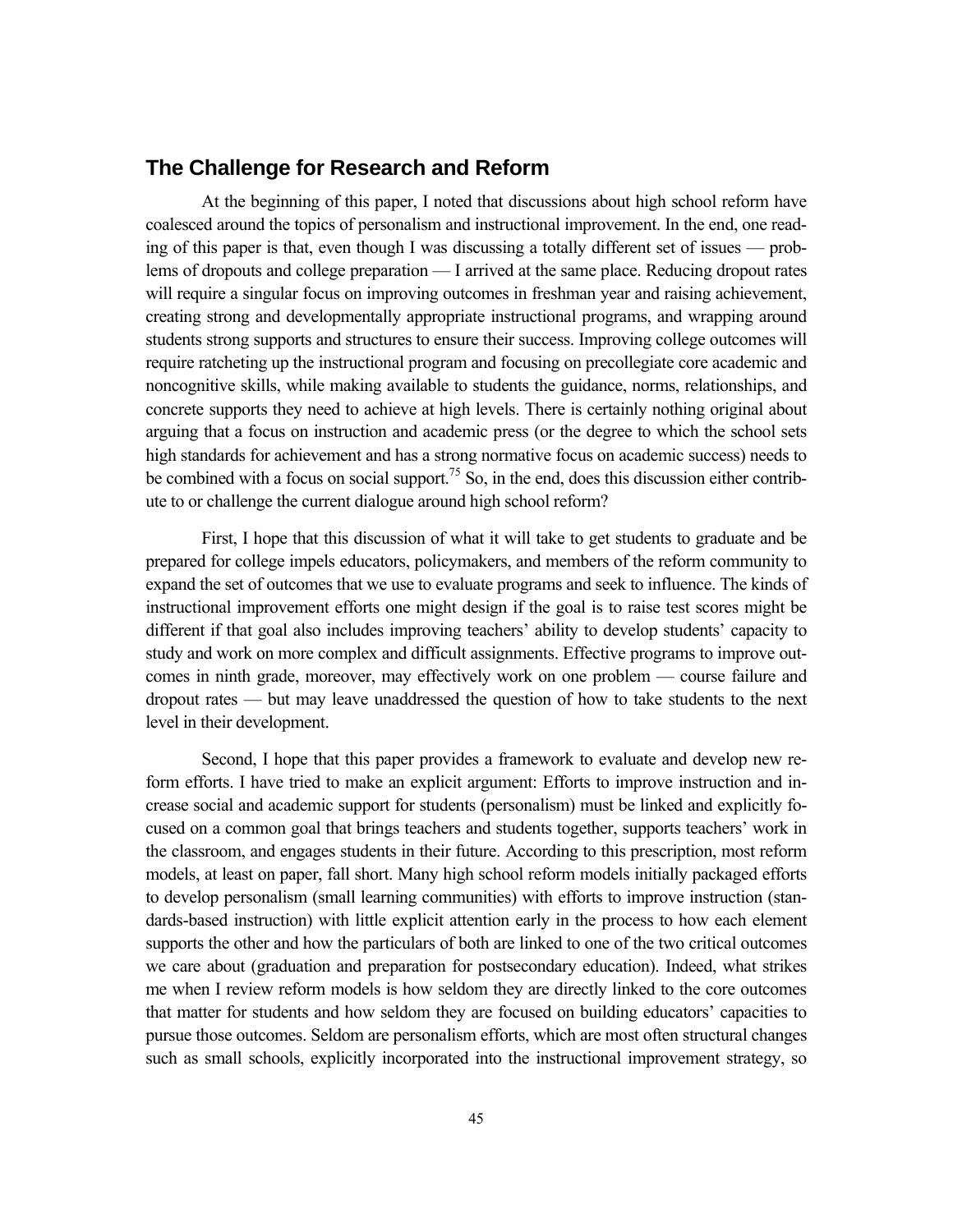that teachers are focused on developing their own capacity to incorporate issues of motivation, guidance, and development in their classrooms. The Ninth Grade Success Academy is one model that has effectively linked together structural changes, student support, professional development, and curricular improvement around common goals.

The task for the research and reform community is twofold. First, we need to learn much more about how to link these strategies and how to effectively prepare students for college and increase their access. Second, we need to design and conduct rigorous evaluations of alternative models. If a small school called me today and asked me for a comprehensive strategy to improve college access for their students that links curricular and instructional improvement, strong guidance and support for students, and professional development and structures for teachers to work on the problem — and that has clear evidence of effectiveness — I would be stymied. More rigorous coursework is a solution, but clearly only part of the solution, and we need to know more about why more rigorous coursework works and for whom, particularly in the area of Advanced Placement.

Programs like Achievement Via Individual Determination  $(AVID)^{76}$  may provide strategies for how to address poor GPAs and low levels of noncognitive skills, particularly study skills, but there has been little rigorous research on such approaches and effective replication in urban environments. Too often, educators rely instead on the one-case, best-practice model. Often educators also begin to patch together or adopt in a "Christmas tree" approach a variety of programs that they can "buy" or strategies that they can borrow from different schools that seem to work well on parts of the problem.<sup>77</sup> But we don't know enough about whether the solutions being generated in particular schools, by innovative leaders, or by programs such as AVID are replicable, what it will take to replicate them, and how different solutions could be packaged in ways that work. Thus, I hope this paper will provide a common framework to evaluate how different reform models may fit into the overall picture and will serve as a call to action to develop new models.

## **The Challenge for Policy: Creating Incentives and Supports for Change**

The discussion above assumes, however, that high school principals are out there asking researchers how they can get freshman failure rates down or improve their students' GPAs, ACT scores, and college outcomes. I do sometime engage in these discussions with principals. But with the exception of educators involved in new schools and charters who are explicitly trying to create new models, most often the conversation is a personal one about an educator's concerns for her students rather than a core reform effort in her school. Instead, the focus of most formal discussion in schools today centers on one question and one question only: How can we raise our test scores?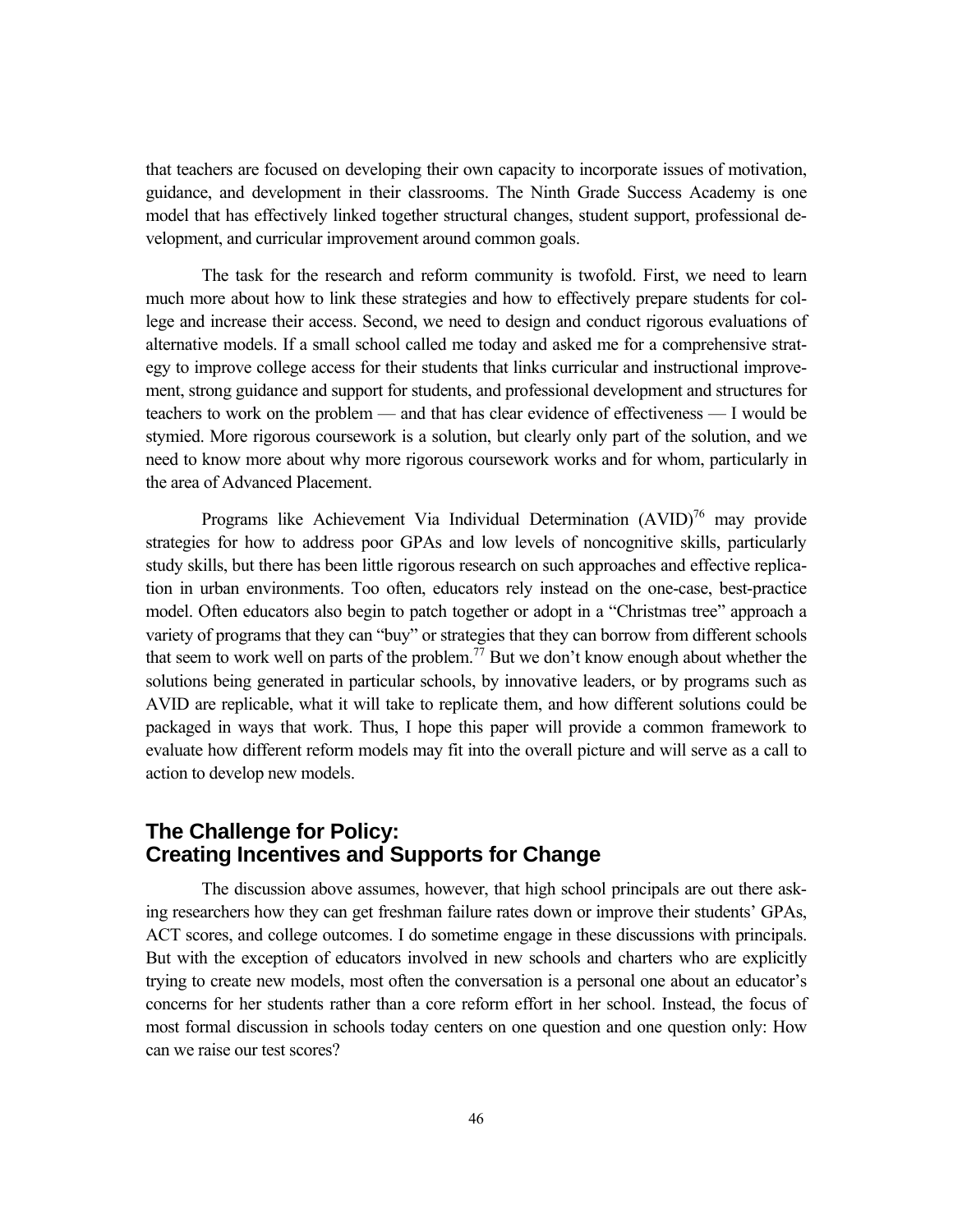What I hope is clear in the argument and evidence presented in this paper is that policymakers and the reform community need to work to change the nature of that discussion. In policy terms this translates into the question: What policy mechanisms are available to motivate frontline educators to change their behavior, invest in reform, and focus on the critical outcomes that matter for students? The important policy debate over test-based accountability and highstakes testing at the high school level has not been a focus of this paper. Nevertheless, it is important to end with a short discussion of the link between these policy mechanisms and the issues at the heart of this paper — the need to improve high school graduation rates, college access, and levels of college preparedness in urban school systems.

Most major school systems are currently experiencing two simultaneous and potentially disparate policy initiatives aimed at high schools. First, New York, Chicago, and Boston, for example, are moving to create smaller learning communities and new schools in the hope that they will offer opportunities for educators to solve problems together, invest in innovation, and provide the capacity and flexibility they need to change. We need to understand more about whether this reform approach is accomplishing that objective. But in most high schools, test-based accountability is the central policy mechanism that is providing incentives, signaling to educators what matters, and driving practice. Most states have strong test-based accountability in some high school grades linked to No Child Left Behind and many have adopted high school exit examinations.

One way of discussing the impact of accountability approaches is to ask: Is there evidence that test-based accountability and, particularly, high-stakes testing that links graduation from high school to tested achievement will either worsen or improve graduation rates and college preparedness? Research on earlier high school minimum competency testing initiatives in the 1980s found that such policies had moderate effects on achievement but negative effects on dropout rates.<sup>78</sup> The jury is still out on the effects of newer initiatives. Some studies have found that more recent high-stakes testing efforts had negligible to positive effects on school dropout and achievement.<sup>79</sup> There has been significantly less research on the effects of school-based accountability initiatives such as No Child Left Behind. So, in the end, it is unclear whether testbased accountability will lead to higher graduation rates and test scores and whether these will actually translate into other measures of performance. Another way to frame an analysis of accountability is to ask: Do we think that test-based accountability will lead educators to focus on the set of outcomes, skills, and supports needed for high schools to increase on-track rates, improve recovery, increase GPAs, and focus on critical college-readiness skills?

Thinking about the problems in this paper has led me to conclude that test-based accountability will not, in fact, lead high schools in the right direction and will most likely take our eyes off the ball. This is a controversial stand, given the evidence that I have presented. During an era of test-based accountability, Chicago elementary schools improved rapidly. It would be easy to conclude that what worked in elementary schools should work in high schools. I would argue, however, that a singular focus on test scores is inappropriate if we are to pursue the outcomes dis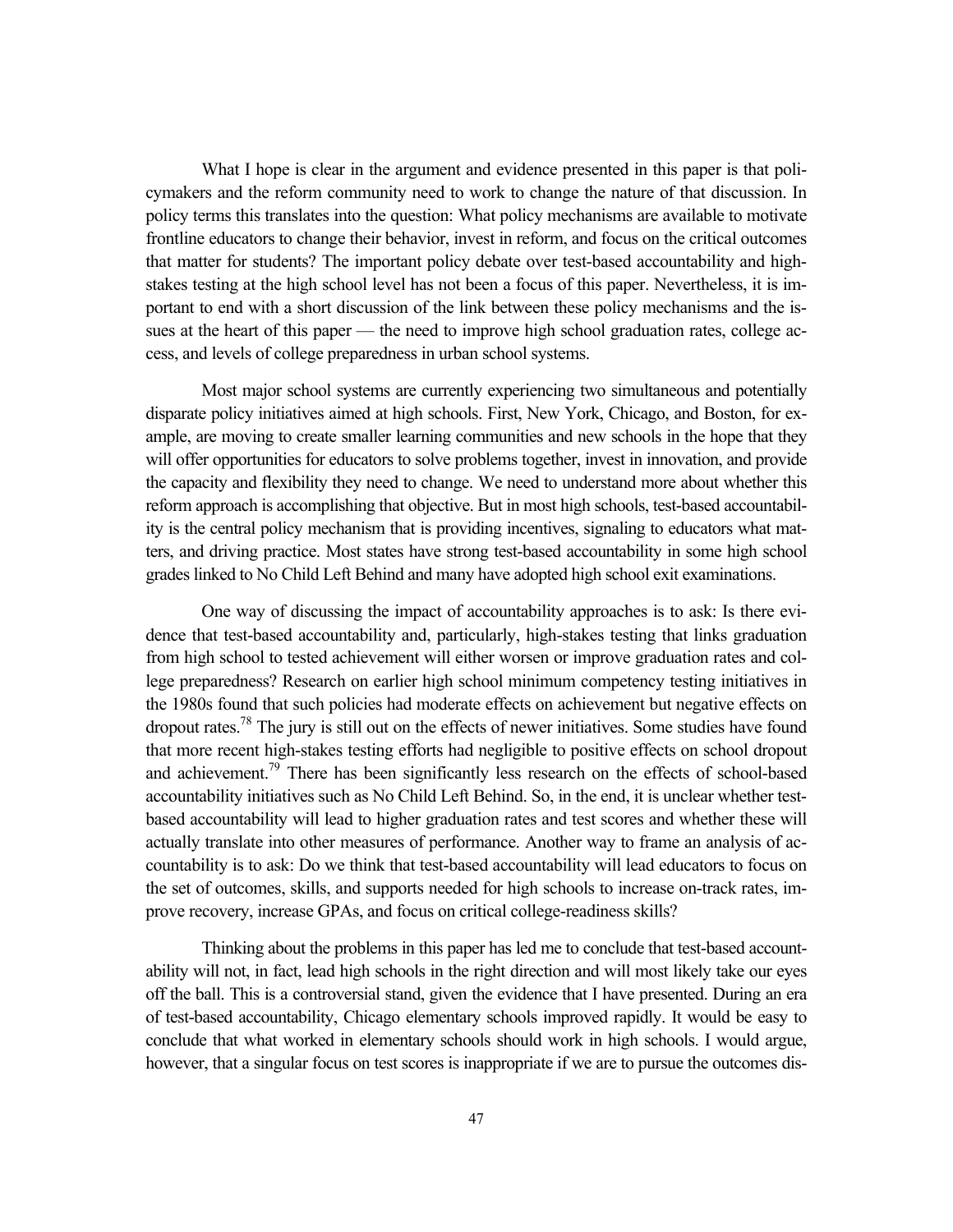cussed in this paper. Test-based accountability is a blunt instrument. After nearly two decades of research on accountability, the literature is unequivocal on one point — educators are highly responsive to the incentives and signals created by testing, will align their curriculum to the test, and will spend significantly more time on test preparation.<sup>80</sup> Alignment at the high school level will most likely mean a focus on the core content and basic skills that are covered in standards-based tests. Content alignment and test preparation will generally produce positive effects — test scores might improve — but at the high school level this will lead to illusory progress.

In Illinois, where the state test incorporates a college admissions test, there might be some derivative benefit, in that higher ACT test scores will give students access to better colleges. There is some debate over whether higher test scores on state standards-based exams translate into higher test scores on measures of performance such as the ACT and  $SAT<sup>81</sup>$  Most importantly, test-based accountability will most likely devalue a focus on grades, precollegiate academic skills such as writing and oral discussion, and noncognitive skills, in favor of an emphasis on basic skills and content knowledge that are measured on tests. It will most certainly devalue and take resources away from college guidance and preparation and preventing freshman failure.

Thus, even if the evidence shows that test-based accountability at the high school level moves us forward in solving one piece of the puzzle (test scores), it may not also focus high schools on the other pieces that remain to be put in place. And it may make it much less likely that high schools will pay attention to those critical pieces. The stress of test-based accountability and the demands it will place on high schools will essentially move resources, commitment, and energy away from the two central problems I outlined in this article and toward a focus on raising test scores.

The alternatives, however, are not readily apparent. One approach recently adopted in Chicago is to move to broader and more comprehensive measures at the high school level. Chicago's accountability system for high schools includes measures of the schools' freshmen ontrack and dropout rates, in addition to test scores, and a new school-level report card also reports each school's college participation rate, the percentage of students taking Advanced Placement courses, and passing rates in Advanced Placement. We do not yet know how high school educators will respond to those measures and, in particular, whether the stress of state sanctions linked to Adequate Yearly Progress will trump the local accountability system. In the end, if the task for the research community is to invest in identifying the approaches that can achieve the set of outcomes I have outlined in this paper, the task for the policy community is to develop approaches that will create a market for those solutions and new resources to support rather than undermine them.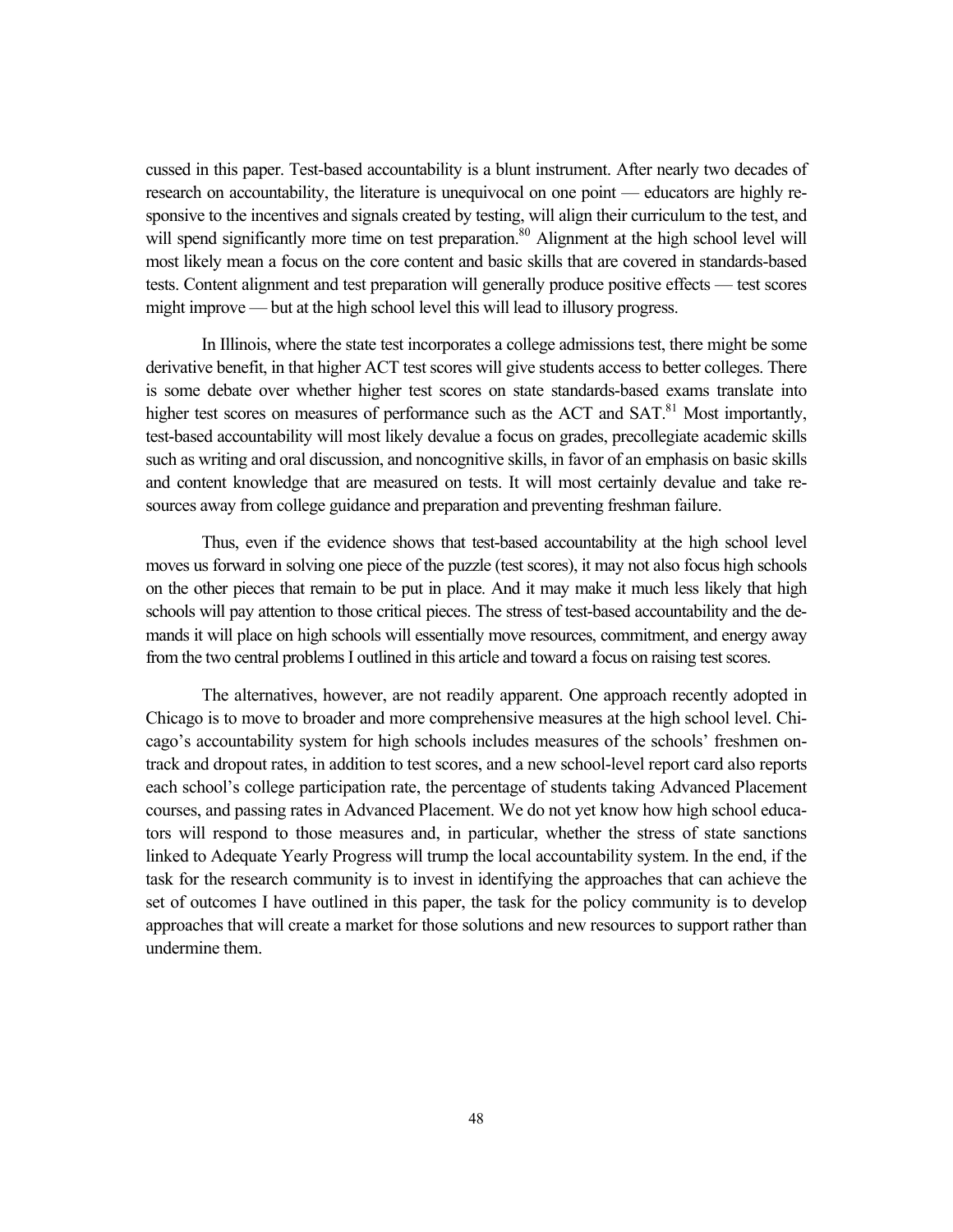# **Endnotes**

 $\overline{a}$ 

<sup>1</sup>Perie, Moran, and Lutkus, 2005.

2 Schneider and Stevenson, 1999.

<sup>3</sup>Unpublished tabulations. The Consortium on Chicago School Research regularly conducts biannual surveys of high school students and teachers. In 2005, a new twelfth-grade survey was added. The results are based on the responses of 8,033 seniors. 4

<sup>4</sup>In this longitudinal study, we are following juniors in three Chicago high schools from eleventh grade through their second year after high school graduation. The three high schools serve diverse populations of students on the South, West, and North Side of Chicago. All three schools have recently added new International Baccalaureate (IB) programs and Advanced Placement courses. In each high school, half of juniors were recruited from "regular" English classes, one-quarter from honors and AP junior courses, and one-quarter from the new IB programs. As a result, the college aspirations of students in our qualitative sample are higher than those of all CPS students.

<sup>5</sup>Estimates from the October Current Population Survey show that from 1980 to 2002 the percentage of recent high school graduates who were enrolled in college increased from 51 percent to 63 percent and among low-income students from 32.2 percent to 51 percent. The college enrollment of white high school graduates increased more than African-American and, particularly, Latino graduates. In 2002, 66.4 percent of whites, 57 percent of African-Americans, and 54 percent of Latino recent high school graduates were enrolled in college (U.S. Department of Education, Condition of Education, 2005, Supplemental Table 20-1). 6

<sup>6</sup>Berkner, Chavez, and Carroll, 1997.

 $7$ These researchers examined the college qualifications of 1992 graduates who were part of the National Educational Longitudinal Study of 1988 (NELS88). They characterized students' "qualifications" for four-year colleges using information on their GPA and class rank, scores on the ACT, SAT, and NELS aptitude test, and academic coursework. Their analysis differs somewhat from our characterization of college access (see Table 3) because they did not use analysis of actual college-going patterns but characterized students by their relative rank. They also used the highest qualification students had rather than the combination of their qualifications. Low-income students were over 30 percentage points less likely than higher-income students to graduate from high school even minimally qualified for college. At the high end, white graduates were more than twice as likely as African-American seniors (35 percent versus 16 percent) to graduate "very or highly qualified" Higher-income students were over two and half times more likely to graduate "very or highly qualified" (U.S. Department of Education, National Center for Education Statistics, 1997).

Adelman, 1999.

9 U.S. Department of Education, National Center for Education Statistics, 1997.

<sup>10</sup>Of students in NELS88, who represent 1992 high school graduates, fully 24 percent of African-American twelfth-graders and 20 percent of Latino twelfth-graders needed to take remedial reading in college compared with only 7 percent of whites. Less than 40 percent of Latino and African-American twelfth-graders in this 1992 cohort were able to enroll in college without taking remedial coursework, compared with fully 64 percent of whites and 62 percent of Asian students (U.S. Department of Education, 2004).<br><sup>11</sup>Allensworth, 2005.

<sup>12</sup>See Figure 4.<br><sup>13</sup>See Table 1.

 $14$ The NSC is a nonprofit corporation that began in 1993 to assist higher education institutions to verify enrollment and degree completion. In 2004, NSC began a new program "Successful Outcomes," which allows high schools to follow their graduates into college. More than 2,800 colleges currently participate in the NSC, covering 91 percent of college students in the United States. The undercount for Chicago graduates is most likely lower than 9 percent, because most colleges in Illinois participate in the NSC and most CPS students enroll in local colleges. See note 56 for an explanation of the potential undercount for Chicago graduates.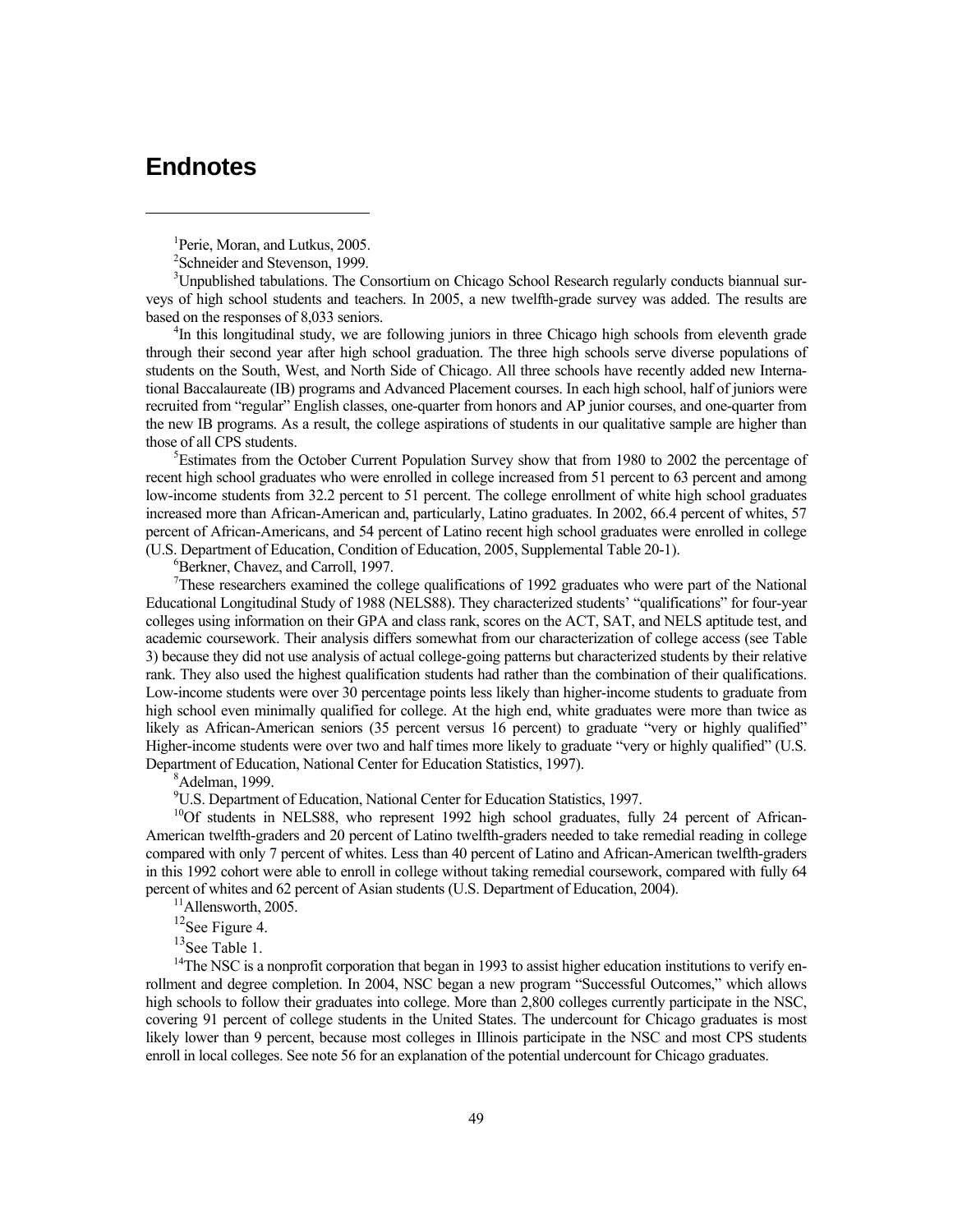<sup>15</sup>See Figure 10. One may argue that these statistics underestimate the proportion of CPS students who may complete four-year degrees, because the estimate is based on six-year completion rates among seniors who entered four-year colleges in the year after graduation. Unfortunately, the City Colleges of Chicago, which the majority of Chicago students who enroll in two-year institutions attend, did not join the NSC until 2000. This prevented us from looking at the progress of CPS students in two-year colleges in the 1998 and 1999 cohorts. However, six-year bachelor's degree completion rates might not be very different if two-year college enrollment was included, because national data suggest that few students (less than 6 percent) who enter twoyear colleges complete bachelor's degrees within six years.<br><sup>16</sup>In a recent analysis of the Beginning Postsecondary Students Longitudinal Studies, Horn and Berger

(2004) compared five-year degree completion and postsecondary persistence rates for the entering classes of 1989-1990 and 1995-1996. They report that there has been little change in five-year completion rates over this period, particularly in four-year colleges, although they found a significant rise in five-year persistence rates the percentage of students who were still enrolled after five years. This positive trend may indeed result in an increase in bachelor's degree completion in the most recent cohorts.<br><sup>17</sup>High aspirations among Chicago students are not only observed among seniors. In the Consortium's

2005 surveys, 75 percent of freshmen stated that they hoped to complete a bachelor's degree or higher and an additional 12 percent hoped to obtain a two-year degree (unpublished tabulations).<br><sup>18</sup>For a fuller discussion of how educators' conceptions of the dropout problem deters them from paying

attention to dropout rates, see Roderick, Allensworth, and Nagaoka, 2004.<br><sup>19</sup>Hess, 1999.

 $\overline{a}$ 

<sup>20</sup>Roderick, Bryk, Jacob, Easton, and Allensworth, 1999; Roderick, Jacob, and Bryk, 2003.<br><sup>21</sup>See Miller, Allensworth, and Kochanek (2002) and Allensworth (2005) for a discussion of the high school reform approach in CPS during the second period of reform. Prior to 1996, most CPS students faced few requirements for graduation. The new graduation requirements, aligned with the college entrance requirements of state universities — four years of English, three years of mathematics (algebra, geometry, and advanced algebra/trigonometry), three years of social studies, three years of laboratory science (biology, earth and space /environmental, and chemistry/physics), and two years of foreign language. In the late 1990s, the CPS did embark on a high school redesign initiative, which called for increasing "personalism" and "academic press" at the high school level (Hess, 2004). There was substantial opposition from teachers to this initiative and it never received substantial resources. There was little evidence that these initiatives were implemented in any systematic way and no evidence that school restructuring had a substantial effect on students' experiences in school. Academic probation did have a significant effect on high schools. In 1996, 38 of the 66 high schools were placed on probation. In their study of schools on probation, Hess and Cytrynbaum (2002) and Hess (2004) found no significant improvements in instruction or improvements in personalism in schools on probation.<br><sup>22</sup>Bryk, 2003; Roderick, Jacob, and Bryk, 2003.

<sup>23</sup>Allensworth, 2004; Easton, Jacob, Luppescu, and Roderick, 1998; Easton, Rosenkranz, and Bryk, 2001; Roderick et al., 2003. The positive performance of Chicago's eighth-graders has also been reflected in eighthgraders' performance on the state's standards-based exam (ISAT), where in 2004 the average eighth-grader exceeded state norms in reading.<br><sup>24</sup>There are several methods of calculating cohort dropout rates. A popular method is to look at the propor-

tion of entering freshmen who graduate four or five years later. However, during the late 1980s, the Chicago Public Schools were retaining high numbers of eighth-graders. Rising retention rates in eighth grade might lead to reductions in high school dropout rates, because some students might drop out before entering high school. For this reason, I present trends in dropout rates by age rather than by grade so that trends were not influenced by the removal of some students from the entering ninth-grade cohort. For a more detailed discussion of various methods of calculating dropout rates, see Allensworth (2005).<br><sup>25</sup>The economy in Chicago was improving throughout the 1990s and an influx of immigrants changed the

racial and ethnic composition of Chicago's students. The 1996 reforms also brought larger initiatives in school infrastructure, governance, and expansions of magnet programs and schools, as well as the opening of new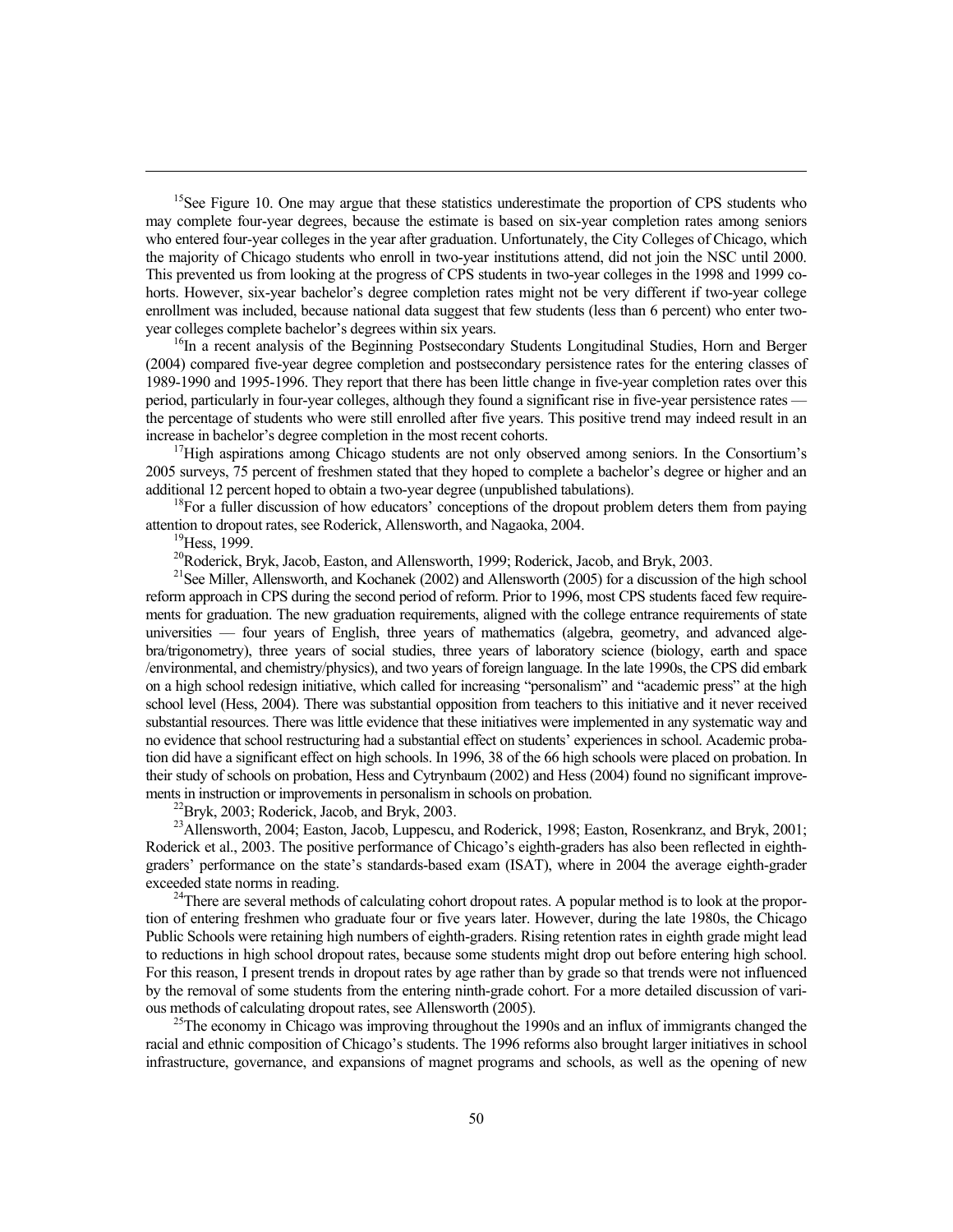charter schools that offered more options at the high school level. And beginning with the 1996-1997 cohort, high school students were asked to complete a much more rigorous program of study; many critics predicted it would force students to drop out. Finally, while eighth-grade test scores improved during this period, the policy to end social promotion led to a dramatic increase in the proportion of eighth-graders retained, from less than 1 percent to approximately 10 percent a year. Allensworth (2004) estimated that students who were retained under Chicago's policy faced an increased risk of dropping out, but that the rise in dropout rates among the lowest-achieving students was more than offset by reductions in dropout rates attributed to increased achievement, leading to a net reduction in dropout rates.<br><sup>26</sup>Allensworth, 2005; Allensworth, 2004; Miller, Allensworth, and Kochanek, 2002; Roderick, Allens-

worth, and Nagaoka, 2004.<br><sup>27</sup>Allensworth, 2005.

 $\overline{a}$ 

<sup>28</sup>Allensworth (2004) found that for students who faced low probabilities of retention, those with eighthgrade test scores above the promotional gate cutoffs showed little change in the probability of dropping out during this period, although test score increases meant that more and more students were entering achievement categories with lower probabilities of dropping out. This was not true for eighth-graders with very low test scores, those who faced high probabilities of grade retention. Allensworth (2004) estimated that there was a significant shift upward in the likelihood of dropping out for students whose test scores placed them at risk of grade retention. This finding is quite consistent with prior research that students who enter high school overage for their grade are more likely to drop out.<br><sup>29</sup>Between the 1998-1999 and 2001-2002 school years, dropout rates by age 16 declined from 16 percent

to 11 percent (see Figure 4). In the previous years, reductions in dropout rates by age 16 were associated, on average, with increases in the proportion who graduated by age 19. If we do a crude analysis and simply use past trends to project out, we would predict that an 11 percent dropout rate by age 16 would lead to a graduation rate of approximately 59 percent by age 19.<br><sup>30</sup>Roderick and Camburn, 1999.

<sup>31</sup>The on-track indicator uses both failures in core subjects and core credit accumulation, because in order to graduate, students need both to accumulate the minimum number of credits (24) and pass specific courses in the major subject areas. This is a minimum indicator of freshman year performance, because even if a student accumulates only five full credits in all his courses and fails one semester core course, he will still need to make<br>up both that credit and even more credits to graduate (Allensworth and Easton, 2005).

 $32$ Allensworth and Easton (2005) estimate that, even after controlling for the demographic characteristics and entering test scores of freshmen, the predicted probability of graduation was 55 percentage points higher (81 percent versus 26 percent) for a student who was on track versus off track at the end of freshman year. 33Roderick, 2003; Roderick and Arney, 1997; Roderick and Camburn, 1996.

<sup>34</sup>Kemple, Herlihy, and Smith, 2005.

35Kemple, Herlihy, and Smith, 2005; Kemple and Herlihy, 2004.

<sup>36</sup>Kemple, Herlihy, and Smith, 2005

<sup>37</sup>Over the course of the 2001, 2002, and 2003 school years, 26,301 students dropped out of Chicago Public Schools, excluding students enrolled in alternative high schools or in juvenile justice facilities. Five percent of these students had 20 or more high school credits and an additional 10 percent had between 15 and 19 credits. Most of these students with high school credits left school at age 18 or older. These are students, then, who are close to the 24 credits they need for graduation, have demonstrated a capacity for high school-level work, and had attained at least junior year status. These may be students who, because of premature transitions to adulthood, such as work or child care responsibilities, are having problems attending school full time. They may also be students who, because of earlier failures, are having problems making up credits for previous grades that they need for graduation. This small but important group may need alternatives, such as flexible schedule high schools, the ability to attend part time, and the ability to take courses across grade levels to graduate (nonpublished tabulations).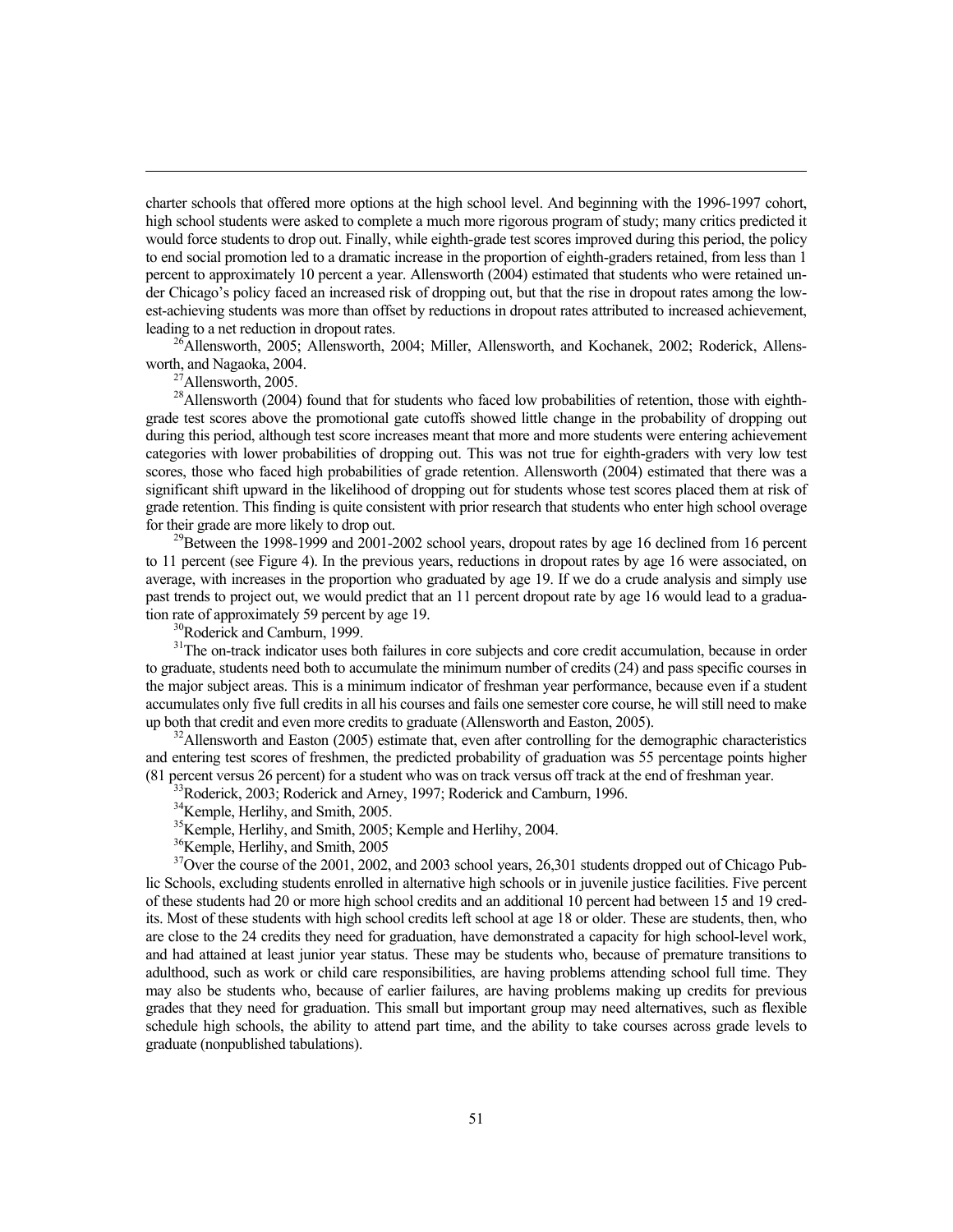$38$ Looking again at the 26,301 students who dropped out of CPS over the course of the 2001, 2002, and 2003 school years (see previous note), 46 percent of dropouts had accumulated less than five high school credits and an additional 24 percent had between 10 and 14 credits. These dropouts had low credit accumulation, even though most stayed in school until age 17 or older. Approximately 30 percent of dropouts in these years left school during the year they turned 17, and 40 percent left school during the year they turned 18 or older. Thus the combination of high rates of failure in ninth grade and low recovery from failure means that most dropouts had accumulated few credits, even though they stayed in high school for several years (Consortium on Chicago School Research, unpublished tabulations).<br><sup>39</sup>Dorn, 1996.

 $\overline{a}$ 

40Goldin and Katz, 2001.

41Dorn, 1996.

42Graham, 1993; Powell, 1996; Powell, Farrar, and Cohen, 1985; Ravitch, 1983; Sedlak, 1986; Wraga, 1994. 43Rury, 2002.

44Rury, 2002.

 $45$ Angus and Mirel, 1995, 1999; Powell, Farrar, and Cohen, 1985.

46Levy, 1987; Rumberger, 1981.

47Boyer, 1983; Powell et al., 1985; Sizer, 1984.

48U.S. Department of Education, 2003, 2004.

<sup>49</sup>ACT, Inc, 2004; Berkner, He, Cataldi, and Knepper, 2002; Chen, 2005; Rose and Betts, 2001; Warburton, Bugarin, and Nuñez, 2001.

 $50$ The U.S. Department of Education regularly reports on course-taking trends in high school. Over the past 20 years, there have been significant improvements in the percentage of students taking more advanced coursework. For example, the percentage of high school graduates who have completed a course on the level of Algebra II increased from 26 percent in 1982 to 45 percent in 2000. African-American and Latino students are significantly less likely to be in higher-level courses, but there have also been substantial improvements in the percentage of minority students taking middle-level science and mathematics courses and in the enrollment of African-American and Latino students in Advanced Placement and honors courses (U.S. Department of Education, 2003, 2004).<br> $51$ American Diploma Project, 2004.

<sup>52</sup>American Diploma Project, 2004.

53Cloud, 2001; Fleming and Garcia, 1998; Kohn, 1999.

<sup>54</sup>As noted, an advantage of our research in Chicago is that we are able to look at performance on the ACT for the class of Chicago juniors, not just those who are planning to attend college. At the same time, we are relying on students' scores their first time taking the ACT, which may lead us to underestimate the ACT scores that students who attended college ultimately relied on for admission. We use the ACT scores students obtained when they took the Prairie State Achievement Exam in the spring of their junior year. Some students may decide to retake the test again. In general, students' scores on the ACT improve the second time they take the test. Unfortunately, we do not know how many students in Chicago retake the ACT or the extent to which their scores might improve.<br><sup>55</sup>Roderick et al., 2006.

<sup>56</sup>The National Student Clearinghouse (NSC) collects college enrollment data on 91 percent of students enrolled in college in the United States. This does not mean that our analysis fails to capture 9 percent of CPS students who are enrolled in college. This is because most colleges in Illinois participate in the NSC and, at present, most CPS students attend colleges in Illinois. In order to get an estimate of how many CPS graduates who enroll in college we may miss by using NSC data, we compared the list of colleges that participate in the NSC to colleges that CPS seniors reported they would be attending when they completed the CPS's new senior exit questionnaire in May of 2004. In this online questionnaire, CPS students were asked to report whether they had been accepted to a college, and which college they planned to attend. From this information, we were able to estimate the number of students planning to attend a college not included in the NSC data. At the high end,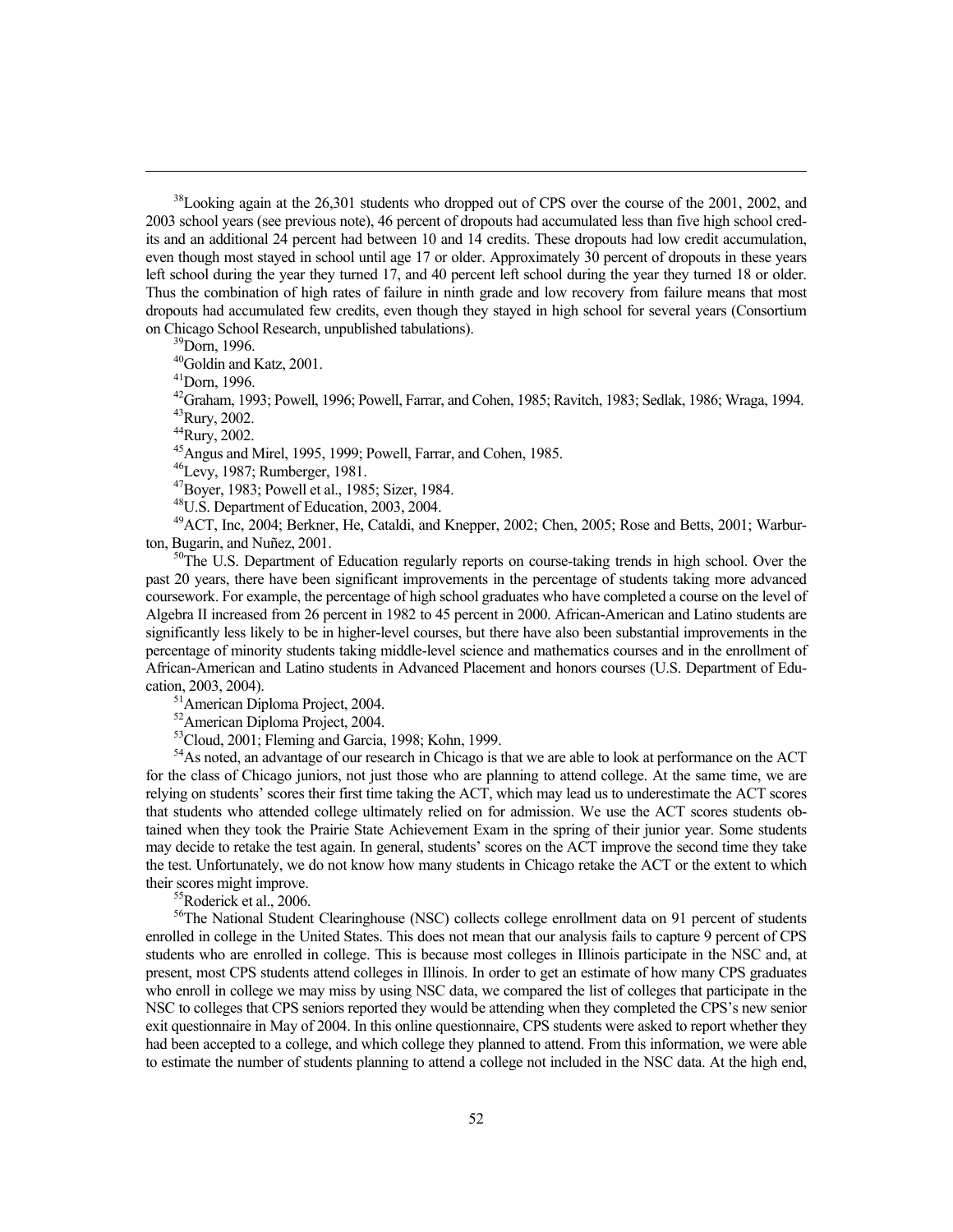the NSC data will miss approximately 5 percent of CPS graduates who may be enrolled in college. Thus, it is possible that 64 percent, not 59 percent, of the 2002 and 2003 CPS graduates were enrolled in college within one year of graduation. The colleges that CPS students planned to attend that do not participate in the NSC are primarily local proprietary and technical institutions (Roderick at al., 2006).<br><sup>57</sup>We do not have estimates from other large urban school districts that would allow us to compare the col-

 $\overline{a}$ 

lege outcomes of CPS graduates with a comparable group of students in a different city. There is also no national tracking system that provides comparable information for a nationwide cohort. We do have two important sources to help place these results in context. First, we can obtain an estimate of national college participation rates from a yearly survey conducted by the Census Bureau as part of the Current Population Survey. Second, we have an Illinois comparison based on data from the Illinois Education Research Council (IERC), which has been following the college participation rates of the Illinois graduating class of 2002, using data from the NSC. The national and Illinois estimates are based on fall enrollment. If we look at the percentage of CPS graduates who enrolled in a college in the NSC by the fall after graduation, African-American students in CPS were as likely as African-American students in Illinois to enroll in college (52 percent) and less likely than estimates of participation for African-Americans nationwide (58 percent). The comparable numbers for white students, based on fall enrollment, are 63 percent for CPS, 67 percent for Illinois, and 68 percent for the nation. Among Asians, the comparable numbers are 75 percent for CPS, 77 percent for Illinois, and 74 percent using national estimates. Because our national estimates are based students' self reports, we expect that the national to CPS comparison overstates the actual difference in college enrollment between Chicago students and their similar racial/ethnic counterparts nationally (Roderick et al., 2006).<br><sup>58</sup>Latinos in CPS were significantly less likely (41 percent) to be enrolled in college in the fall after high

school graduation than Latinos in Illinois (46 percent) and Latinos nationally (56 percent). See Footnote 57 for

a description of the source of our Illinois and national estimates. 59One of the most popular ways to rate colleges is by national college ranking systems such as *U.S. News and World Report* and *Barron's Profiles of American Colleges*. These college ranking systems use data on the academic qualifications of entering students and the percentage of students who get accepted. The Barron's selectivity system, which we use in this report, uses information on the average ACT or SAT scores, GPA, and class rank of incoming students, as well as the percentage of students who are accepted. In our analysis, we combined Barron's three top categories (very, highly, and most competitive) into a combined top category (very selective). For students in Illinois, very selective colleges would include schools such as the University of Illinois at Urbana-Champaign, the University of Chicago, and Northwestern University. Selective colleges include the University of Illinois at Chicago, DePaul University, and Loyola University. Less selective colleges include several large public universities, such as Chicago State University, Northern Illinois University, and Southern Illinois University-Carbondale. Finally, nonselective colleges in Illinois include Northeastern Illinois University, DeVry University, Columbia College, and Roosevelt College.<br><sup>60</sup>Latino seniors' reports of their own and their parents' aspirations do not suggest that Latino students in

CPS have significantly lower aspirations. In our recent 2005 Consortium survey, only 9 percent of Latino seniors versus 7 percent of African-American seniors stated that they planned to only graduate from high school. Latino seniors were less likely, however, to report that they hoped to complete a four-year degree. Only 70 percent of Latino seniors in our 2005 surveys stated that they hoped to complete a bachelor's degree or higher, compared with over 80 percent of African-American and white seniors. Latino seniors were nearly twice as likely as African-American and white seniors (21 percent versus 12 percent and 11 percent, respectively) to state that they hope to obtain a two-year or technical degree. Thus, differences in CPS Latino seniors' aspirations may help explain their higher concentration in two-year colleges but cannot explain their significantly lower college enrollment rates in comparison with their African-American and white and other ethnic classmates. Most importantly, Latino seniors were only slightly less likely than African-American and white and other ethnic students to report that their parents wanted them to go to college. When asked, "What do you think your parent or guardian wants you to do next year?" fully 84 percent of Latino seniors in CPS versus 89 per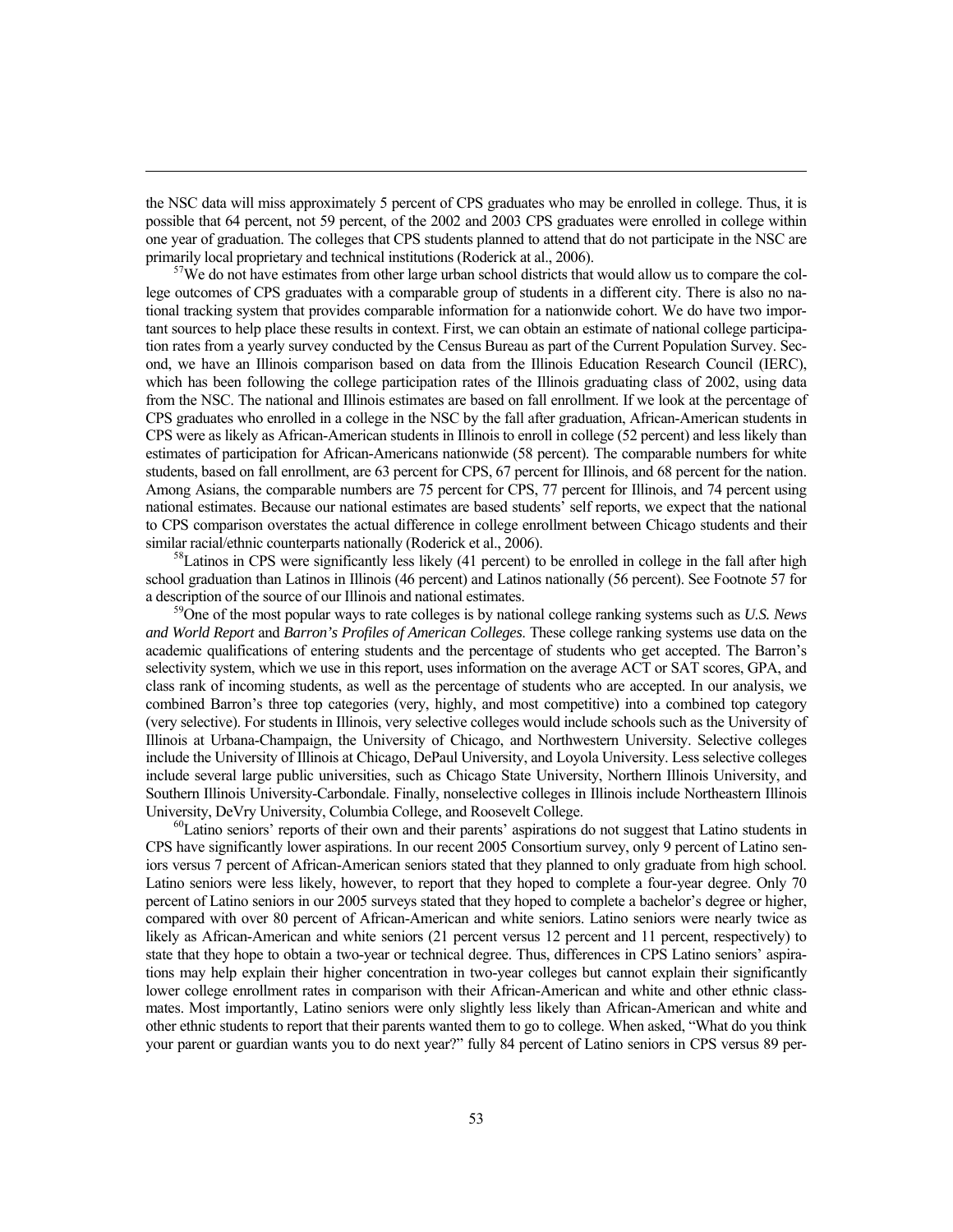cent of African-American and white and other ethnic students reported that their parents wanted them to go to college (Consortium on Chicago School Research, unpublished tabulations). 61Roderick et al., 2006

 $\overline{a}$ 

<sup>62</sup>One explanation for the differences in students' performance between eighth grade and eleventh grade is that the Iowa Test of Basic Skills (ITBS) is "easier" and not comparable to the ACT. Over the past several years, Chicago 13- and 14-year-olds have taken three tests. In eighth grade, they have been required to take the ITBS and a state standards-based test, the IOWA. And at the beginning of ninth grade, high schools have been administering the PLAN, a test developed by ACT that is supposed to predict performance on the ACT. A Consortium analysis of test data shows that Chicago students are performing quite comparably on these three tests, as measured by the percent at national norms (ITBS), the percent of students meeting state standards (IOWA), and the national percentile rank (PLAN) (Unpublished tabulations).  $63$ The GPA and ACT cutoffs that we used are generally lower than the definitions used in college ratings

such as Barron's and other existing rubrics to measure qualifications. We use a lower cutoff for two reasons. First, college ratings reflect median or average scores of the entering class, not the minimum students need, and CPS graduates may tend to fall at the low end of each college's distribution of acceptable ACT scores and GPAs. Thus, we based the rubric on the actual college-going patterns of CPS graduates. Colleges may also weigh other measures more heavily than simply test scores when admitting students who are minorities. Second, we are using students' ACT scores in their junior year and some students may retake their ACT. Thus we expect that we are underestimating some students' ACT scores used for college admissions. Our cutoffs also roughly align with the admissions requirements of in-state public universities and, as a check, generally predict the college-going patterns of CPS students.<br><sup>64</sup>See footnote 60.

<sup>65</sup>Among the CPS graduates who attended a four-year college in the NSC in these cohorts, 74 percent attended a college that also reported diploma data to the NSC. Colleges for which we have graduation data tend to be slightly higher on quality indicators, suggesting that our estimates of completion are most likely overestimates of the overall graduation rates from four-year colleges (Roderick et al., 2006).<br><sup>66</sup>Berkner, He, Cataldi, and Knepper, 2002.

<sup>67</sup>In 2002, juniors in CPS took the TAP in tenth grade and the ACT in eleventh grade. This overlap in test administration allows us to gauge how similar students' performance would be on both these tests. Students' scores were highly correlated (.86) which suggests that TAP is a good proxy for students' overall achievement, as would be indicated by the ACT.<br><sup>68</sup>Braddock and Dawkins, 1981; Noble and Sawyer, 2002.

69Roderick et al., 2006.

 $^{70}$ Bishop, 1990; Rosenbaum, 2001.<br><sup>71</sup>Venezia, Kirst, and Antonio, 2003.

72Achieve, Inc., 2005.

<sup>73</sup>Cabrera and LaNaza, 2000; Gonzales, Stoner, and Jovel, 2003; McDonough, 1997.

74Ferguson, 1994; Howard, 2003; Wimberly, 2002.

<sup>75</sup>Bryk et al., 1998; Lee, Smith, Perry, and Smylie, 1999; Phillips, 1997; Shouse, 1996. <sup>76</sup> Watt, Powell, and Mendiola, 2004.

 $77$ The "Christmas tree" label was developed by Anthony Bryk, Penny Sebring, and my colleagues at the Consortium to describe schools that put in a lot of programs that look shiny and bright but are disconnected (Bryk et al., 1998).<br><sup>78</sup>Catterall, 1987, 1989; Fredericksen, 1994; Griffin and Heidorn, 1996; Jacob, 2002; Kreitzer, Madaus and

Haney, 1989; MacMillan, Balow, Widaman, and Hemsley, 1990; Magino and Babcok, 1986; Winfield, 1990. 79Carnoy, Loeb, and Smith, 2003, p. 147.

80Firestone, Mayrowetz, and Fairman, 1998; Fuhrman, Clune, and Elmore, 1991; Jones, Jones, and Hargrove, 2003; Koretz, Barron, Mitchell, and Stecher, 1996; Merhens, 1998; Roseholtz, 1987; Rowan, 1996. <sup>81</sup>Amrein and Berliner, 2002.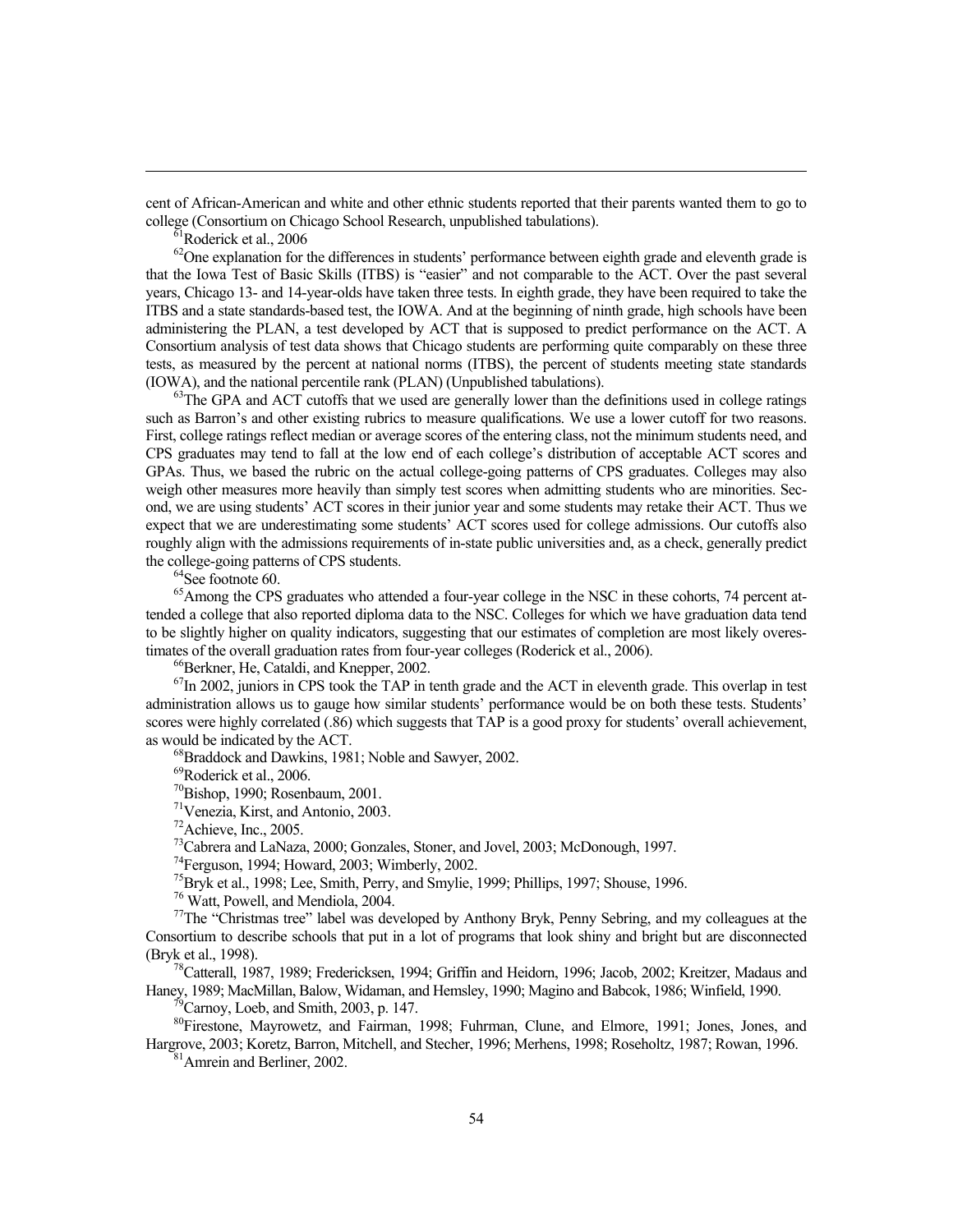# **References**

- Achieve, Inc. 2005. *Rising to the Challenge: Are High School Graduates Prepared for College and Work? A Study of Recent High School Graduates, College Instructors and Employers.* (conducted by Peter D. Hart Research Associates, Public Opinion Strategies). Washington, DC: Achieve, Inc.
- ACT, Inc. 2004. *Crisis at the Core: Preparing All Students for College and Work*. Iowa City, IA: ACT, Inc.
- ACT, Inc. 2005. Courses *Count: Preparing Students for Postsecondary Success*. ACT Policy Report. Iowa City, IA: ACT, Inc.
- Adelman, C. 1999. *Answers in the Tool Box: Academic Intensity, Attendance Patterns, and Bachelor's Degree Attainment.* Washington, DC: U.S. Department of Education.
- Allensworth, E.M. 2004. *Ending Social Promotion in Chicago: The Effects of Ending Social Promotion in the Eighth Grade on Dropout Rates.* Chicago: Consortium on Chicago School Research.
- Allensworth, E.M. 2005. *Graduation and Dropout Trends in Chicago: A Look at Cohorts of Students from 1991 to 2004.* Chicago: Consortium on Chicago School Research.
- Allensworth, E.M., and J.Q. Easton. 2005. *The On-Track Indicator as a Predictor of High School Graduation.* Chicago: Consortium on Chicago School Research.
- American Diploma Project. 2004. *Ready or Not: Creating a High School Diploma That Counts*. Washington, DC: Achieve, Inc.
- Amrein, A.L., and D.C. Berliner. 2002. "High-Stakes Testing, Uncertainty and Student Learning." *Education Policy Analysis Archives* 10 (18), March 28. http:/eepa.asu/eepa/v10n18.
- Angus, D., and J. Mirel. 1995. "Rhetoric and Reality: The High School Curriculum." Pages 295-328 in D. Ravitch and M.A. Vinovskis (eds.), *Learning from the Past: What History Teaches Us about School Reform*. Baltimore, MD: The Johns Hopkins University Press.
- Angus, D., and J. Mirel. 1999. *The Failed Promise of the American High School: 1980-1995*. New York: Teachers College Press.
- Berkner L., L. Chavez, and C.D. Carroll. 1997. *Access to Postsecondary Education for the 1992 High School Graduates* (NCES 98-105), U.S. Department of Education, National Center for Education Statistics. Washington, DC: U.S. Government Printing Office.
- Berkner, L., S. He, E.F. Cataldi, and P. Knepper. 2002. *Descriptive Summary of 1995-1996 Beginning Postsecondary Students: Six Years Later.* Washington, DC: National Center for Education Statistics.
- Bishop, J. 1990. "Incentives for Learning: Why American High School Students Compare So Poorly to Their Counterparts Overseas." *Research in Labor Economics* 11: 17-51.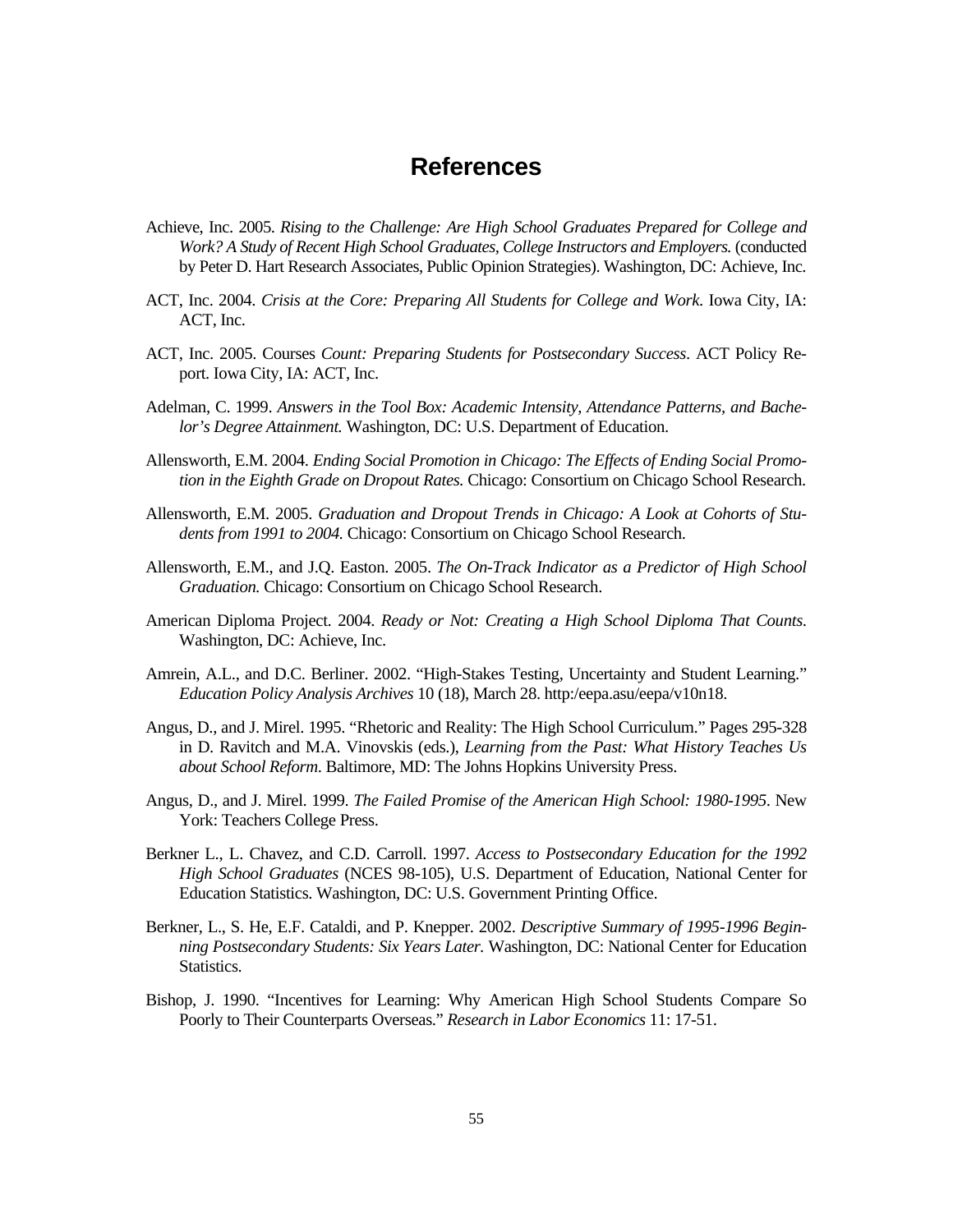- Boyer, E.L. 1983. *High School: A Report on Secondary Education in America*. New York: Harper and Row.
- Braddock, J.H., and M.P. Dawkins. 1981. "Predicting Black Academic Achievement in Higher Education." *The Journal of Negro Education* 50 (3): 319-327.
- Bryk, A.S. 2003. "No Child Left Behind, Chicago Style." Pages 242-268 in P.E. Peterson and M.R. West (eds.), *No Child Left Behind? The Politics and Practice of School Accountability.* Washington, DC: Brookings Institution Press.
- Bryk, A.S., P. Sebring, D. Kerbow, S.G. Rollow, and J.Q. Easton. 1998. *Charting Chicago School Reform: Democratic Localism as a Lever for Change*. Boulder, CO: Westview Press.
- Carbrera, A.F., and S.M. LaNasa. 2000. "Understanding the College Choice Process." *New Directions for Institutional Research* 107: 5-21.
- Carnoy, M., S. Loeb, and T.L. Smith. 2003. "The Impact of Accountability Policies in Texas High Schools." Pages 147-174 in M. Carnoy, R. Elmore, and L.S. Siskin (eds.), *The New Accountability: High Schools and High-Stakes Testing*. New York. Routledge-Falmer.
- Catterall, J. 1987*. Toward Researching the Connections between Tests Required for High School Graduation and the Inclination to Drop Out.* Los Angeles: University of California, Center for Research on Evaluation, Standards and Student Testing, 1-26.
- Catterall, J. 1989. "Standards and School Dropouts: A National Study of Tests Required for High School Graduation." *American Journal of Education* 98 (November): 1-34.
- Chen, X. 2005. *First-Generation Students in Postsecondary Education: A Look at Their College Transcripts*. (NCES 2005-171). U.S. Department of Education, National Center for Education Statistics. Washington, DC: U.S. Government Printing Office.
- Cloud, J. 2001. "Should SATs Matter?" *Time* (March 12) 157 (10): 62-70.
- Cytron, R., M. Miller, J. Pastor, and J. Quint. 1999. *Project Transition: Testing an Intervention to Help High School Freshmen Succeed*. New York: MDRC.
- Dorn, S. 1996. *Creating the Dropout: An Institutional and Social History of School Failure*. Westport, CT: Praeger.
- Easton, J.Q., B. Jacob, S. Luppescu, and M. Roderick. 1998. *Adjusting Citywide ITBS Scores for Students' Retention in Grades Three, Six, and Eight*. Chicago: Consortium on Chicago School Research.
- Easton, J.Q., T. Rosenkranz, and A.S. Bryk. 2001. *Annual CPS Trend Review, 2000*. Chicago: Consortium on Chicago School Research.
- Ferguson, R.F. 1994. "How Professionals in Community-Based Programs Perceive and Respond to the Needs of Black Male Youth." Pages 59-94 in R.B. Mincy (ed.), *Nurturing Young Black Males.* Washington, DC: The Urban Institute Press.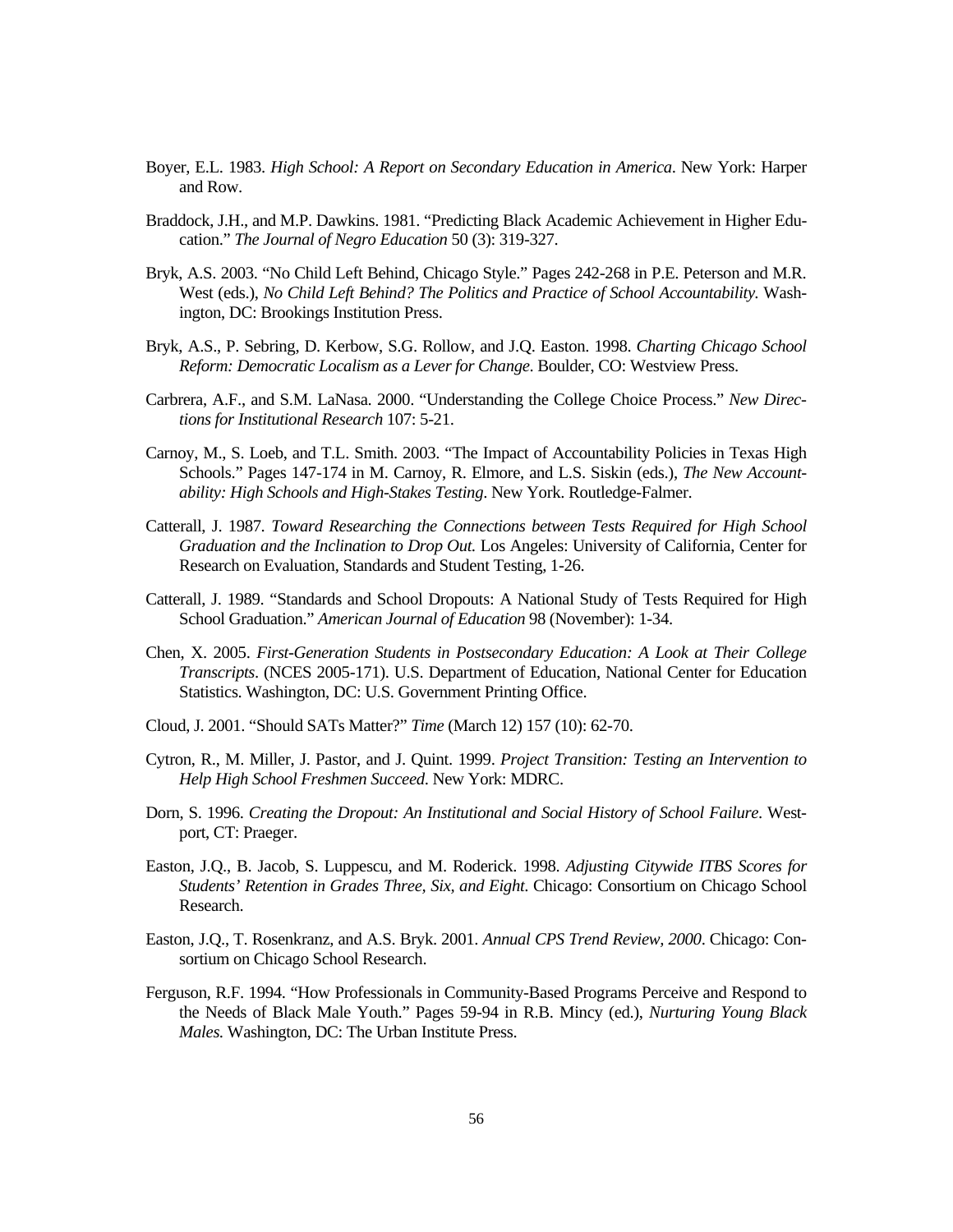- Firestone, W.A., D. Mayrowetz, and J. Fairman. 1998. "Performance-Based Assessment and Instructional Change: The Effects of Testing in Maine and Maryland." *Educational Evaluation and Policy Analysis* 20 (2): 95-113.
- Fleming, J., and N. Garcia. 1998. "Are Standardized Tests Fair to African Americans? Predictive Validity of the SAT in Black and White Institutions." *The Journal of Higher Education* 69 (5): 471-195.
- Fredericksen, N. 1994. *The Influence of Minimum Competency Tests on Teaching and Learning*. Princeton: Educational Testing Services, Policy Information Center.
- Fuhrman, S., W. Clune, and R. Elmore. 1991. "Research on Education Reform: Lessons on the Implementation of Policy." Pages 197-218 in A.R. Odden, *Education Policy Implementation.* Albany: State University of New York Press.
- Goldin, C., and L.F. Katz. 2001. "The Legacy of U.S. Education Leadership: Notes on Distribution and Economic Growth in the Twentieth Century." *American Economic Review, Papers and Proceedings.*
- Gonzalez, K., C. Stoner, and J. Jovel. 2003. "Examining the Role of Social Capital in Access to College for Latinas: Toward a College Opportunity Framework." *Journal of Hispanic Higher Education* 2, 1: 146-170.
- Graham, P.A. 1993. "What America Has Expected of Its Schools over the Past Century." *American Journal of Education* 101 (2): 83098.
- Griffin, B.W., and M.H. Heidorn. 1996. "An Examination of the Relationship Between Minimum Competency Test Performance and Dropping Out of High School." *Educational Evaluation and Policy Analysis* 18 (3): 243-252.
- Heckman, J.J., and A.B. Krueger. 2003. *Inequality in America: What Role for Human Capital Policies*. Cambridge, MA: The MIT Press.
- Hess, G.A. 1999. "Expectations, Opportunity, Capacity, and Will: The Four Essential Components of Chicago School Reform." *Educational Policy* 13, 4: 494-517.
- Hess, G.A. 2004. "Districtwide Strategies of High School Reform: The Case of Chicago." Pages 55- 92 in *The High School Reform Conference Series: Using Rigorous Evidence to Improve Policy and Practice*. *Colloquium Report*. New York: MDRC.
- Hess, G.A., and S. Cytrynbaum. 2002. "The Effort to Redesign Chicago High Schools: Effects on School and Achievement." Pages 19-50 in V. Lee (ed.), *Reforming Chicago's High Schools: Research Perspectives on School and System-Level Change.* Chicago: Consortium on Chicago School Research.
- Horn, L., and R. Berger. 2004. *College Persistence on the Rise? Changes in 5-Year Degree Completion and Postsecondary Persistence Rates between 1994 and 2000.* (NCES 2005-156). U.S. Department of Education, National Center for Education Statistics. Washington, DC: U.S. Government Printing Office.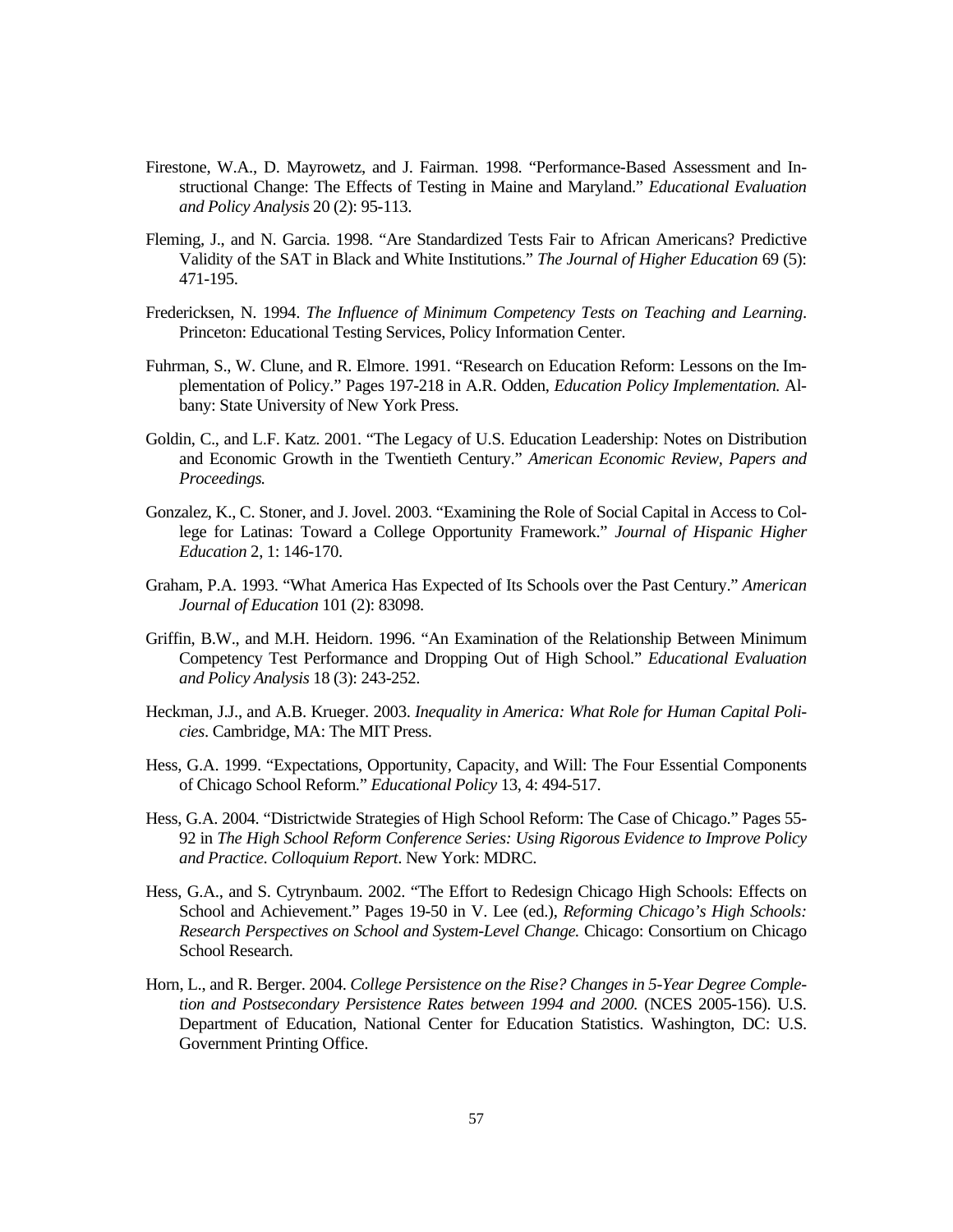- Horn, L., and C.D. Carroll. 2001. *High School Academic Curriculum and the Persistence Path through College: Persistence and Transfer Behavior of Undergraduates 3 Years after Entering 4-Year Institutions.* Washington, DC: National Center for Education Statistics.
- Howard, T.C. 2003 " 'A Tug of War for Our Minds': African American High School Students' Perception of their Academic Identities and College Aspirations." *The High School Journal* (October-November) 87, 1: 4-17.
- Jacob, B.A. 2002. "Getting Tough? The Impact of High-School Graduation Tests on Student Outcomes." *Educational Evaluation and Policy Analysis.*
- Jacob, R., S. Stone, and M. Roderick. 2004. *Ending Social Promotion in Chicago: The Response of Teachers, Students, and Parents.* Chicago: Consortium on Chicago School Research.
- Jones, M.G., B.D. Jones, and T.Y. Hargrove. 2003. *The Unintended Consequences of High-Stakes Testing*. Lanham, MD: Rowman and Littlefield.
- Kemple, J.J., and C.M. Herlihy. 2004. *The Talent Development High School Model: Context, Components and Initial Impacts on Ninth-Grade Students' Engagement and Performance.* New York: MDRC.
- Kemple, J.J., C.M. Herlihy, and T.J. Smith. 2005. *Making Progress Toward Graduation: Evidence from the Talent Development High School Model*. New York: MDRC.
- Kohn, A. 1999. *The Schools Our Children Deserve: Moving beyond Transitional Classrooms and "Tougher Standards."* New York: Houghton Mifflin.
- Koretz, D.M., S.I. Barron, K.J. Mitchell, and B.M. Stecher. 1996. *Perceived Effects of the Kentucky Instructional Information System*. Santa Monica, CA: RAND.
- Kreitzer, A.E., G.F. Madaus, and W. Haney. 1989. "Competency Testing and Dropouts." Pages 129- 152 in L. Weis, E. Farrar, and H.G. Petrie, *Dropouts from School: Issues, Dilemmas and Solutions*. Albany: State University of New York Press.
- Lee, V.E., J.B. Smith, T. Perry, and M. Smylie. 1999. *Social Support, Academic Press, and Student Achievement: A View from the Middle Grades in Chicago*. Chicago: Consortium on Chicago School Research.
- Levy, F. 1987. *Dollars and Dreams: The Changing American Income Distribution*. New York: Russell Sage Foundation.
- MacMillan, D.L., I.H. Balow, K.F. Widaman, and R.E. Hemsley. 1990. *A Study of Minimum Competency Tests and Their Impact: Final Report.* Washington, DC: Office of Special Education and Rehabilitation Services, U.S. Department of Education.
- Magino, E., and M.A. Babcok. 1986. *Minimum Competency Testing: Helpful or Harmful to High-Level Skills?* San Francisco: American Educational Research Association Meeting.
- McDonough, P.M. 1997. *Choosing Colleges: How Social Class and Schools Structure Opportunity*. Albany: State University of New York Press.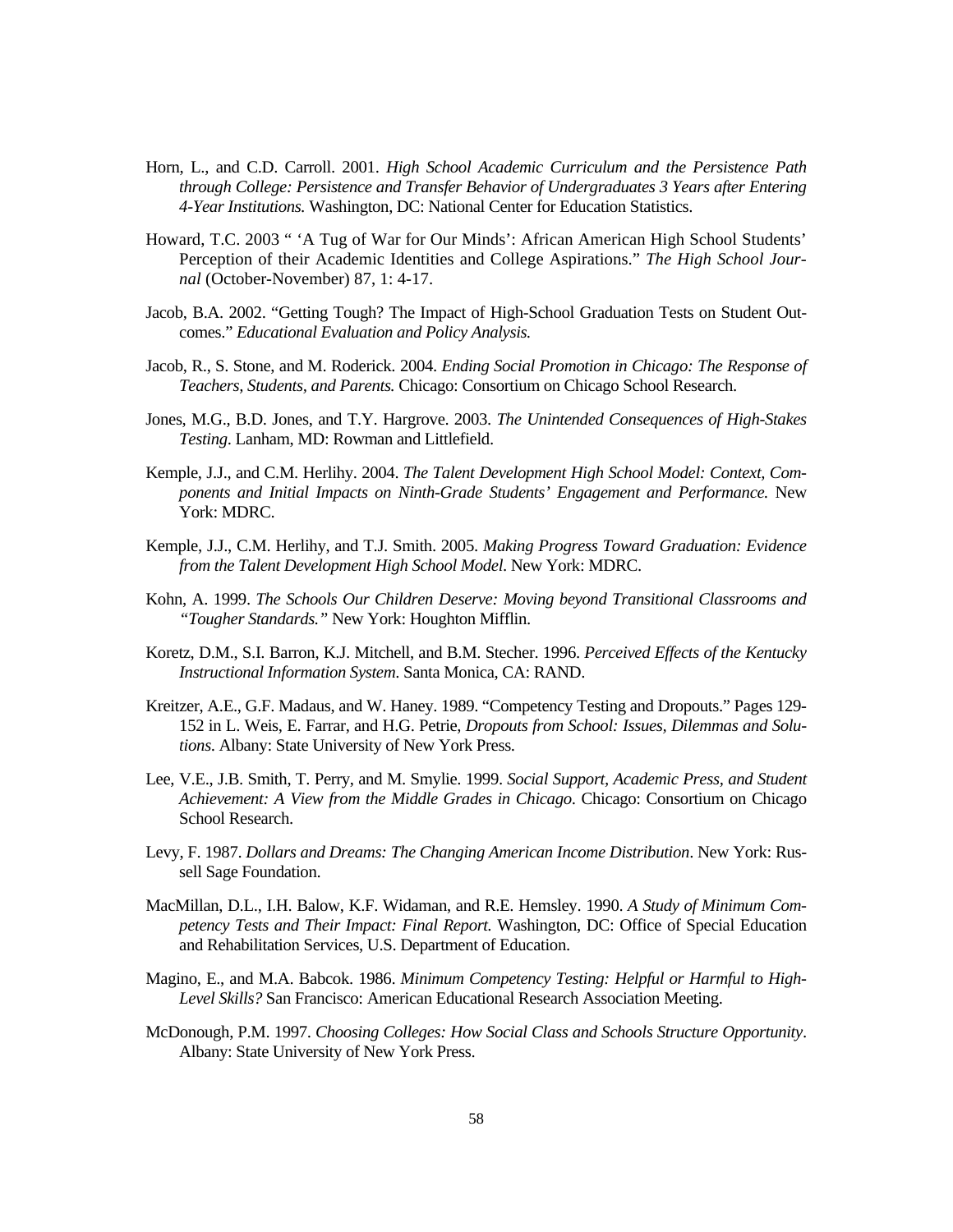- Mehrens, W.A. 1998. "Consequences of Assessment: What is the Evidence?" *Educational Policy Analysis Archives* 6 (13).
- Miller, S.R., E.M. Allensworth, and J.R. Kochanek. 2002. *The State of Chicago High Schools 1993 to 2000: Student Performance, Course Taking, Test Scores and Outcomes.* Chicago: Consortium on Chicago School Research.
- Noble, J., and R. Sawyer. 2002. *Predicting Different Levels of Academic Success in College Using High School GPA and ACT Composite Scores*. Iowa City, IA: ACT. (http://www.act.org/researach/reports)
- Perie, M., R. Moran, and A.D. Lutkus. 2005. *NAEP 2004 Trends in Academic Progress: Three Decades of Student Performance in Reading and Mathematics*. (NCES 2005-464). U.S. Department of Education, Institute of Education Sciences, National Center for Education Statistics. Washington, DC: Government Printing Office.
- Phillips, M. 1997. "What Makes Schools Effective: A Comparison of the Relationships of Communitarian Climate and Academic Climate to Mathematics Achievement and Attendance in Middle School." *American Educational Research Journal* 34: 633-662.
- Powell, A.G. 1996. "Motivating Students to Learn: An American Dilemma." In S.H. Fuhrman and J. O'Day (eds.), *Rewards and Reform: Creating Educational Incentives That Work*.. San Francisco: Jossey-Bass.
- Powell, A.G., E. Farrar, and D. Cohen. 1985. *The Shopping Mall High School: Winner and Losers in the Educational Marketplace*. Boston: Houghton Mifflin.
- Quint, J., H.S. Bloom, A.R. Black, and L. Stephens. 2005. *The Challenge of Scaling up Educational Reform: Findings and Lessons from First Things First*. New York: MDRC.
- Ravitch, D. 1983. *The Troubled Crusade: American Education 1945-1980*. New York: Basic Books.
- Roderick, M. 2003. "What's Happening to the Boys? Early High School Experiences and School Outcomes among African-American Male Adolescents in Chicago." *Urban Education* 38, 5: 538-607.
- Roderick, M., E. Allensworth, and J. Nagaoka. 2004. "How Do We Get Large Urban High Schools to Care about Dropout Rates and Will No Child Left Behind Help or Hurt?" Paper prepared for the *Developmental, Economic and Policy Perspectives on the Federal No Child Left Behind Act Conference,* Center for Human Potential and Public Policy, Harris School of Public Policy, University of Chicago, May 6, 2004.
- Roderick, M., and M. Arney. 1997. *Habits Hard to Break: A New Look at Truancy in Chicago High Schools*. Chicago: Consortium on Chicago School Research.
- Roderick, M., A.S. Bryk, B. Jacob, J.Q. Easton, and E. Allensworth. 1999. *Ending Social Promotion: Results from the First Two Years.* Chicago: Consortium on Chicago School Research.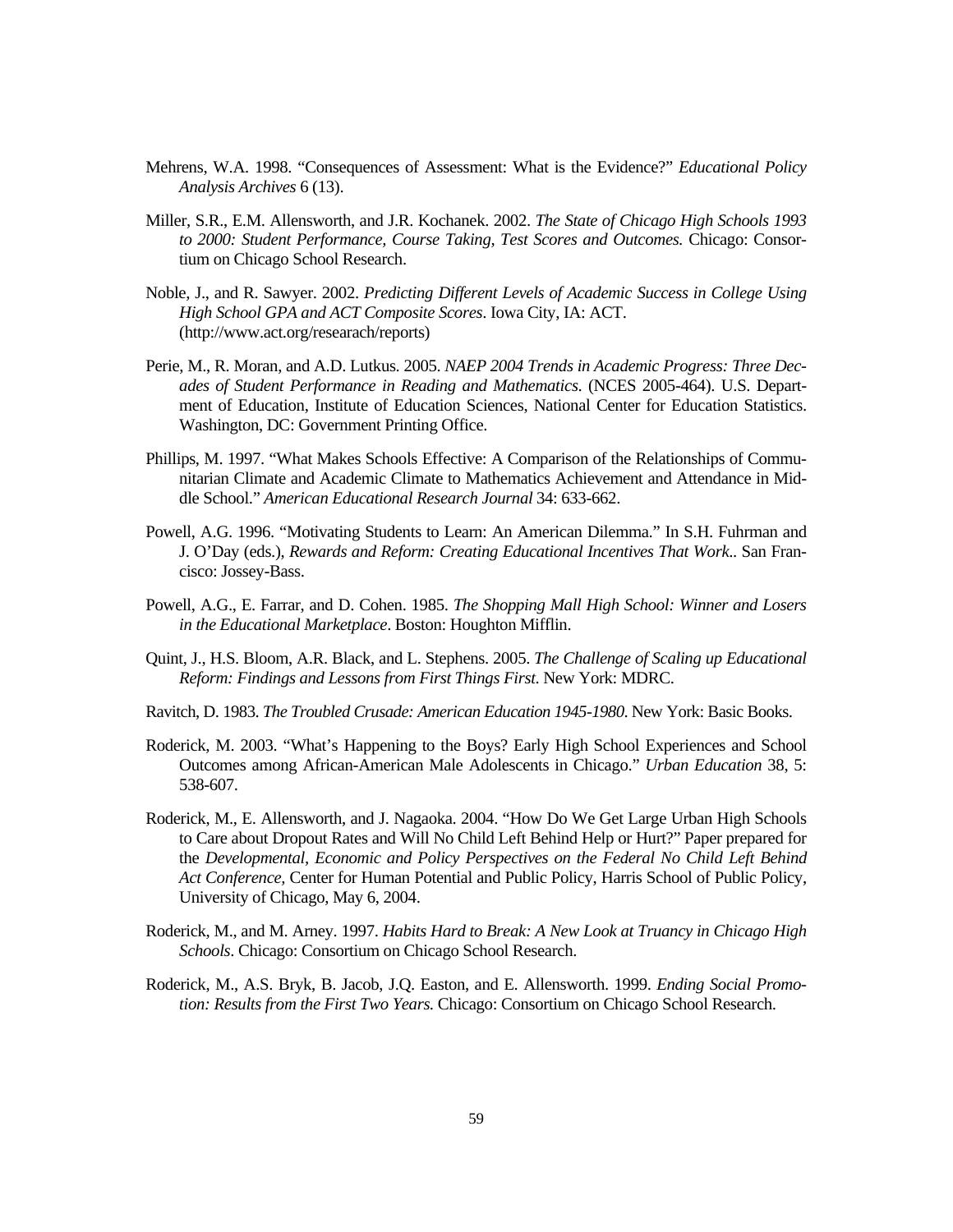- Roderick, M., and E. Camburn. 1996. "Academic Difficulty during the High School Transition." Section III. In P.B. Sebring, A.S. Bryk, M. Roderick, and E. Camburn, *Charting Reform in Chicago: The Students Speak.* Chicago: Consortium on Chicago School Research.
- Roderick, M., and E. Camburn. 1999. "Risk and Recovery from Course Failure in the Early Years of High School." *American Educational Research Journal* 36, 2: 303-344.
- Roderick, M., B. Jacob, and A.S. Bryk. 2003. "High-Stakes Testing in Chicago: Effects on Achievement in Promotional Gate Grades." *Educational Evaluation and Policy Analysis* 24: 333-358.
- Roderick, M., J. Nagaoka, E. Allensworth, G. Stoker, M. Correa, and V. Coca. 2006. *From High School to the Future: A First Look at Chicago Public School Graduates: College Enrollment, College Preparation, and Graduation from Four-Year Colleges*. Chicago: Consortium on Chicago School Research.
- Rose, H., and J.R. Betts. 2001. *Math Matters: The Links between High School Curriculum, College Graduation, and Earnings*. San Francisco: Public Policy Institute of California.
- Rosenbaum, J. 2001. *Beyond College for All: Career Paths for the Forgotten Half*. New York: Russell Sage Foundation.
- Rosenholtz, S.J. 1987. "Education Reform Strategies: Will They Increase Teacher Commitment?" *American Journal of Education* 95: 534-562.
- Rowan, B. 1996. "Standards as Incentives for Instructional Reform." Pages 195-225 in S.H. Fuhrman and J.A. O'Day (eds.), *Rewards and Reform: Creating Educational Incentives That Work.*  San Francisco: Jossey-Bass.
- Rumberger, R. 1981. *Overeducation in the United States Labor Market*. New Jersey: Praeger.
- Rury, J.L. 2002. "Democracy's High School? Social Change and American Secondary Education in the Post-Conant Era." *American Educational Research Journal* 39, 2: 307-336.
- Schneider, B., and D. Stevenson. 1999. *The Ambitious Generation: America's Teenagers Motivated but Directionless*. New Haven: Yale University Press.
- Sedlak, M. 1986. *Selling Students Short*. New York: Teachers College Press.
- Sizer, H. 1984. *Horace's Compromise: The Dilemma of the American High School*. Boston: Houghton Mifflin.
- Shouse, R. 1996. "Academic Press and Sense of Community: Conflict and Congruence in American High Schools." Pages 173-202 in A.M. Pallas (ed.), *Research in Sociology of Education and Socialization.* Greenwich, CT: JAI Press.
- U.S. Department of Education, National Center for Education Statistics. 2003. *The Condition of Education 2003*. (NCES 2003-067).Washington, DC: U.S. Government Printing Office.
- U.S. Department of Education, National Center for Education Statistics. 2004. *The Condition of Education 2004*. (NCES 2004-077). Washington, DC: U.S. Government Printing Office.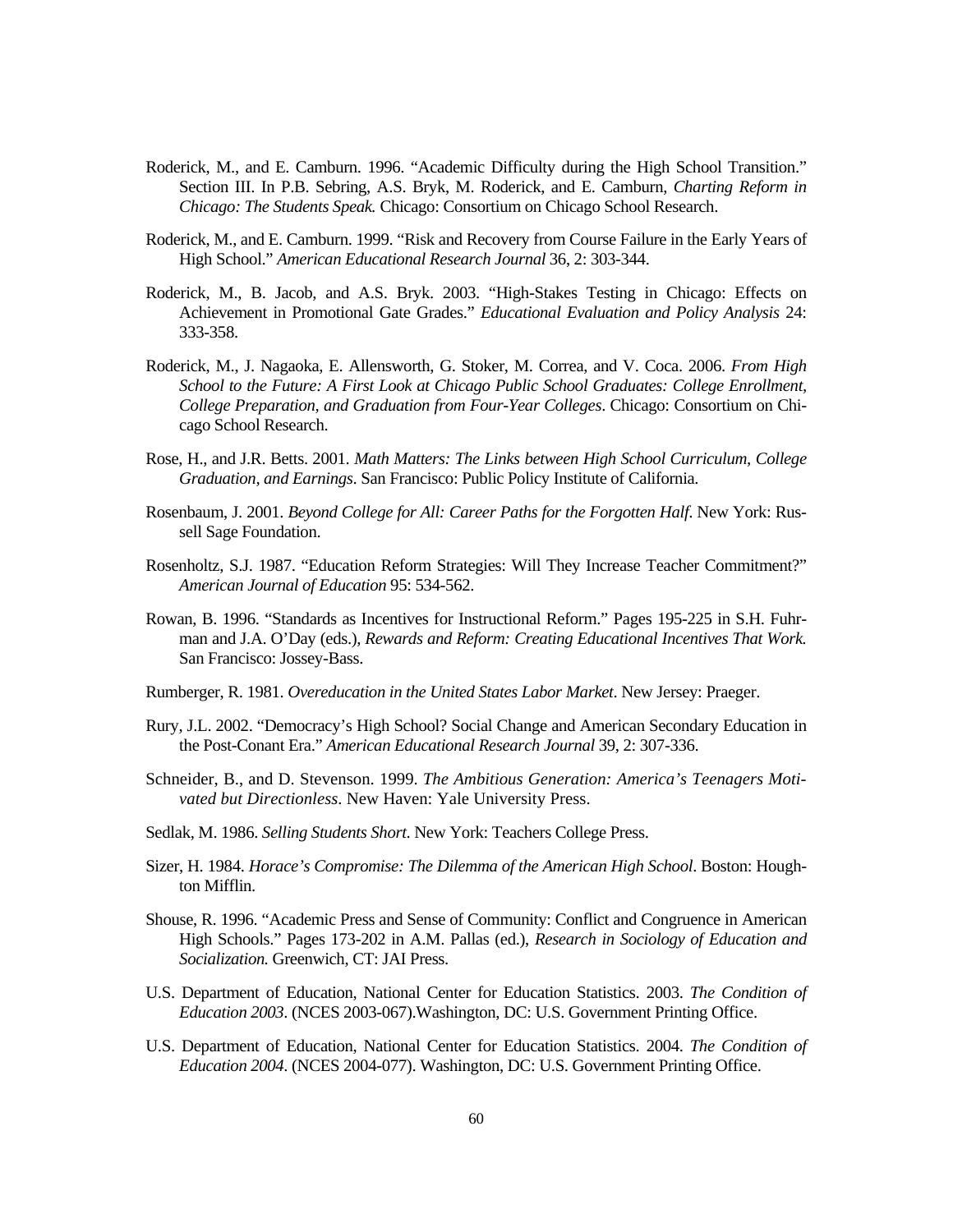- U.S. Department of Education, National Center for Education Statistics. 2005. *The Condition of Education 2005*. (NCES 2005-094). Washington, DC: U.S. Government Printing Office.
- Venezia, A., M. Kirst, and A.L. Antonio. 2003. *Betraying the College Dream: How Disconnected K-12 and Postsecondary Education Systems Undermine Student Aspirations.* Stanford, CA: Bridge Project, Stanford Institute for Higher Education Research.
- Warburton, E.C., R. Bugarin, and A.-M. Nuñez. 2001. *Bridging the Gap: Academic Preparation and Postsecondary Success of First-Generation Students*. (NCES 2001-153). Washington, DC: U.S. Department of Education, National Center for Education Statistics.
- Watt, K.M., C.A. Powell, and I.D. Mendiola. 2004. "Implications of One Comprehensive School Reform Model for Secondary Students Underrepresented in Higher Education." *Journal of Education for Students Placed at Risk* 9 (3): 241-259.
- Wimberley, G.L. 2002. *School Relationships Foster Success for African American Students*. Iowa City: IAACT Policy Reports.
- Winfield, L.F. 1990. "School Competency Testing Reforms and Student Achievement: Exploring a National Perspective." *Educational Evaluation and Policy Analysis* 12 (2): 157-173.
- Wraga, W.G. 1994. *Democracy's High School: The Comprehensive High School and Educational Reform in the United States.* Lanham, MD: University Press of America.